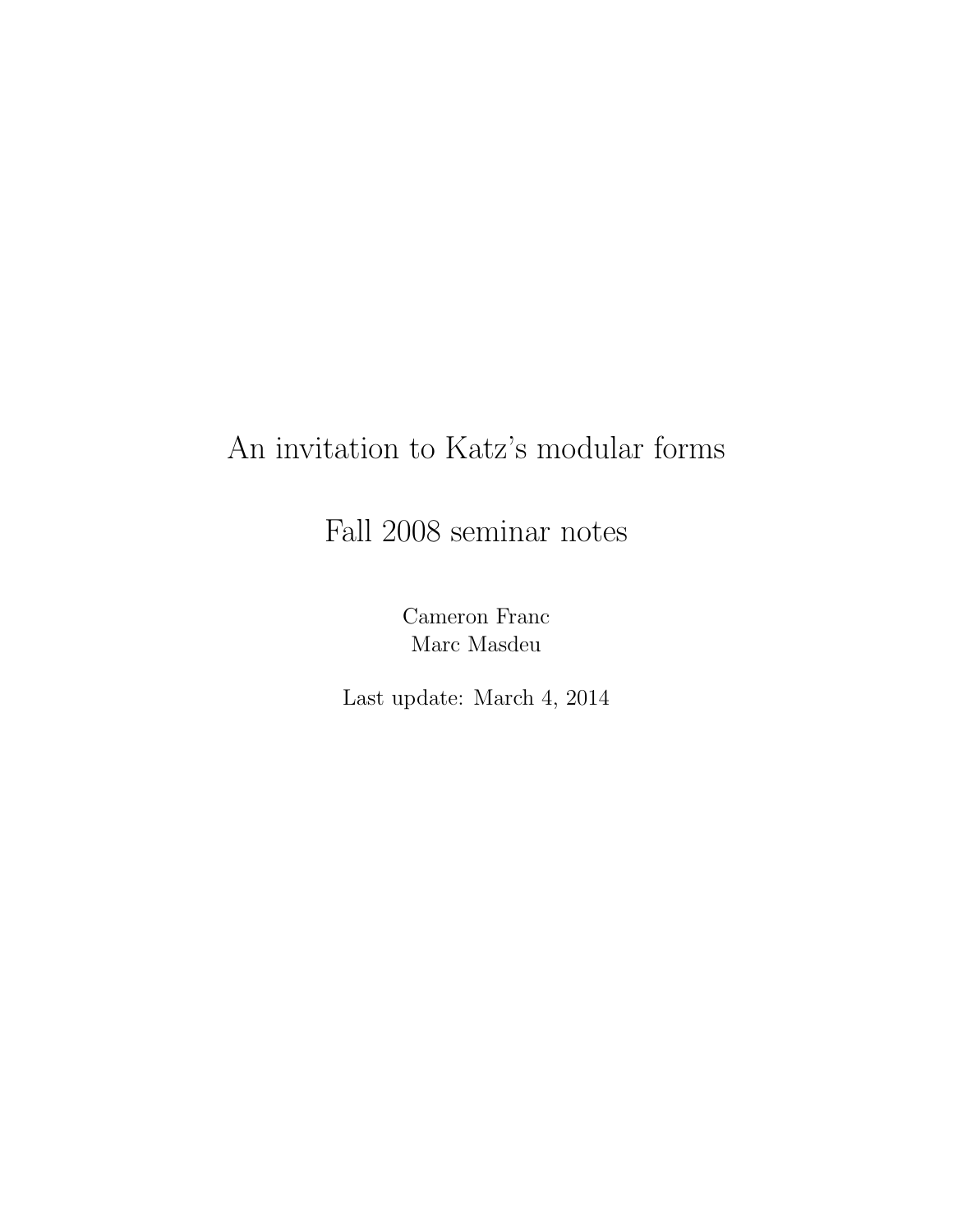### Abstract

These are notes that the authors wrote during the Fall semester of 2008, to complement several lectures given as part of the graduate student seminar at McGill. The authors wish to thank Bruno Joyal for pointing out some mistakes in a previous version of the notes.

# Contents

| $\mathbf 1$      | Hypercohomology                                                                                                                                                                                                                       | $\overline{2}$ |
|------------------|---------------------------------------------------------------------------------------------------------------------------------------------------------------------------------------------------------------------------------------|----------------|
|                  | First approach: double complexes $\ldots \ldots \ldots \ldots \ldots \ldots \ldots \ldots$<br>1.1                                                                                                                                     | $\overline{2}$ |
|                  | 1.2                                                                                                                                                                                                                                   | 6              |
|                  |                                                                                                                                                                                                                                       |                |
| $\boldsymbol{2}$ | Algebraic de Rham cohomology                                                                                                                                                                                                          | $\overline{7}$ |
|                  | 2.1                                                                                                                                                                                                                                   | $\overline{7}$ |
|                  | The Čech resolution $\ldots \ldots \ldots \ldots \ldots \ldots \ldots \ldots \ldots \ldots$<br>2.2                                                                                                                                    | 8              |
|                  | 2.3<br>Hodge filtration for a curve contained and solution of the set of the set of the set of the set of the set of the set of the set of the set of the set of the set of the set of the set of the set of the set of the set of th | 9              |
| 3                | The Poincaré Pairing                                                                                                                                                                                                                  | 12             |
| 4                | The Gauss-Manin Connection                                                                                                                                                                                                            | 15             |
| $\bf{5}$         | Gauss-Manin on Legendre                                                                                                                                                                                                               | 17             |
|                  | 5.1                                                                                                                                                                                                                                   | 18             |
|                  | 5.2                                                                                                                                                                                                                                   | 20             |
|                  | 5.3                                                                                                                                                                                                                                   | 23             |
| 6                | <b>Reinterpreting Modular Forms</b>                                                                                                                                                                                                   | 23             |
|                  | 6.1                                                                                                                                                                                                                                   | 23             |
|                  | 6.2                                                                                                                                                                                                                                   | 26             |
|                  | Geometric Modular Forms<br>6.3                                                                                                                                                                                                        | 27             |
|                  | 6.4                                                                                                                                                                                                                                   | 29             |
|                  | 6.5                                                                                                                                                                                                                                   | 30             |
|                  |                                                                                                                                                                                                                                       |                |
| 7                | The Kodaira-Spencer Map                                                                                                                                                                                                               | 31             |
| 8                | <b>Derivations of Modular Forms</b>                                                                                                                                                                                                   | 32             |
| 9                | Serre's Operator                                                                                                                                                                                                                      | 33             |
|                  | 9.1                                                                                                                                                                                                                                   | 33             |
|                  | 9.2                                                                                                                                                                                                                                   | 34             |
|                  | 9.3                                                                                                                                                                                                                                   | 35             |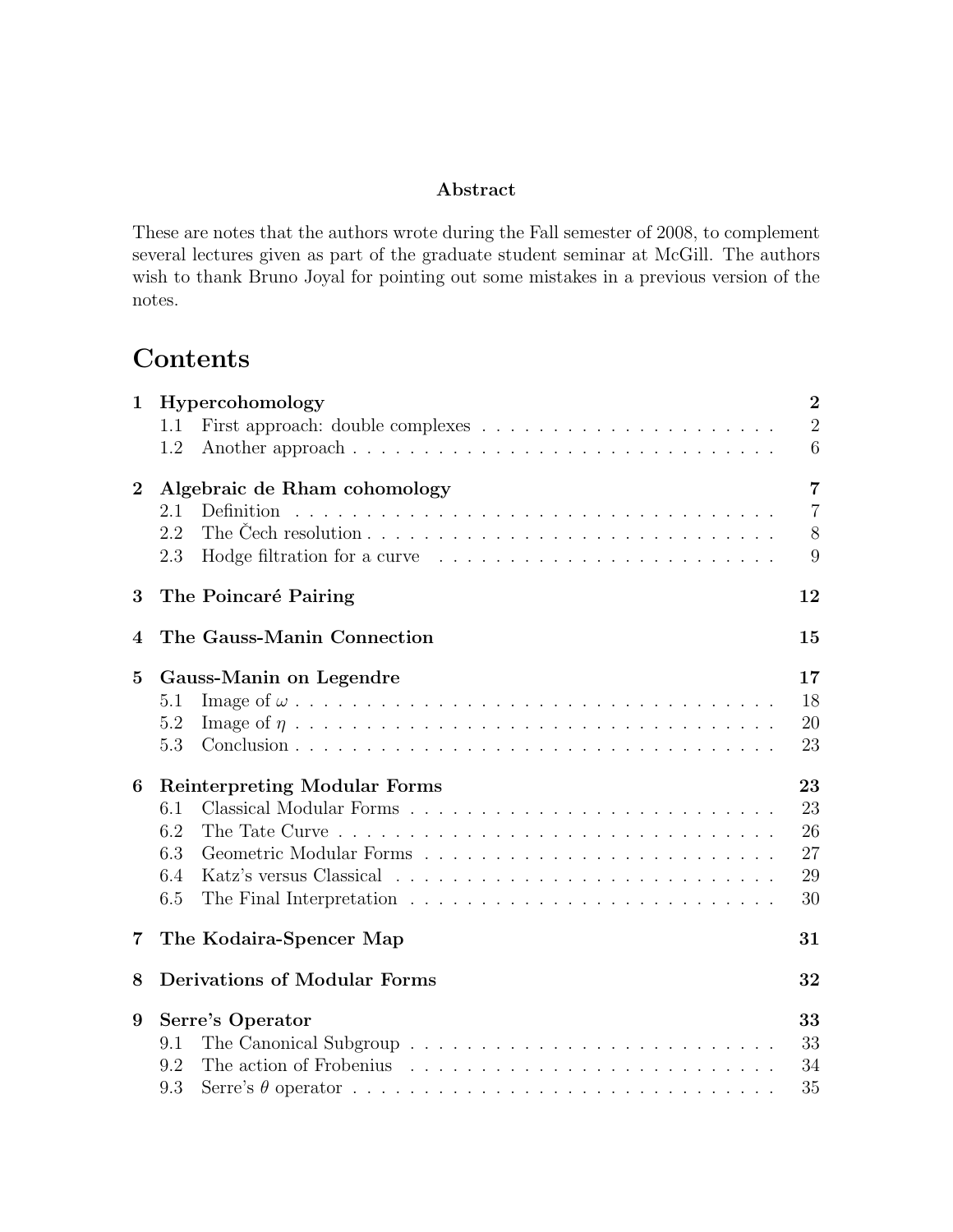# 1 Hypercohomology

### 1.1 First approach: double complexes

We begin by recalling the definition of a (first quadrant cohomological) **double complex**. Let  $A$  be an abelian category with enough injectives. A double complex is a collection of objects  $E^{pq}$  in A indexed by  $\mathbb{N} \times \mathbb{N}$ , along with horizontal and vertical differentials  $d_h$  and  $d_v$ . More precisely, these are collections of morphisms in A:

$$
d_h^{pq} \colon E^{pq} \to E^{p+1,q},
$$

and

$$
d_v^{pq} \colon E^{pq} \to E^{p,q+1}.
$$

We will typically omit the superscripts. The differentials are required to satisfy:

$$
d_h \circ d_h = d_v \circ d_v = d_h \circ d_v + d_v \circ d_h = 0.
$$

All of this information can be arranged in a diagram:



The rows and columns form complexes, and each square is anti-commutative. It becomes commutative if one replaces  $d_v$  by  $(-1)^{p}d_v$ . We will often write  $E^{\bullet\bullet}$  to denote a double complex,  $E^{p\bullet}$  for the complex formed by the p-th column of  $E^{\bullet\bullet}$ , and  $E^{\bullet q}$  for the complex formed by the *p*-th row of  $E^{\bullet \bullet}$ .

A morphism of double complexes  $f: E^{\bullet \bullet} \to F^{\bullet \bullet}$  is defined naturally to be a collection of morphisms in  $A$ 

$$
f^{pq} \colon E^{pq} \to F^{pq}
$$

such that the obvious anti-commutation relations hold.

Given a double complex  $E^{\bullet\bullet}$ , we define the associated **total complex** by summing along diagonals:

$$
\operatorname{Tot}(E)^n = \bigoplus_{p+q=n} E^{pq}
$$

Define a differential D on Tot $(E)$ <sup>o</sup> by putting  $D = d_h + d_v$ . One easily checks that this does in fact make  $Tot(E)^{\bullet}$  into a complex:

$$
D2 = dh \circ dh + (dh \circ dv + dv \circ dh) + dv \circ dv = 0.
$$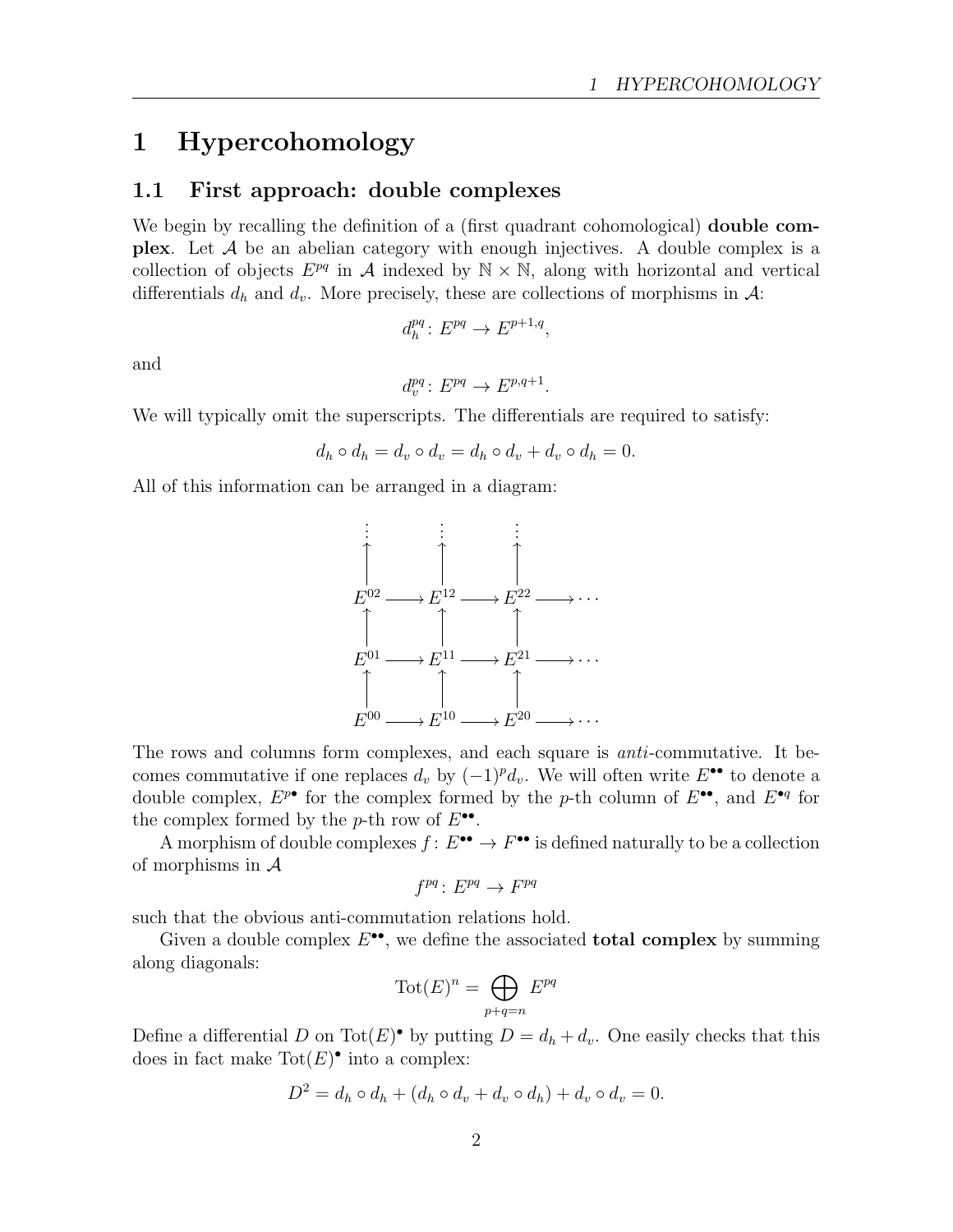Let  $C(\mathcal{A})$  denote the category of (cohomological) complexes of objects in A indexed by N. Given an object  $A \in \mathcal{A}$ , associating the complex:

$$
A \to 0 \to 0 \to \cdots
$$

yields an embedding  $\mathcal{A} \hookrightarrow C(\mathcal{A})$ . Let  $F: \mathcal{A} \to \mathbf{Ab}$  be a left exact additive functor, and let A be an object in  $\mathcal A$ . Since  $\mathcal A$  has enough injectives, there exists an injective resolution:

$$
0 \to A \to I^0 \to I^1 \to I^2 \to \cdots.
$$

The n-th right derived functor of F, denoted  $R^nF$ , associates to A the n-th cohomology group of the complex:

$$
F(I^0) \to F(I^1) \to F(I^2) \to \cdots
$$

Hypercohomology extends this construction to  $C(\mathcal{A})$ . Towards this end we introduce the notion of resolution in  $C(\mathcal{A})$ .

Let  $A^{\bullet}$  be a complex in  $C(A)$ . A Cartan-Eilenberg (injective) resolution of  $A^{\bullet}$  is a double complex  $I^{\bullet \bullet}$  of injective objects, along with a chain map  $\varepsilon: A^{\bullet} \to I^{\bullet 0}$ , satisfying the following two axioms:

- 1. If  $A^p = 0$ , then the corresponding column  $I^{p\bullet}$  is the zero complex.
- 2. Let  $Z^p(I, d_h)$  denote the subcomplex of  $I^{p\bullet}$  consisting of the kernel of the horizontal differential  $d_h$ . Then  $\varepsilon$  induces an augmentation  $Z^p(A) \to Z^p(I, d_h);$ this is assumed to be an injective resolution. Similarly for the subcomplex  $B<sup>p</sup>(I, d<sub>h</sub>)$  of coboundaries, and for the complex formed by the horizontal cohomology  $H^p(I, d_h)$ .

Remark. In condition two above, it suffices to assume that two of the three assumptions hold. The third is then a consequence of the other two.

A key result is that, since A has enough injectives, every complex in  $C(\mathcal{A})$  has a Cartan-Eilenberg resolution. To prove this, we recall the Horseshoe lemma of homological algebra:

Lemma 1.1. Suppose that

$$
0 \to A' \to A \to A'' \to 0
$$

is an exact sequence in A. Let  $A' \to (I')^{\bullet}$  and  $A'' \to (I'')^{\bullet}$  be injective resolutions. Then  $I^{\bullet} = (I')^{\bullet} \oplus (I'')^{\bullet}$  yields an injective resolution  $A \to I^{\bullet}$  of A and natural chain maps such that:

$$
0 \to (I')^{\bullet} \to I^{\bullet} \to (I'')^{\bullet} \to 0
$$

is exact.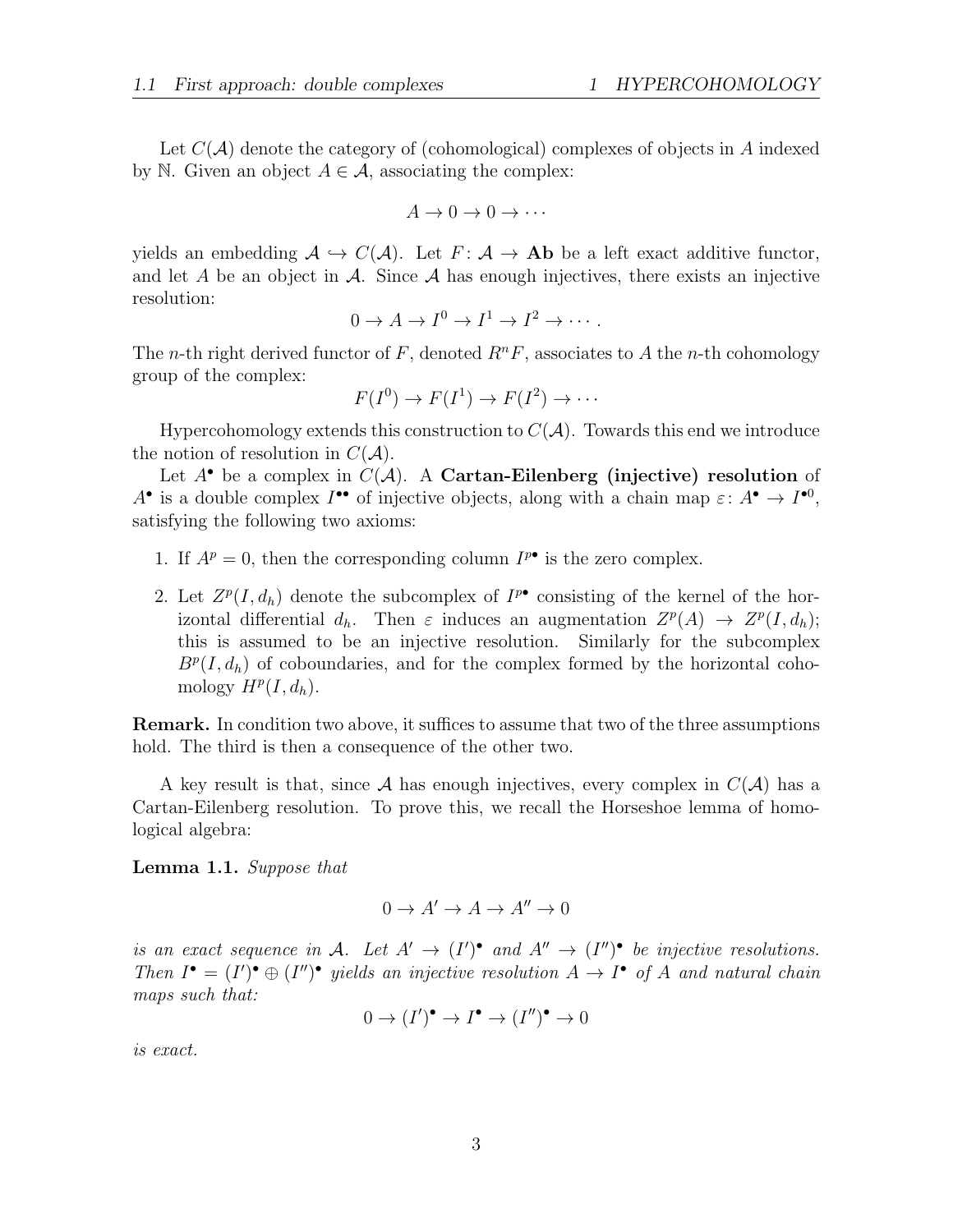*Proof.* We first show how to define the augmentation  $A \to I^0$ . We begin with the following diagram:



Composition thus yields a natural map  $A \to A'' \to (I'')^0$ ; injectivity of  $(I')^0$  yields an extension of f to a map  $A \to (I')^0$ . The direct sum of these two maps gives  $h: A \to I^0$ making the following diagram commute:



Since f and g are injective, the snake lemma (or the 5-lemma) implies that h is also injective. One continues this process inductively.  $\Box$ 

**Lemma 1.2.** Every object  $A^{\bullet} \in C(A)$  admits a Cartan-Eilenberg resolution.

*Proof.* The proof is taken from [Wei94] (Lemma 5.7.2). For each p, let  $B^p(A)$ ,  $Z^p(A)$ and  $H^p(A)$  denote the p-th coboundaries, cocycles and cohomology of  $A^{\bullet}$ . There is thus an exact sequence for each p:

$$
0 \to B^p(A) \to Z^p(A) \to H^p(A) \to 0.
$$

Choose injective resolutions  $I_R^{p\bullet}$  $P_B^{\bullet}$  and  $I_H^{p\bullet}$  of  $B^p(A)$  and  $H^p(A)$ , respectively. By the previous lemma, there exists an injective resolution  $I_Z^{\mathbf{p}\bullet}$  $Z^p$  of  $Z^p(A)$  such that:

$$
0 \to I_B^{\mathbf{p}\bullet} \to I_Z^{\mathbf{p}\bullet} \to I_H^{\mathbf{p}\bullet} \to 0,
$$

is an exact sequence of complexes that sits under the previous exact sequence. If  $A^p = 0$ then we take the trivial resolutions. In this case, also  $B^{p+1}(A) = 0$  and we can take  $I_R^{p+1,\bullet}$  $B^{p+1,\bullet}$  to be trivial.

Now consider the exact sequence:

$$
0 \to Z^p(A) \to A^p \to B^{p+1}(A) \to 0
$$

for each p. Apply the previous lemma a second time to obtain a resolution  $I_A^{p\bullet}$  $A^p$  of  $A^p$ for each  $p$  such that:

$$
0 \to I_Z^{p\bullet} \to I_A^{p\bullet} \to I_B^{p+1,\bullet} \to 0,
$$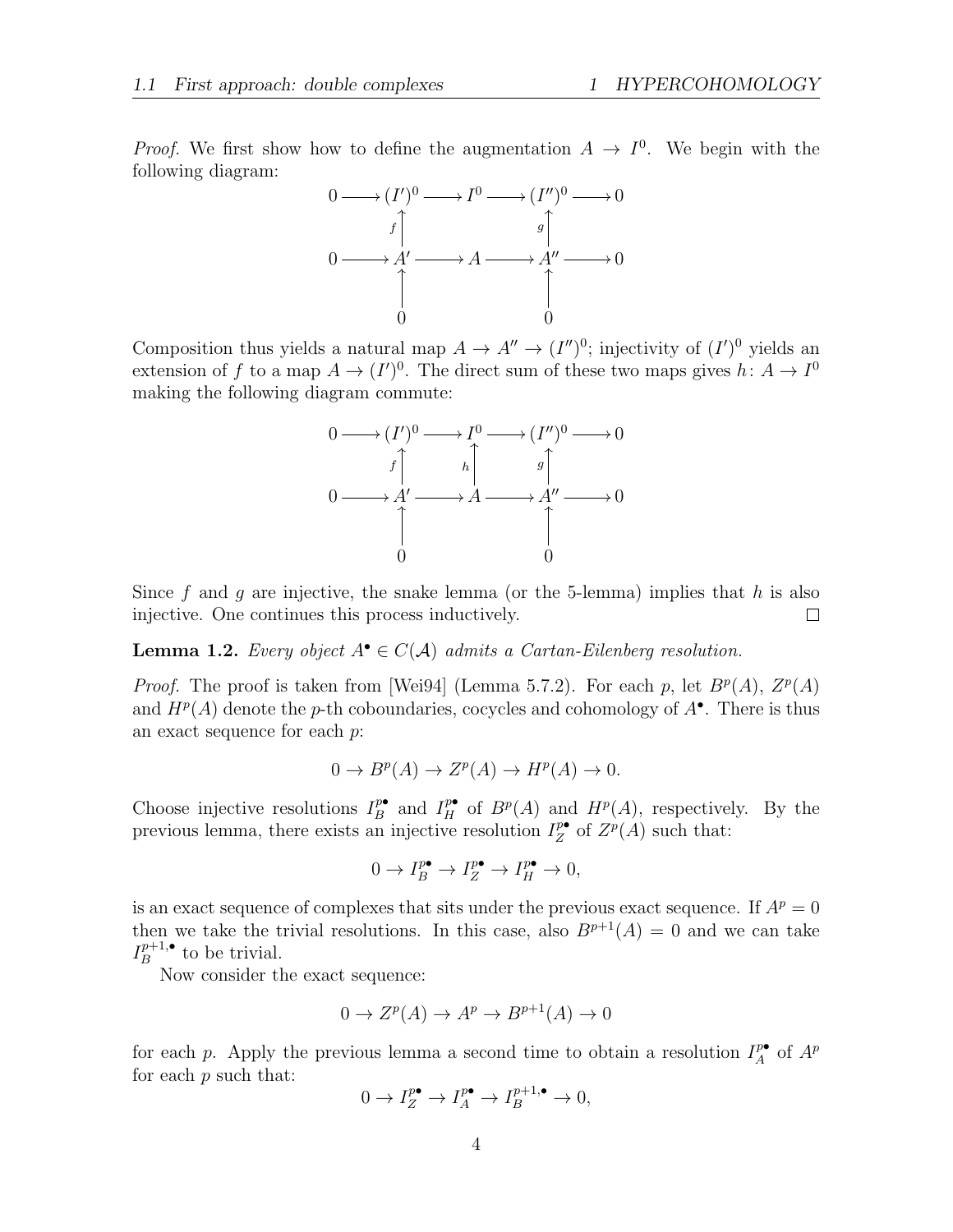is an exact sequence of complexes that sits over the previous exact sequence. Note that if  $A^p = 0$ , then the last remarks above show that  $I^{\mathbf{p}\bullet}_A$  $_{A}^{p\bullet}$  is the zero complex.

Define a double complex  $I^{\bullet\bullet}$  by putting  $I^{p\bullet} = I^{\overline{p\bullet}}_A$  $\frac{p^{\bullet}}{A}$ , but with  $d_v$  defined as the vertical differential of  $I_A^{p\bullet}$  $P_{A}^{\bullet}$ , rescaled by a factor of  $(-1)^{p}$  (so that we have an anti-commutative relation rather than a commutative one). Note that  $d_v^2 = 0$  since  $I_A^{p\bullet}$  $_A^{p\bullet}$  is a complex. The horizontal differential  $d_h$  is defined as the composition:

$$
I_A^{p\bullet} \stackrel{d_h}{\to} I_B^{p+1,\bullet} \hookrightarrow I_Z^{p+1,\bullet} \hookrightarrow I_A^{p+1,\bullet}.
$$

From the exactness of the two resolutions sequences above one deduces that  $d_h^2 =$  $d_h \circ d_v + d_v \circ d_h = 0$ . We leave the verification of the second axiom of a Cartan-Eilenberg resolution to the reader.  $\Box$ 

Let  $I^{\bullet\bullet}$  be a Cartan-Eilenberg resolution of a complex  $A^{\bullet} \in C(\mathcal{A})$ . The augmentation morphisms  $A^p \to I^{0p}$  form a chain map  $A^{\bullet} \to I^{0\bullet}$  which in turn defines a natural chain map:

$$
\varepsilon \colon A^{\bullet} \to I^{0\bullet} \hookrightarrow \mathrm{Tot}(I)^{\bullet}.
$$

One can show that this is a quasi-isomorphism, meaning that it induces an isomorphism of cohomology:

$$
H(\varepsilon): H^{\bullet}(A) \simeq H^{\bullet}(\text{Tot}(I)).
$$

This observation lies at the heart of a second definition of hypercohomology.

Any given morphism of chain complexes  $f: A^{\bullet} \to B^{\bullet}$  extends to a map of double complexes between the chosen Cartan-Eilenberg resolutions. Moreover, one can define the notion of chain homotopy between two maps of double complexes in such a way that homotopic maps of complexes extend to homotopic maps of the chosen Cartan-Eilenberg resolutions:

**Definition 1.3.** Let  $f, g: E^{\bullet \bullet} \to F^{\bullet \bullet}$  denote two maps between double complexes. A chain homotopy between f and g consists of maps  $c_h^{pq}$  $h^{pq}: E^{pq} \to F^{p+1,q}$  and  $c_v^{pq}: E^{pq} \to$  $E^{p,q+1}$  such that

$$
g - f = (d_h c_h + c_h d_h) + (d_v c_v + c_v d_v).
$$

A map  $f: E^{\bullet \bullet} \to F^{\bullet \bullet}$  is said to be a chain homotopy equivalence if there exists a map  $g: F^{\bullet \bullet} \to E^{\bullet \bullet}$  such that  $fg$  and  $gf$  are both chain homotopic to the respective identity maps.

As in homology, one can show that chain homotopic maps of double complexes  $f, g \colon E^{\bullet \bullet} \to F^{\bullet \bullet}$  induce the same map in cohomology:

$$
H(f) = H(g) \colon H^{\bullet}(\text{Tot}(E)) \to H^{\bullet}(\text{Tot}(F)).
$$

It turns out that any two Cartan-Eilenberg resolutions of a complex are chain homotopy equivalent (the identity map of the complex lifts to a chain homotopy equivalence between the resolutions). These observations imply that the following is well-defined: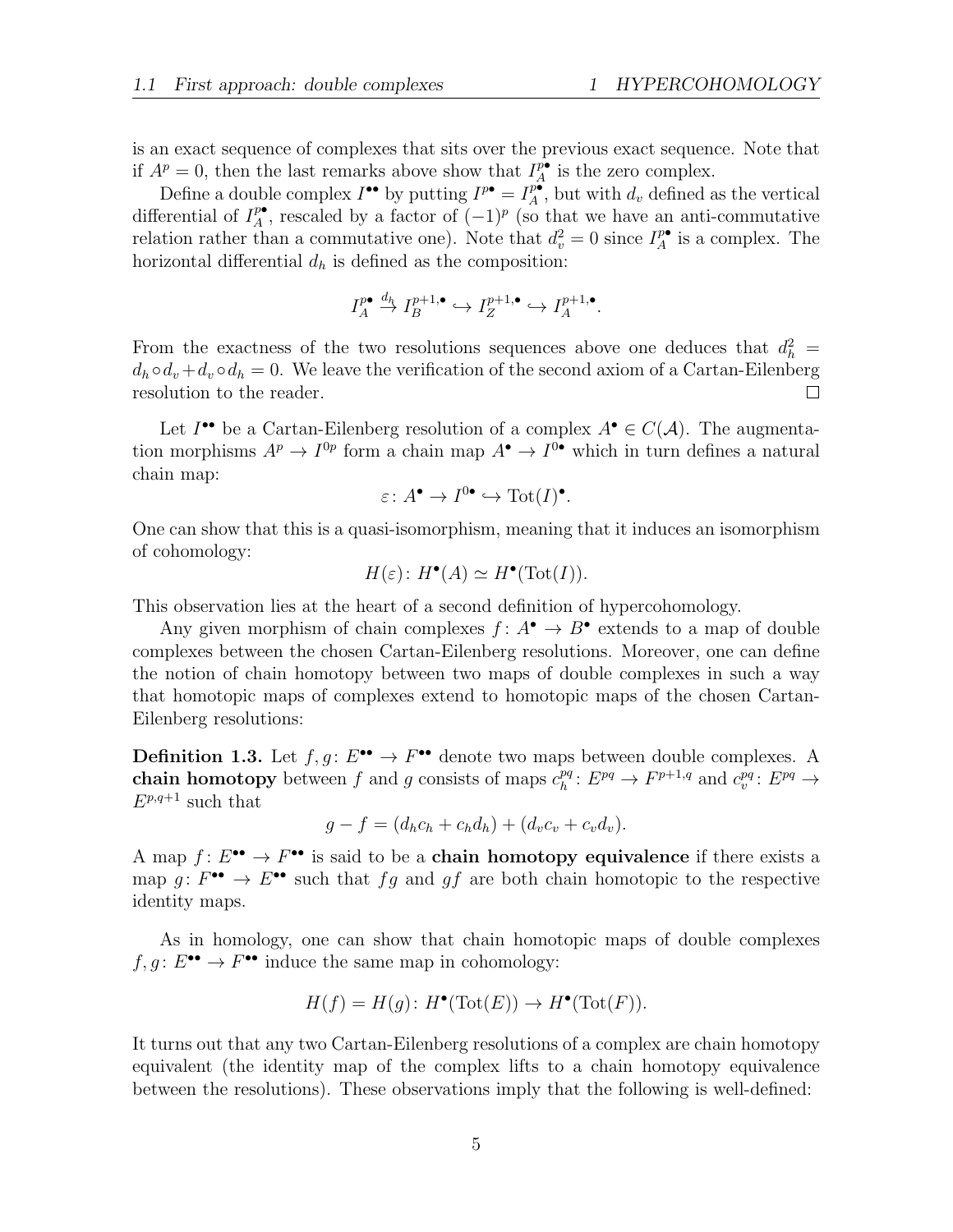**Definition 1.4.** Let A be an abelian category with enough injectives. Let  $F: A \rightarrow Ab$ be a left exact additive functor. Given a complex  $A^{\bullet} \in C(A)$ , let  $I^{\bullet}$  be a Cartan-Eilenberg resolution and put:

$$
(\mathbb{R}^n F)(A^{\bullet}) = H^n(\text{Tot}(F(I))).
$$

Then  $\mathbb{R}^n F : C(\mathcal{A}) \to \mathbf{Ab}$  is a functor, called the *n*-th **right hyperderived functor** of F.

Recall the embedding  $A \hookrightarrow C(A)$ . A Cartan-Eilenberg resolution of  $A \in \mathcal{A}$  is just an injective resolution, and one easily sees that the definition above yields the usual derived functor cohomology of  $F$ . So the notion of a hyperderived functor really is a generalisation of the notion of derived functor. One can show that  $\mathbb{R}^n F$  is the *n*-th derived functor of the left exact functor  $H^0F = H^0 \circ F$ , where F is extended naturally to all of  $C(\mathcal{A})$ . Thus, the long exact sequence of cohomology yields a long exact sequence for hypercohomology:

**Lemma 1.5.** Let A and F be as above. Let  $0 \to A^{\bullet} \to B^{\bullet} \to C^{\bullet} \to 0$  be a short exact sequence in  $C(\mathcal{A})$ . Then there is a long exact sequence of hypercohomology:

$$
0 \to \mathbb{R}^0 F(A) \to \mathbb{R}^0 F(B) \to \mathbb{R}^0 F(C) \stackrel{\delta}{\to} \mathbb{R}^1 F(A) \to \mathbb{R}^1 F(B) \to \mathbb{R}^1 F(C) \stackrel{\delta}{\to} \cdots
$$

### 1.2 Another approach

Let  $A \in \mathcal{A}$ . The data of an injective resolution  $I^{\bullet}$  of A is equivalent to the existence of a quasi-isomorphism of chains:



Given a chain  $A^{\bullet} \in \mathcal{A}$ , one can show that there always exists a quasi-isomorphism:



with the  $I^{n}$ 's injective. This can be proved directly, but we instead appeal to the existence of a Cartan-Eilenberg resolution  $J^{\bullet\bullet}$  for  $A^{\bullet}$ . Then by our work in the previous section, one can take:

$$
I^n = \text{Tot}(J)^n.
$$

Given such a quasi-isomorphism, one simply puts  $\mathbb{R}^n F(A) = H^n(F(I)^{\bullet})$ . Taking the particular quasi-isomorphism induced by a Cartan-Eilenberg resolution shows that this definition agrees with that from the previous section. This definition is closer to the derived category approach to hypercohomology.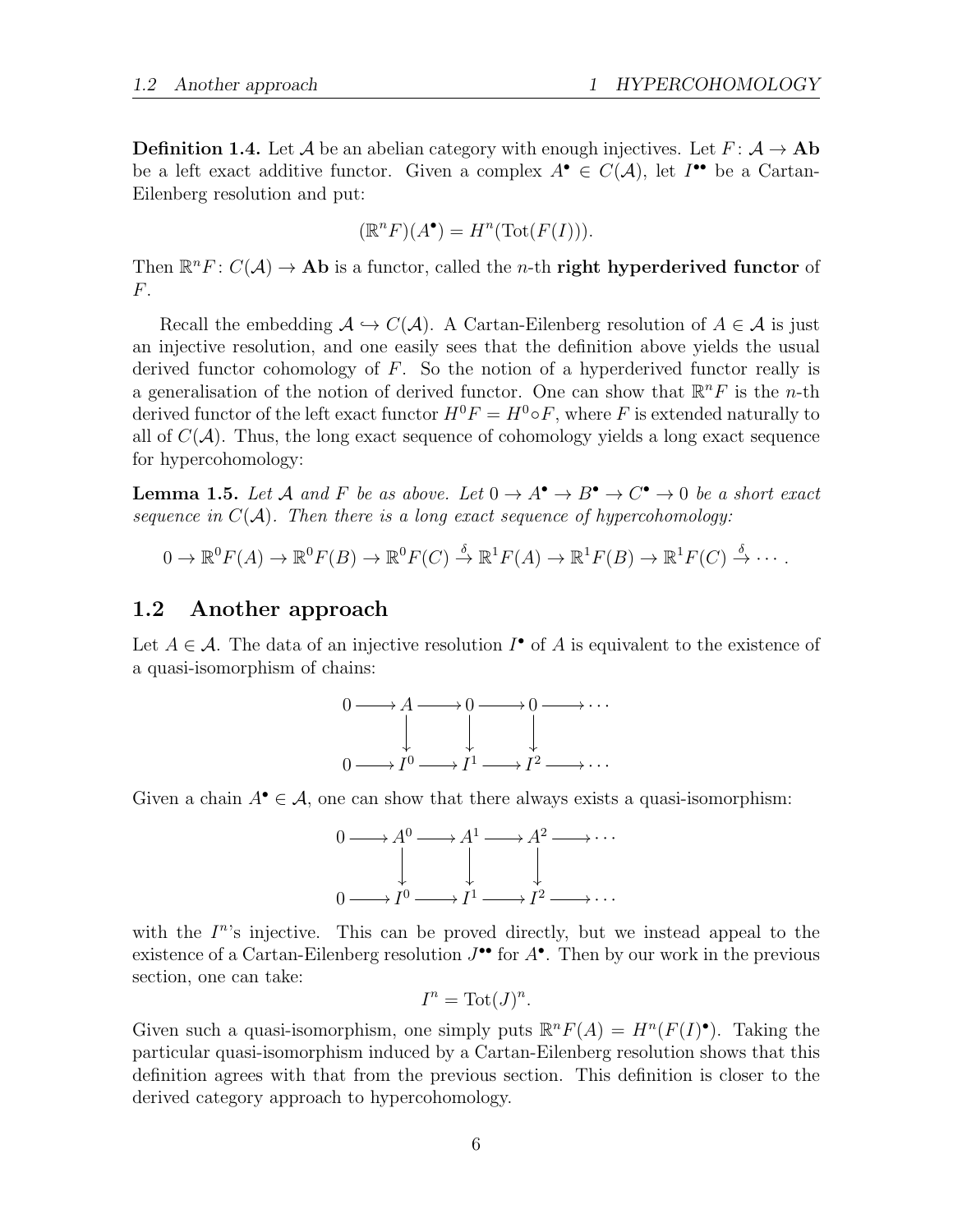# 2 Algebraic de Rham cohomology

### 2.1 Definition

We begin by recalling the definition of the de Rham complex of a scheme. For simplicity we assume that  $X/R$  is a smooth separated scheme of finite type over a noetherian ring R. In our applications, R will typically be a field, or a ring of Witt vectors.

Recall the definition of the sheaf of Kahler differentials  $\Omega^1_{X/R}$  of X. For  $i \geq 2$  put  $\Omega^i_{X/R} = \Lambda^i \Omega^1_{X/R}$ . The differential  $d: \mathcal{O}_X \to \Omega^1_{X/R}$  induces maps:

$$
d\colon \Omega^i_{X/R} \to \Omega^{i+1}_{X/R}
$$

for each *i*. For instance, let  $U \subset X$  be affine, say  $U = \text{Spec}(A)$ . Elements of  $\Omega^i_{X/R}(U)$ are of the form:

$$
\sum_j f_j da_{1j} \wedge da_{2j} \wedge \cdots \wedge da_{ij}
$$

where  $f_k, a_{mn} \in A$  for all  $k, m, n$ . The differential d is defined locally by putting:

$$
d\left(\sum_j f_j da_{1j} \wedge \cdots \wedge da_{ij}\right) = \sum_j df_j \wedge da_{1j} \wedge \cdots \wedge da_{ij}.
$$

The same proof as in the case of the usual de Rham complex shows that these local maps can be glued to give a well-defined map  $d$  of  $R$ -modules, which satisfies the Leibniz rule. That  $d^2 = 0$  follows since it holds locally. This defines the **de Rham complex**  $\Omega^\bullet_{X/R}$  of  $X/R$ :

$$
\Omega_{X/R}^{\bullet} \colon 0 \to \mathcal{O}_X \to \Omega_{X/R}^1 \to \Omega_{X/R}^2 \to \Omega_{X/R}^3 \to \cdots
$$

Let  $\Gamma = \Gamma(X, -)$  be the global section functor for sheaves on X. The **de Rham** cohomology groups of  $X/R$  are simply the hypercohomology of  $\Gamma$  evaluated on the de Rham complex:

$$
H_{dR}^i(X/R) = (\mathbb{R}^i \Gamma)(\Omega_{X/R}^{\bullet}).
$$

Since the global sections of the sheaves in the de Rham complex are all R-modules, it follows that the de Rham cohomology groups are R-modules as well.

**Remark** (Relative de Rham cohomology). More generally, let  $f: X \to Y$  be a morphism of schemes. We can then compute the right hyperderived functors of  $f_*$  on the relative de Rham complex:

$$
\mathcal{H}^{i}_{\operatorname{dR} }(X/Y)\stackrel{\operatorname{def}}{=} \mathbb{R}^{i}f_{*}(\Omega^{\bullet}_{X/Y})
$$

The sheaf that we obtain is called the *relative de Rham cohomology*. If  $U \subseteq Y$  is an affine open, say  $U = \text{Spec } R$ , then it is easy to see that:

$$
\mathcal{H}^i_{\mathrm{dR}}(X/Y)(U) = H^i_{\mathrm{dR}}(X/R)
$$

so that this construction really generalises the previously given one.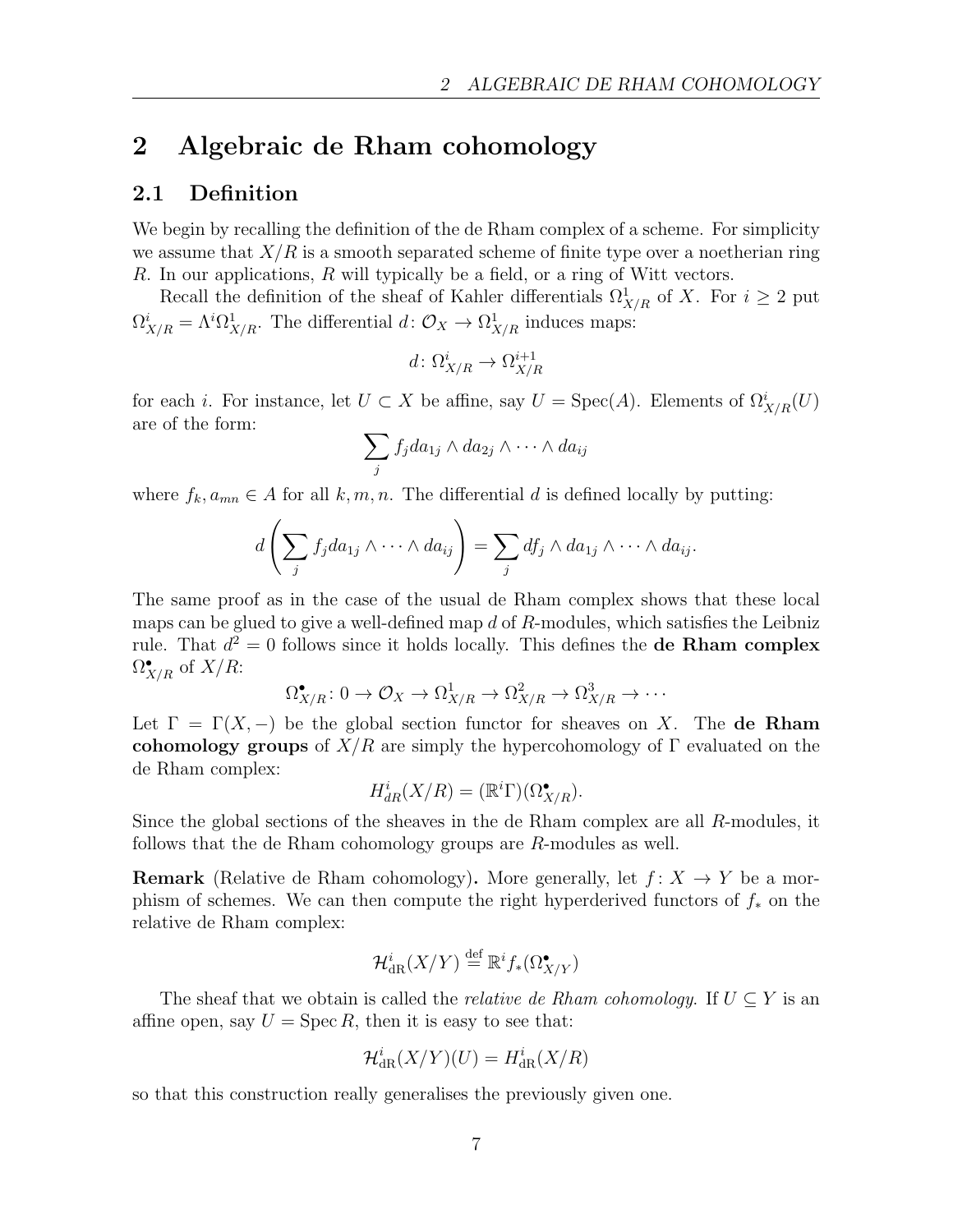# $2.2$  The Čech resolution

The derived functor approach to cohomology is often poorly suited for computations. Thus, for practical applications, other cohomology theories are frequently used. In this section we will define the Cech resolution of a complex of sheaves. It is a fact that, under our hypotheses, the Cech complex can be used in place of a Cartan-Eilenberg resolution to compute the hypercohomology groups.

Assume that  $X$  is a separated noetherian scheme. Take an open affine covering  $\{U_i\}_{i\in I}$  of X and impose a well-ordering on I. For indices  $i_1, \ldots, i_n \in I$  put:

$$
U_{i_1,\dots,i_n}=U_{i_1}\cap\cdots\cap U_{i_n}.
$$

Given a complex of sheaves:

$$
\mathcal{F}^0 \stackrel{d}{\rightarrow} \mathcal{F}^1 \stackrel{d}{\rightarrow} \mathcal{F}^2 \stackrel{d}{\rightarrow} \cdots
$$

let:

$$
E^{p,q} = \prod_{i_0 < \dots < i_q} \mathcal{F}^p(U_{i_0,\dots,i_q}) = \prod_{i_0 < \dots < i_q} \Gamma\left(U_{i_0,\dots,i_q},\mathcal{F}^p\right)
$$

The differentials of the sheaf complex induce obvious maps:

$$
d\colon E^{p,q}\to E^{p+1,q}.
$$

These satisfy  $d^2 = 0$  since  $\mathcal{F}^{\bullet}$  is a complex. The classical Čech construction yields vertical differentials:

$$
\delta\colon E^{p,q}\to E^{p,q+1}
$$

where for  $s \in \prod_{i_0 < \dots < i_q} \mathcal{F}^p(U_{i_0,\dots,i_q})$ , the  $i_0 < \dots < i_{q+1}$  component of  $\delta(s)$  is defined via the formula:

$$
\delta(s)_{i_0 < \dots < i_{q+1}} = \sum_{k=0}^{q+1} (-1)^{k+p} s_{i_0, \dots, i_{k-1}, i_{k+1}, \dots, i_{q+1}}.
$$

Then  $\delta^2 = 0$ , and one can easily check that  $d \circ \delta + \delta \circ d = 0$ . Thus  $E^{\bullet \bullet}$  forms a double complex with the d's as horizontal differentials and the  $\delta$ 's as vertical differentials. Analogously to classical sheaf cohomology, one has the following important comparison theorem:

**Theorem 2.1.** Let X be a noetherian separated scheme, and let  $\mathcal{F}^{\bullet}$  be a complex of coherent sheaves. Then the sheaf hypercohomology of  $\mathcal{F}^{\bullet}$  is isomorphic to the cohomology of the total complex of  $E^{\bullet \bullet}$ :

$$
(\mathbb{R}^i \Gamma)(\mathcal{F}^{\bullet}) \simeq H^i(\mathrm{Tot}(E)^{\bullet}).
$$

In particular, if  $X/R$  is as above, the de Rham cohomology can be computed via the Cech resolution:

$$
H^i_{dR}(X/R)\simeq H^i(\mathrm{Tot}(E)^\bullet).
$$

where here  $E^{\bullet \bullet}$  is obtained from the de Rham complex.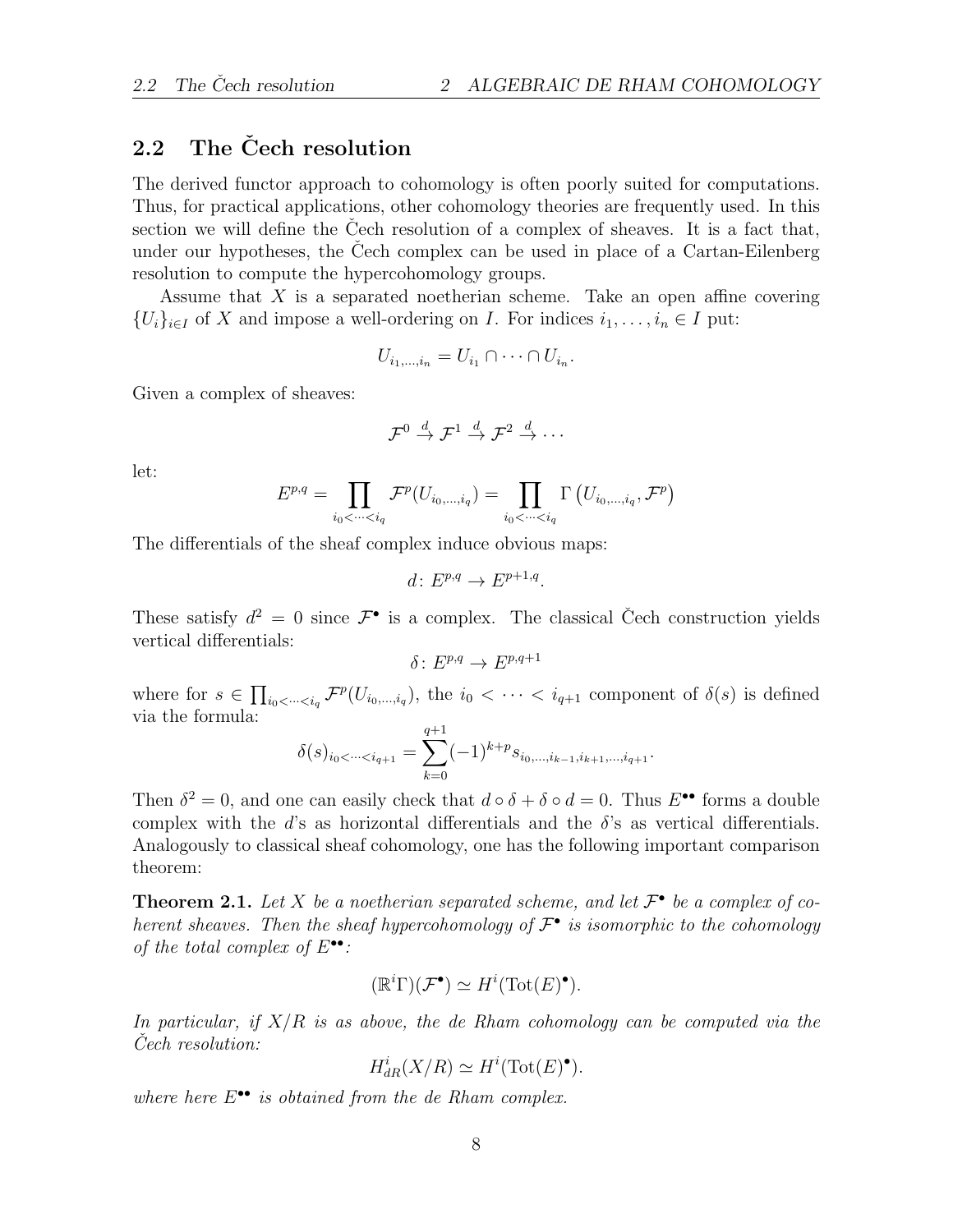For later computations, we describe the first two de Rham cohomology groups explicitely using the Cech resolution. Our initial work with hypercohomology shows that  $H_{dR}^{0}(X/R)$  is just the kernel of the map between sheaf cohomology groups:

$$
H_{dR}^{0}(X/R) = \ker(d: \mathcal{O}_{X}(X) \to \Omega_{X}^{1}(X)).
$$

To see this via the Cech complex, we must consider the diagram:

$$
E^{01}
$$
  
\n
$$
\uparrow
$$
  
\n
$$
E^{00} \xrightarrow{d} E^{10}
$$

since  $H_{dR}^{0}(X/R) = \text{ker}(d + \delta) = \text{ker}(d) \cap \text{ker}(\delta)$ . An element of  $E^{00} = \prod_{i \in I} \mathcal{O}_X(U_i)$ , where  $\{U_i\}_{i\in I}$  is an affine covering of X, is in the kernel of  $\delta$  if and only if it comes from a global section of  $\mathcal{O}_X$ . This follows from the sheaf axiom for  $\mathcal{O}_X$ . Under the identification ker  $\delta = \mathcal{O}_X(X)$ , restricting d to ker  $\delta$  gives the map  $d: \mathcal{O}_X(X) \to \Omega^1_X(X)$ . We thus see again that  $H_{dR}^{0}(X/R) = \text{ker}(d: \mathcal{O}_X(X) \to \Omega_X^1(X)).$ 

A similar analysis allows one to express  $H_{dR}^1(X/R)$  as  $Z^1/B^1$ , where  $Z^1$  and  $B^1$  are the 1-hypercocycles and 1-hypercoboundaries, respectively:

$$
Z^1 = \left\{ (\omega_i, f_{ij}) \in \left( \prod_i \Omega_X^1(U_i) \right) \times \left( \prod_{i < j} \mathcal{O}_X(U_{ij}) \right) \mid d\omega_i = 0, \ \omega_i |_{U_{ij}} - \omega_j |_{U_{ij}} = df_{ij}, \right\}
$$

and the following cocycle condition holds:  $f_{ij}|_{U_{ijk}} - f_{ik}|_{U_{ijk}} + f_{jk}|_{U_{ijk}} = 0$ ,

.

$$
B^{1} = \left\{ (dx_{i}, x_{i}|_{U_{ij}} - x_{j}|_{U_{ij}}) \in \left( \prod_{i} \Omega_{X}^{1}(U_{i}) \right) \times \left( \prod_{i < j} \mathcal{O}_{X}(U_{ij}) \right) \mid (x_{i}) \in \prod_{i} \mathcal{O}_{X}(U_{i}) \right\}
$$

#### 2.3 Hodge filtration for a curve

Let now  $C/R$  be a curve over a noetherian ring R; this means that C is smooth, connected, integral, proper and of relative dimension 1 over R. For curves it is always possible to find a covering by two open affines, say  $\{U, V\}$ . The Cech complex associated to such a covering is considerably simplified, as  $\Omega_{C/R}^2 = 0$  and there is only one intersection  $U \cap V$  to consider. Thus  $E^{pq} = 0$  whenever  $p > 1$  or  $q > 1$ . We immediately deduce that  $H_{dR}^i(C/R) = 0$  whenever  $i > 2$ . Note that even when C is of relative dimension 1 over R, it is not true that  $H_{dR}^2(C/R) = 0$ . This phenomenon should not come as a surprise, however, if one is familiar with the analytic de Rham cohomology of a Riemann surface.

The hypercocycles and hypercoboundaries are much simplified in the case of a curve:

$$
Z^1 = \{(\omega_U, \omega_V, f) \in \Omega^1_{C/R}(U) \times \Omega^1_{C/R}(V) \times \mathcal{O}_C(U \cap V) \mid \omega_U - \omega_V = df \text{ on } U \cap V\},\
$$

$$
B^1 = \{(dx_U, dx_V, x_U|_{U \cap V} - x_V|_{U \cap V}) \in \Omega^1_{C/R}(U) \times \Omega^1_{C/R}(V) \times \mathcal{O}_C(U \cap V) \mid x_U \in \mathcal{O}_C(U), x_V \in \mathcal{O}_C(V) \}
$$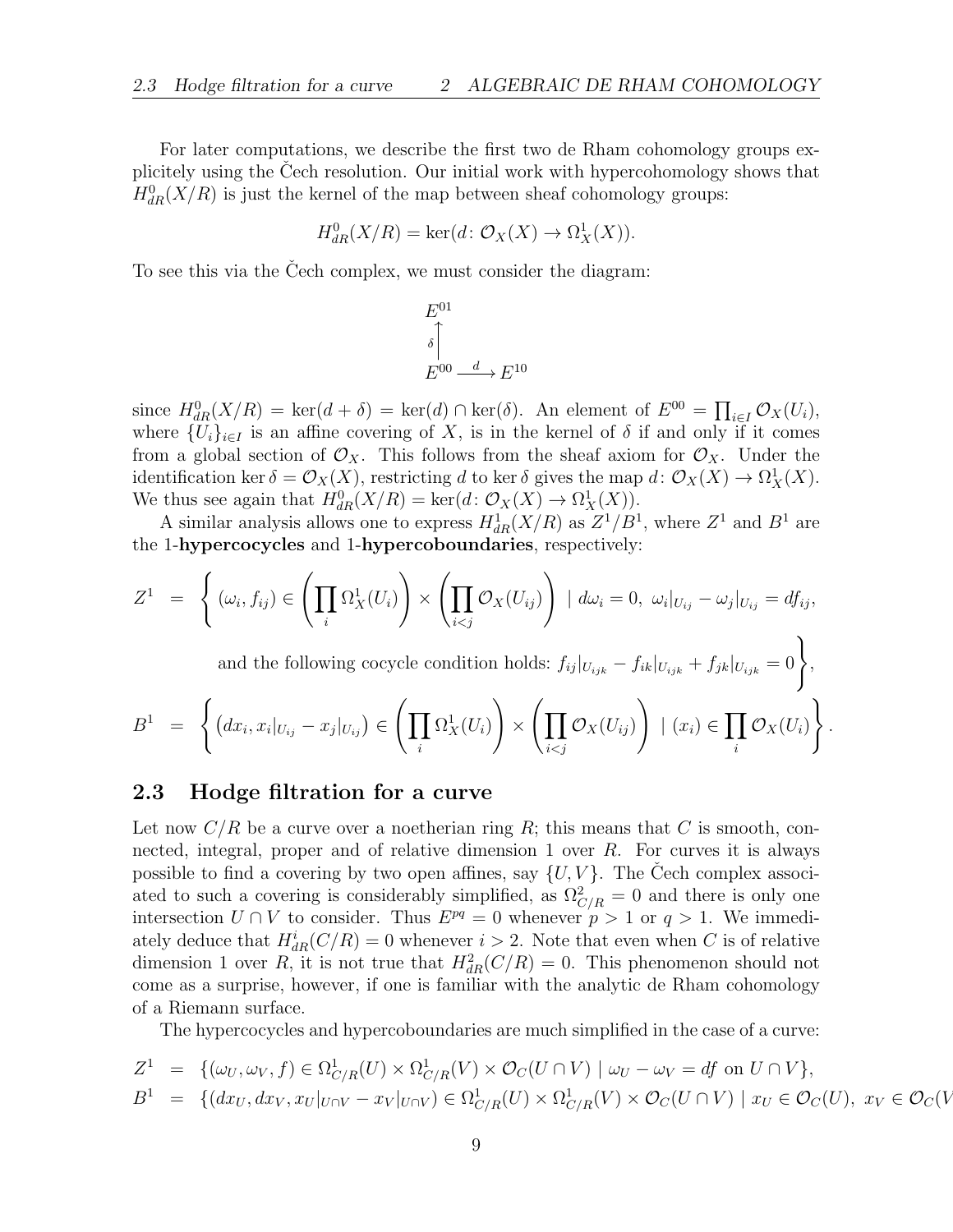There is a natural map:

$$
H^0(C, \Omega^1_{C/R}) \to H^1_{dR}(C/R)
$$

which takes a global section  $\omega \in \Omega^1_{C/R}(C)$  to the (class of) the triple  $(\omega|_U, \omega|_V, 0)$  in  $H^1_{dR}(C/R)$ . If this is a 1-hypercoboundary, say  $(\omega|_U, \omega|_V, 0) = (dx_U, dx_V, x_U - x_V)$ , then  $x_U$  and  $x_V$  agree on  $U \cap V$  and so can be glued to give a global section  $x \in \mathcal{O}_C(C)$ . However, since  $C/R$  is connected,  $\mathcal{O}_C(C) \simeq R$ . We see that  $\omega = dx = 0$ , which shows that the map above is injective.

The cokernel of this map can be naturally identified with the sheaf cohomology group  $H^1(C, \mathcal{O}_C)$ . In order to do this, we first give an explicit description of  $H^1(C, \mathcal{O}_C)$ using Cech cohomology relative to the cover  $\{U, V\}$  of C. In this case the Cech complex takes the form:

$$
0 \to \mathcal{O}_C(U) \times \mathcal{O}_C(V) \to \mathcal{O}_C(U \cap V) \to 0,
$$

where the nontrivial map takes  $(f, g) \mapsto f|_{U \cap V} - g|_{U \cap V}$ . Thus:

$$
H^1(C, \mathcal{O}_C) \simeq \frac{\mathcal{O}_C(U \cap V)}{\{f|_{U \cap V} - g|_{U \cap V} \mid f \in \mathcal{O}_C(U), g \in \mathcal{O}_C(V)\}}.
$$

There is hence an obvious map  $Z^1 \to H^1(C, \mathcal{O}_C)$  taking  $(\omega_U, \omega_V, f)$  to the class of  $f \in \mathcal{O}_C(U \cap V)$ . The explicit descriptions of  $H^1(C, \mathcal{O}_C)$  and  $B^1$  show that this map vanishes on  $B<sup>1</sup>$  and induces a map:

$$
H_{dR}^1(C/R) \to H^1(C, \mathcal{O}_C).
$$

In order to show that this map is surjective, we will in fact show that the map:

$$
Z^1\to \mathcal{O}_C(U\cap V)
$$

is surjective. We must show that if f is a regular function on  $U \cap V$ , then  $df = \omega_U - \omega_V$ where  $\omega_U$  is regular on U and  $\omega_V$  is regular on V. In order to simplify the combinatorics of this problem, we will suppose that  $U = C - \{P\}$  and  $V = C - \{Q\}$ . Removing a point from a curve yields an affine scheme, and so this assumption does not actually limit us. We will apply the Riemann-Roch theorem to solve this problem.

Recall that a (Weil) divisor on a curve is a finite formal sum of closed points of the curve. If D is a divisor, then  $deg(D)$  is the sum of the coefficients of D. Functions and differentials define divisors via their orders at each point. Thus, if  $f$  is an element of the function field  $K(C)$  of a curve C, then we write:

$$
Div(f) = \sum_{P \in C} ord_P(f)P.
$$

Such a divisor is called principal. Similarly for differentials. Since curves are one dimensional and, for us, smooth, the sheaf of regular differentials  $\Omega_{C/R}^1$  is a line bundle. This means that it is a locally free  $\mathcal{O}_C$ -module of rank 1. There exists a global regular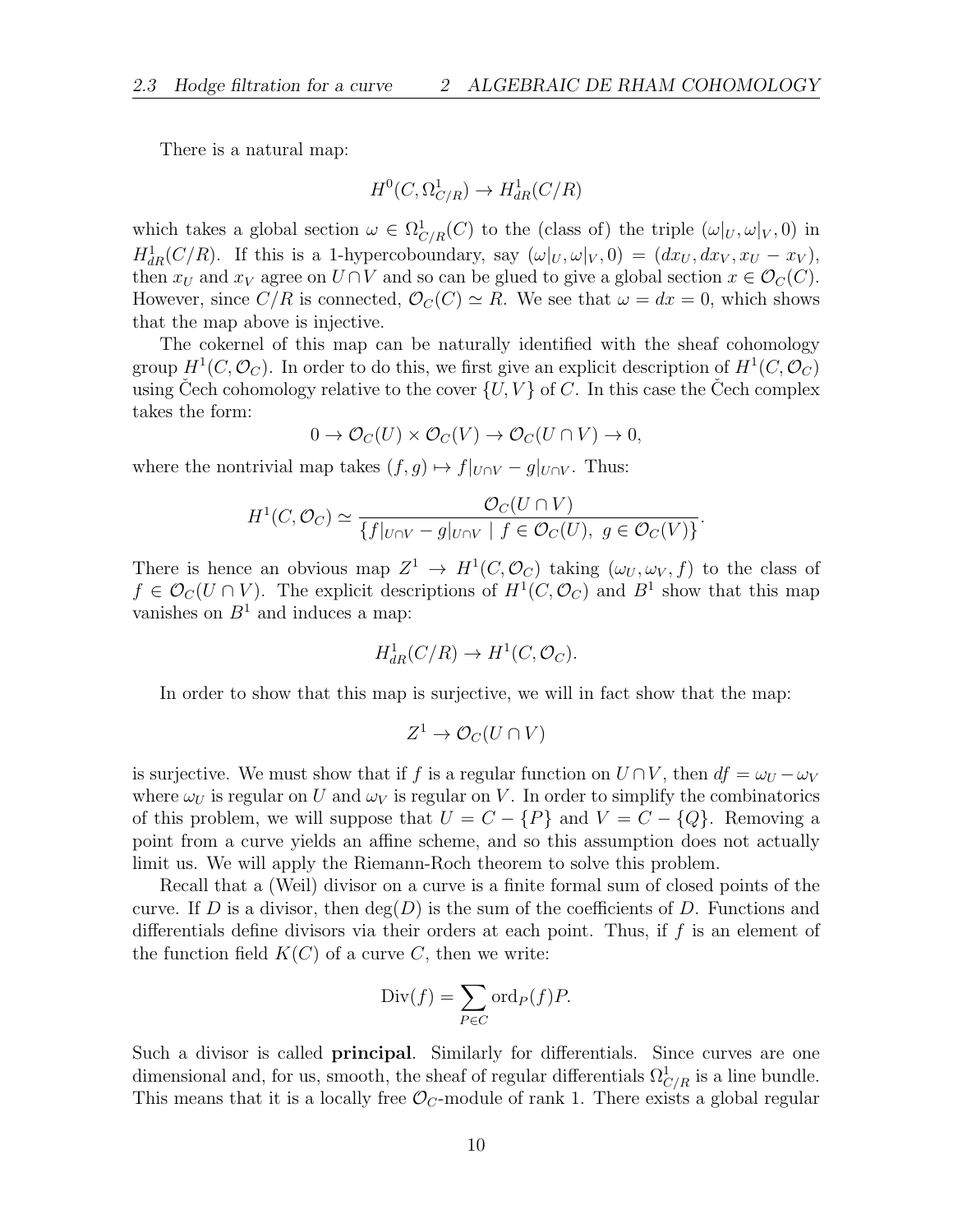differential  $\omega$  on C. All other regular differentials are of the form  $\omega' = f\omega$  for some f in the function field of C (note that not all  $f$ 's will yield a regular differential!). Thus  $Div(\omega')$  differs from  $Div(\omega)$  by a principal divisor (namely  $Div(f)$ ).

Given a divisor  $D$  on  $C$ , we let:

$$
\mathcal{L}(D) = \{ f \in K(C) \mid \text{Div}(f) + D \ge 0 \} \cup \{ 0 \}.
$$

The inequality means that each coefficient of the divisor  $Div(f) + D$  is non-negative. Multiplication by  $g \in K(C)$  induces an isomorphism:

$$
\mathcal{L}(D) \simeq \mathcal{L}(D + \text{Div}(g)).
$$

Thus if we write  $K = Div(\omega)$ , then  $\mathcal{L}(K)$  is independent of the choice of regular differential  $\omega$ .

Scaling a function by an element of R does not change the order of the function; there is hence an action of R on  $\mathcal{L}(D)$ . In fact,  $\mathcal{L}(D)$  is an R-module. It is a fact (?) that  $\mathcal{L}(D)$  is a finitely generated projective module of finite rank. We will be working over nice rings (fields or PIDs), and so  $\mathcal{L}(D)$  is a free R-module of finite rank in this case. Let  $l(D)$  denote the R-rank of  $\mathcal{L}(D)$ . The Riemann-Roch theorem implies that:

$$
l(D) - l(K - D) = \deg(D) + 1 - g,
$$

where  $q$  is the genus of  $C$ .

We return to our problem; so  $U = C - \{P\}$ ,  $V = C - \{Q\}$  and  $f \in K(C)$  is regular on  $U \cap V$ . We must find differentials  $\omega_U$  and  $\omega_V$  regular on U and V, resp., such that  $df = \omega_U - \omega_V$  on  $U \cap V$ . If C is of genus zero, then it has functions with a single pole of order 1 at any specified point, and regular otherwise (apply Riemann-Roch). One can hence take  $\omega_U = d(f - g)$  and  $\omega_V = d(g)$  for some appropriately chosen function g. We may thus suppose that  $q \geq 1$ .

Consider the divisor  $D = K + nP$ , where K is the canonical divisor of C associated to some regular differential  $\omega$ . The Riemann-Roch theorem gives:

$$
l(K + nP) - l(-nP) = deg(D) + 1 - g.
$$

Now, if  $\deg(D) = 0$  then  $l(D) = 0$ . Also, the Riemann-Roch theorem shows that  $deg(K) = 2g - 2$ . The above becomes:

$$
l(K + nP) = 2g - 2 + n + 1 - g = n + g - 1.
$$

Thus, since  $q \geq 1$ ,  $l(K + nP)$  is positive. As n increases,  $l(K + nP)$  increases by 1 at each step. Taking n to be the order of the pole of df at  $Q$ , it follows that there exists a function  $g \in K(C)$  such that  $df + g\omega$  is regular on U and  $g\omega$  is regular on V. We may hence take  $\omega_U = df + g\omega$  and  $\omega_V = g\omega$  and:

$$
(\omega_U, \omega_V, f) \mapsto f.
$$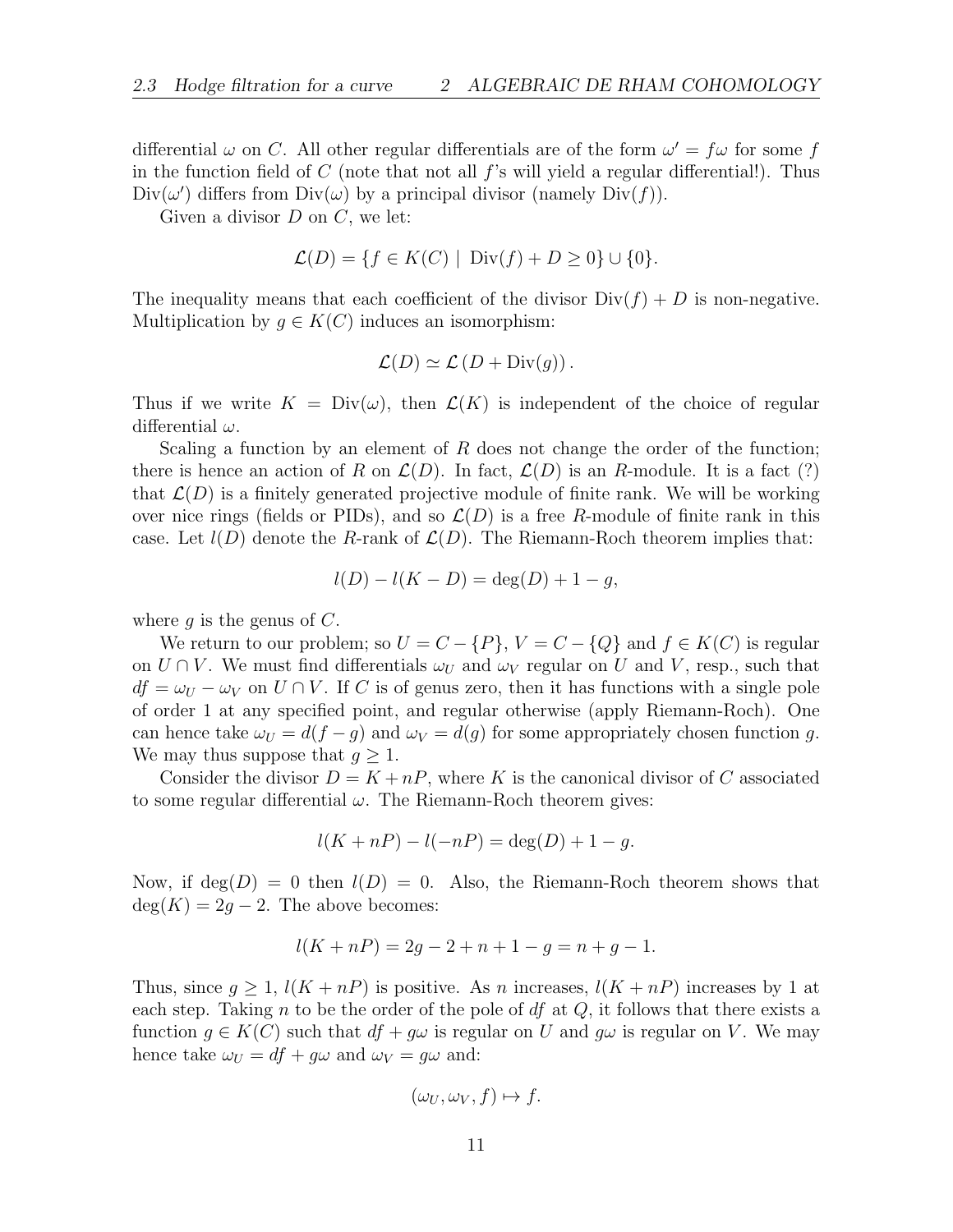This shows that the natural map  $H^1_{dR}(C/R) \to H^1(C, \mathcal{O}_C)$  is surjective.

The resulting sequence:

$$
0 \to H^0(C, \Omega^1_{C/R}) \to H^1_{dR}(C/R) \to H^1(C, \mathcal{O}_C) \to 0
$$

is exact. It is called the **Hodge filtration** for  $C/R$ . We have shown that the first map is injective, and that the second is surjective. From the explicit descriptions given for these groups, one immediately sees that the composition of the maps is zero. To conclude the proof of exactness, let us take an element in the kernel of the second map. It can be represented by a 1-hypercocycle of the form  $(\omega_U, \omega_V, f_U - f_V)$ , where  $f_U$  is regular on U and  $f_V$  is regular on V. This hypercocycle differs from  $(\omega_U - d(f_U), \omega_V - d(f_V), 0)$ by a 1-hypercoboundary. Now simply note that on  $U \cap V$ :

$$
\omega_U - d(f_U) - (\omega_V - d(f_V)) = \omega_U - \omega_V - d(f_U - f_V) = 0.
$$

By the sheaf axiom, there is thus a global regular differential  $\omega$  that restricts to  $\omega_U$  +  $d(f_U)$  on U and  $\omega_V + d(f_V)$  on V. This  $\omega$  maps to the class of  $(\omega_U, \omega_V, f_U - f_V)$  in  $H_{dR}^{1}(C/R)$ , which concludes the proof of the exactness of the Hodge filtration.

By Serre duality, the outer terms of the Hodge filtration are dual. The R-rank of  $H^0(C, \Omega^1_{C/R})$  is g, the genus of  $C/R$ . Hence  $H^1_{dR}(C/R)$  is a free R-module of rank 2g.

# 3 The Poincaré Pairing

Let  $C/k$  be a smooth proper curve. We assume, for simplicity, that k is algebraically closed (otherwise, just minor modifications need to be done). We will define a perfect, alternating pairing:

$$
\langle \cdot, \cdot \rangle_{\text{Poinc}} \colon H^1_{\text{dR}}(C/k) \times H^1_{\text{dR}}(C/k) \to k
$$

Let  $K = k(C)$  be the function field of C, and let  $\Omega_K \stackrel{\text{def}}{=} \Omega^1_{K/k}$  be the K-vectorspace of global meromorphic differentials on C. Consider also the sheaves  $\mathcal{O}_C$  and  $\Omega_{C/k}^1$ .

For each closed point  $P \in C(k)$ , we have a discrete valuation:

$$
\mathrm{ord}_P\colon K^\times\to\mathbb{Z}
$$

Let  $K_P$  be the completion of K at ord<sub>P</sub>, and  $\mathcal{O}_P$  be the completion of  $\mathcal{O}_{C,P}$  (the stalk at P, which is seen as a subring of K). Define also  $\Omega_{K_P} \stackrel{\text{def}}{=} \Omega_{K_P/k}^1$ , and  $\Omega_P$  the completion of the stalk  $\Omega_{C,P}$ .

**Example.** If t is a uniformizer at P (that is,  $\text{ord}_P(t) = 1$ ), then:

$$
K \simeq k(t) = \left\{ \frac{p(t)}{q(t)} \mid p(t), q(t) \in k[t], q(t) \neq 0 \right\} \qquad \Omega_K \simeq k(t) \cdot dt
$$
  

$$
\mathcal{O}_{C,P} \simeq k[t]_{(t)} = \left\{ \frac{p(t)}{q(t)} \in k(t) \mid q(0) \neq 0 \right\} \subseteq K
$$
  

$$
\mathcal{O}_P \simeq k[[t]] \qquad \qquad K_P \simeq k((t))
$$
  

$$
\Omega_P \simeq \mathcal{O}_P \cdot dt \qquad \qquad \Omega_{K_P} \simeq K_P \cdot dt
$$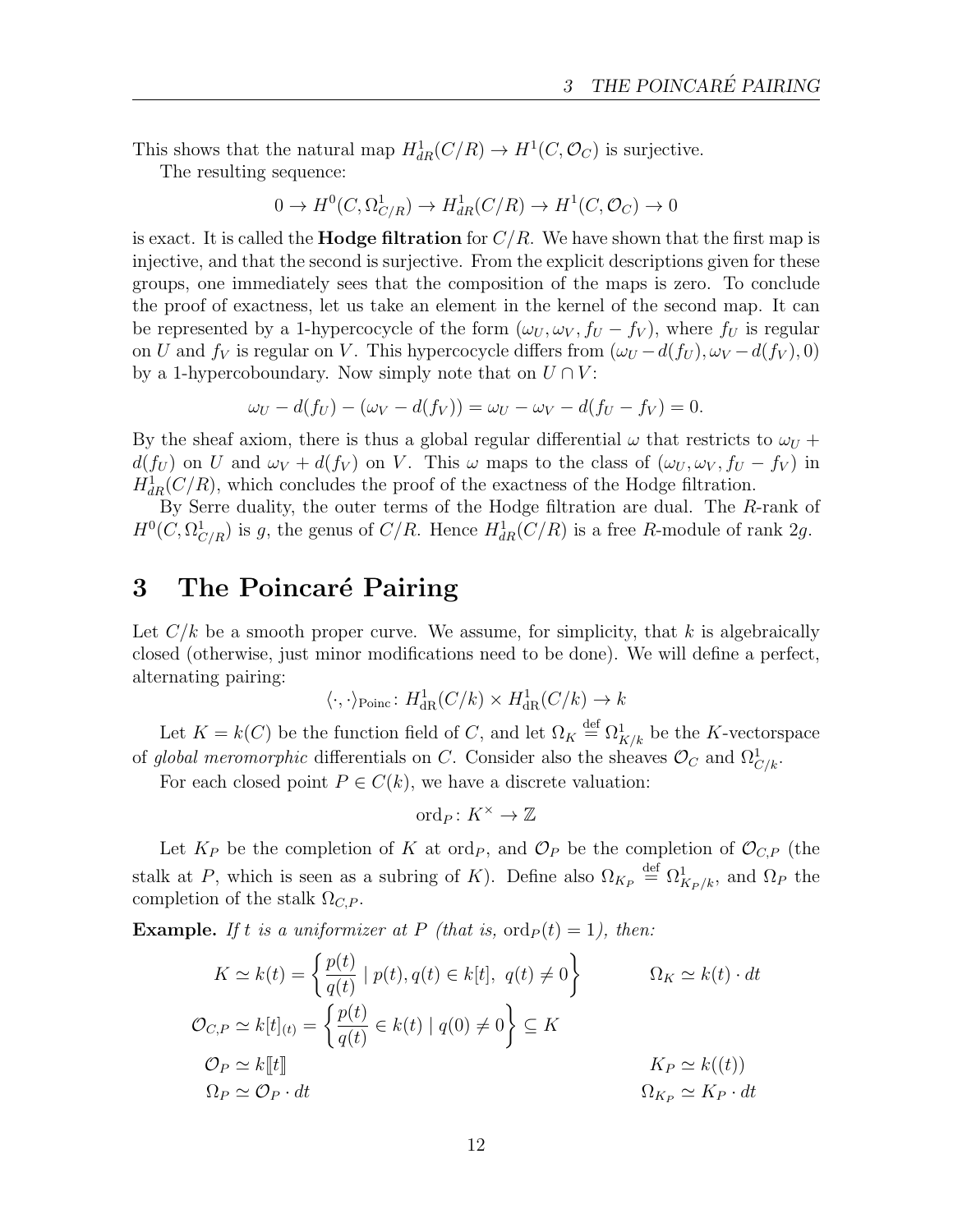We have also, for each  $P \in C(k)$ , the *residue map*:

$$
\mathrm{res}_P\colon\Omega_K\to k
$$

defined as follows: if  $\omega \in \Omega_K$ , let  $\omega_P$  be its image in  $\Omega_{K_P} (= k((t)) \cdot dt)$ . Then  $\text{res}_P(\omega) \stackrel{\text{def}}{=}$  $res_P(\omega_P) \stackrel{\text{def}}{=} a_{-1}$  (if  $\omega = (\frac{a_{-n}}{t^n} + \cdots + \frac{a_{-1}}{t} + a_0 + a_1 + \cdots)dt$ ). One needs to check that this is actually well defined (independent of the choice of uniformizer  $t$ ), and we ommit the tedious proof, specially when in positive characteristic (see [Har77], III.7, pg. 247ff for details, and [Ser59] for a proof).

Denote by  $\Omega_K^{\text{II}}$  the k-vectorspace of meromorphic differential forms of the second kind:

$$
\Omega_K^{\rm II} \stackrel{\rm def}{=} \{ \omega \in \Omega_K \mid \operatorname{res}_P \omega = 0 \,\forall P \in C(k) \}
$$

**Remark.** If  $\omega \in \Omega_K^{\Pi}$ , then we can locally integrate it: for each  $P \in C(k)$ , there exists some  $\gamma_P \in K_P(=k((t)))$  such that  $d\gamma_P = \omega_P$ .

In order to define the Poincaré pairing on  $H_{\text{dR}}^1(C/k)$ , we need to represent its elements as differentials of the second kind:

**Proposition 3.1.** The deRham cohomology of C can be computed as:

$$
H_{dR}^1(C/k) \simeq \frac{\Omega_K^H}{dK}
$$

*Proof.* We work, as usual, with an open affine covering given by the two open sets

$$
U \stackrel{\text{def}}{=} C \setminus \{P\}
$$
  

$$
V \stackrel{\text{def}}{=} C \setminus \{Q\}
$$

First, we define a map  $\varphi$  from the de Rham cohomology  $H^1_{\text{dR}}(C/k)$  to  $\Omega_K^{\text{II}}$ . To a 1-hypercocycle  $(\omega_U, \omega_V, f_{UV})$ , the map  $\phi$  associates  $\omega_U$ , thought now as a meromorphic differential, which is actually regular  $U$ . It is of the second kind, as around the point P it can be written as  $\omega_V + df_{UV}$  ( $\omega_V$  is regular at P, and an exact differential has no residue). Note that if instead we had chosen the second component  $\omega_V$ , its image in  $\frac{\Omega_K^{\text{II}}}{dK}$  wouldn't change, as they differ by an element in  $dK$ .

For the well-definedness of the map, just note that hypercoboundaries are mapped to exact forms (that is, in  $dK$ ).

Let  $(\omega_U, \omega_V, f_{UV})$  be a hypercocycle representing a class in  $H^1_{\text{dR}}(C/k)$ , and suppose that  $\omega_U \in dK$ . That is  $\omega_U = dg$ , for some  $g \in K$ , and note that then g is regular on U. We also have the equality:

$$
\omega_V = \omega_U - df_{UV} = d(g - f_{UV}) \quad \text{on } U \cap V
$$

As  $U \cap V$  is Zariski-dense in V, this equality actually holds on V, and hence the hypercocycle we started is actually a hypercoboundary. This implies that  $\varphi$  is injective.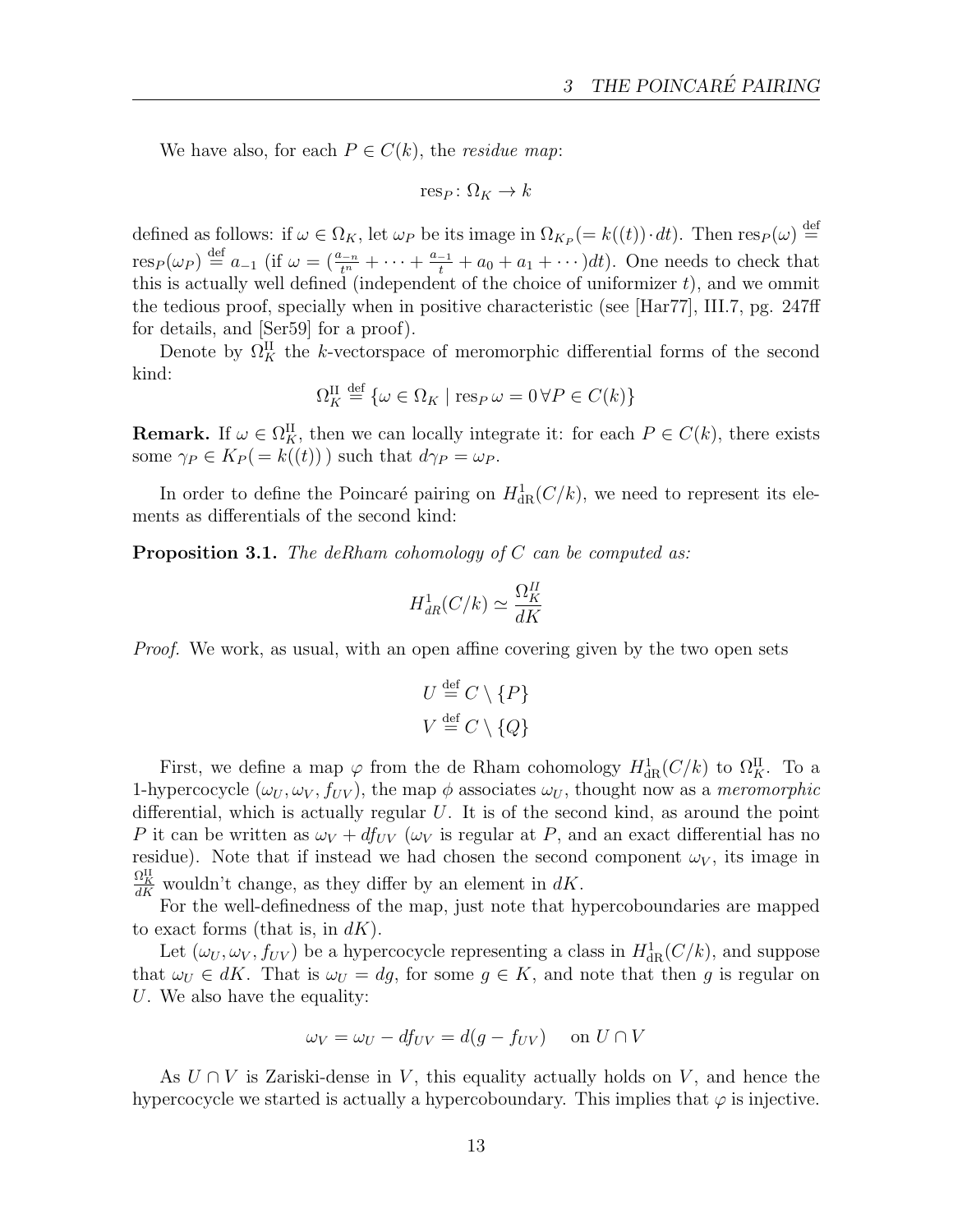As for surjectivity, let  $\omega \in \Omega_K^H$  be given. We want to find a triple  $(\omega_U, \omega_V, f_{UV})$  such that  $\omega_U$  differs from  $\omega$  by an exact differential. We will of course use Riemann-Roch to do that. First, we want to modify  $\omega$  by an exact differential so that the new form has only poles at P and Q. Suppose that  $\omega$  has a pole of order  $n + 1 \geq 2$  at some point R. Then there exists a function  $f \in K(C)$  such that:

$$
f \in \mathcal{L}(nR + mP) \setminus \mathcal{L}((n-1)R + mP)
$$

for some  $m$  large enough (by Riemann-Roch). So by adding an appropriate multiple of df to  $\omega$ , we can reduce the order of the pole at R. Iterating this procedure a finite number of times, we can assume that  $\omega$  is regular on  $U \cap V$ . A similar procedure allows us to find g and h, both of them with poles only on P and Q, such that  $\omega+dg$  is regular on U, and  $\omega + dh$  is regular on V. We thus obtain the hypercocycle:

$$
(\omega + dg, \omega + dh, g - h)
$$

mapping to the given  $\omega$ .

**Remark.** If  $C = E$  is an elliptic curve, we can consider the sheaf  $\Omega^1(2\infty) \stackrel{\text{def}}{=} \Omega^1 \otimes$  $\mathcal{L}(2\infty)$ . This is the sheaf of forms which are regular outside  $\infty$ , and have a pole of order at most 2 at  $\infty$ . By the residue theorem, such a form is of the second kind, and so we get a canonical inclusion:

$$
\Omega^1(2\infty) \hookrightarrow \Omega_K^{II}
$$

One can easily check that the composition of the previous inclusion with the projection to the quotient induces an isomorphism:

$$
\Omega^1(2\infty) \simeq \Omega_K^{\rm II}/dK
$$

and so for elliptic curves, we have an even more concrete description of the first de Rham cohomology.

Representing the elements of the deRham cohomology through differentials of the second kind, as in the previous proposition, we define  $\langle \cdot, \cdot \rangle_{\text{Poinc}}$  as follows: given  $[\alpha], [\beta] \in$  $H^1_{\text{dR}}(C/k)$ , with  $\alpha, \beta \in \Omega_K^{\text{II}}$ , for each  $P \in C(k)$ , let  $\alpha_P = d\gamma_P$  for some  $\gamma_P \in K_P$ . Then:

$$
\langle [\alpha], [\beta] \rangle_{\text{Poinc}} \stackrel{\text{def}}{=} \sum_{P \in C(k)} \text{res}_P(\gamma_P \beta_P) \quad \in k
$$

**Proposition 3.2.** The pairing  $\langle \cdot, \cdot \rangle_{Poinc}$  is well-defined, alternating, and non-degenerate.

Proof. We prove that it is alternating. Well-definedness is easy, and we will ommit the proof of non-degeneracy.

Let, for each  $P \in C(k)$ , write  $\beta_P = d\eta_P$ , for some  $\eta_P \in K_P$ . Then, by definition,

$$
\langle [\beta], [\alpha] \rangle_{\text{Poinc}} + \langle [\alpha], [\beta] \rangle_{\text{Poinc}} = \sum_{P \in C(k)} \text{res}_P(\gamma_P \beta_P) + \text{res}_P(\eta_P \alpha_P) = \text{res}_P(\gamma_P \beta_P + \eta_P \alpha_P)
$$

 $\Box$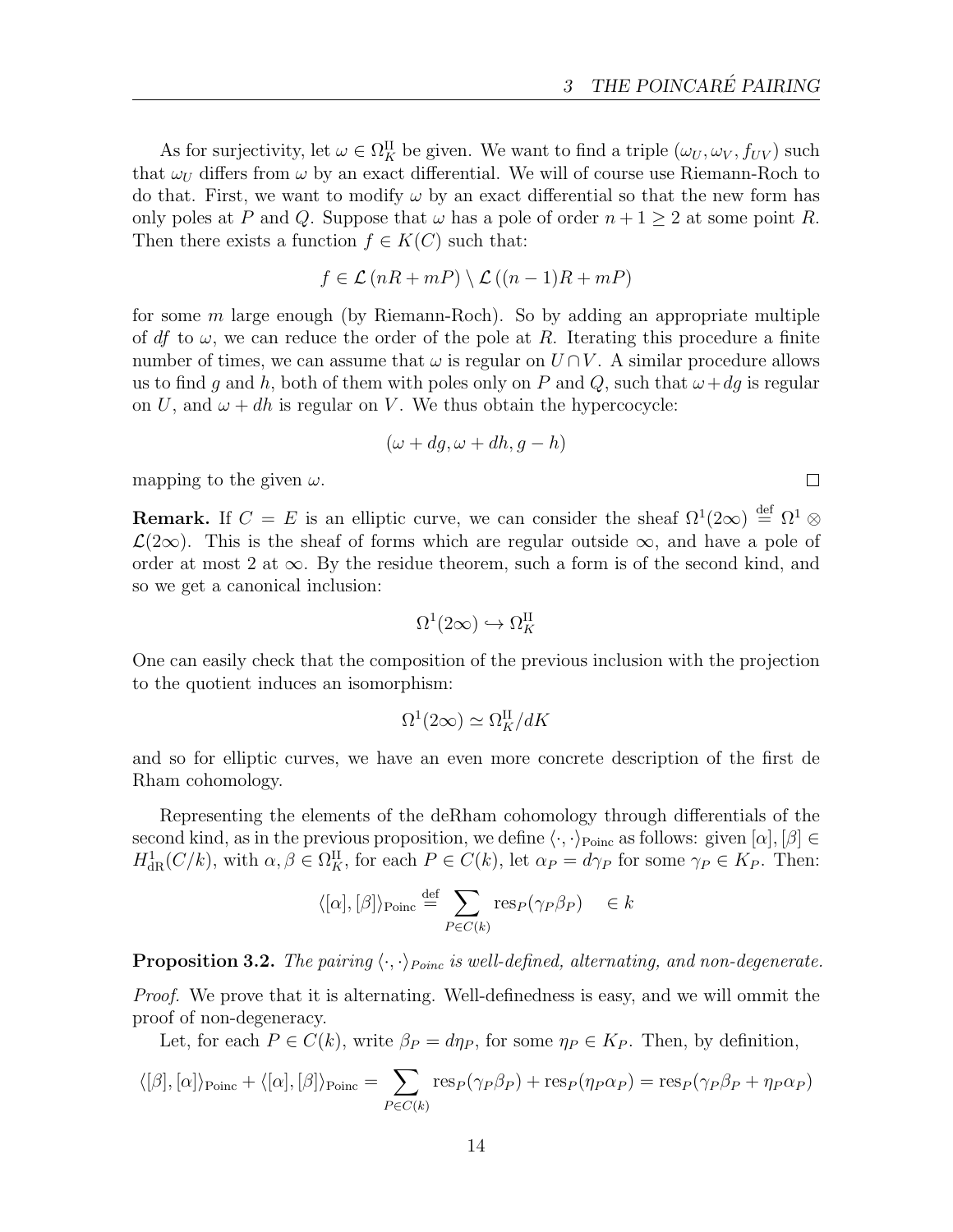But note that, if U is a neighborhood of P to which both  $\gamma_P$  and  $\eta_P$  can be extended, then:

$$
(d(\gamma \eta))_P = \alpha_P \eta_P + \gamma_P \beta_P
$$

and so the residue at  $P$  will be 0. Hence the sum of all the residues will be 0, too, as we wanted to show.  $\Box$ 

**Example.** Let  $E/k$  be an elliptic curve over a field k, char  $k = 0$ . Consider the standard equation for E:

$$
E: \quad y^2 = 4x^3 - g_2x - g_3
$$

where x, y are chosen in such a way that, if T is a parameter at  $\infty$ , then:

$$
x_{\infty} = \frac{1}{T^2} + a_0 + a_1 T + \cdots
$$

$$
y_{\infty} = \frac{2}{T^3} + b_0 + b_1 T + \cdots
$$

(note that the 2 in the expression for  $y_{\infty}$  is there so that we get the 4 in the equation for  $E$ ).

Then  $\omega = dx/y, \eta = x dx/y$ , and we will compute the Poincaré pairing. As it is alternating,  $\langle \omega, \omega \rangle_{Poinc} = \langle \eta, \eta \rangle_{Poinc} = 0$ , and so it is enough to calculate  $\langle \eta, \omega \rangle_{Poinc}$ :

$$
\langle \eta, \omega \rangle_{Poinc} = \sum_{P \in E(k)} \text{res}_P(\gamma_P \omega_P) = \text{res}_{\infty}(\gamma_{\infty} \omega_{\infty})
$$

We compute the expansions of  $\omega$  and  $\eta$  at  $\infty$ :

$$
\omega_{\infty} = \frac{\frac{-2}{T^3} + a_1 + \cdots}{\frac{2}{T^3} + b_0 + b_1 T + \cdots} = -1 + c_0 + c_1 T + \cdots
$$
  
\n
$$
\eta_{\infty} = (\frac{1}{T^2} + a_0 + a_1 T + \cdots)(-1 + c_0 + c_1 T + \cdots) = \frac{-1}{T_2} + d_0 + d_1 T + \cdots
$$
  
\n
$$
\gamma_{\infty} = \frac{1}{T} + d_0 T + \frac{d_1}{2} T^2 + \cdots
$$
  
\n
$$
\omega_{\infty} \cdot \gamma_{\infty} = \frac{-1}{T} + c_1 + \cdots
$$

So that  $res_{\infty}(\gamma_{\infty}\omega_{\infty}) = -1$ , and hence we have found that  $\langle \eta, \omega \rangle_{Poinc} = -1$  (which in turn implies that  $\langle \omega, \eta \rangle_{Poinc} = 1$ .

# 4 The Gauss-Manin Connection

We let k be a field, and  $S/k$  a smooth curve of finite type. Let  $f: X \to S$  a smooth, proper morphism. The goal is to define a connection on the sheaf  $\mathcal{F} = \mathcal{H}_{dR}^{i}(X/S)(\stackrel{\text{def}}{=}$  $\mathbb{R}^i f_*(\Omega^{\bullet}_{X/S})$ , following quite closely [KO68].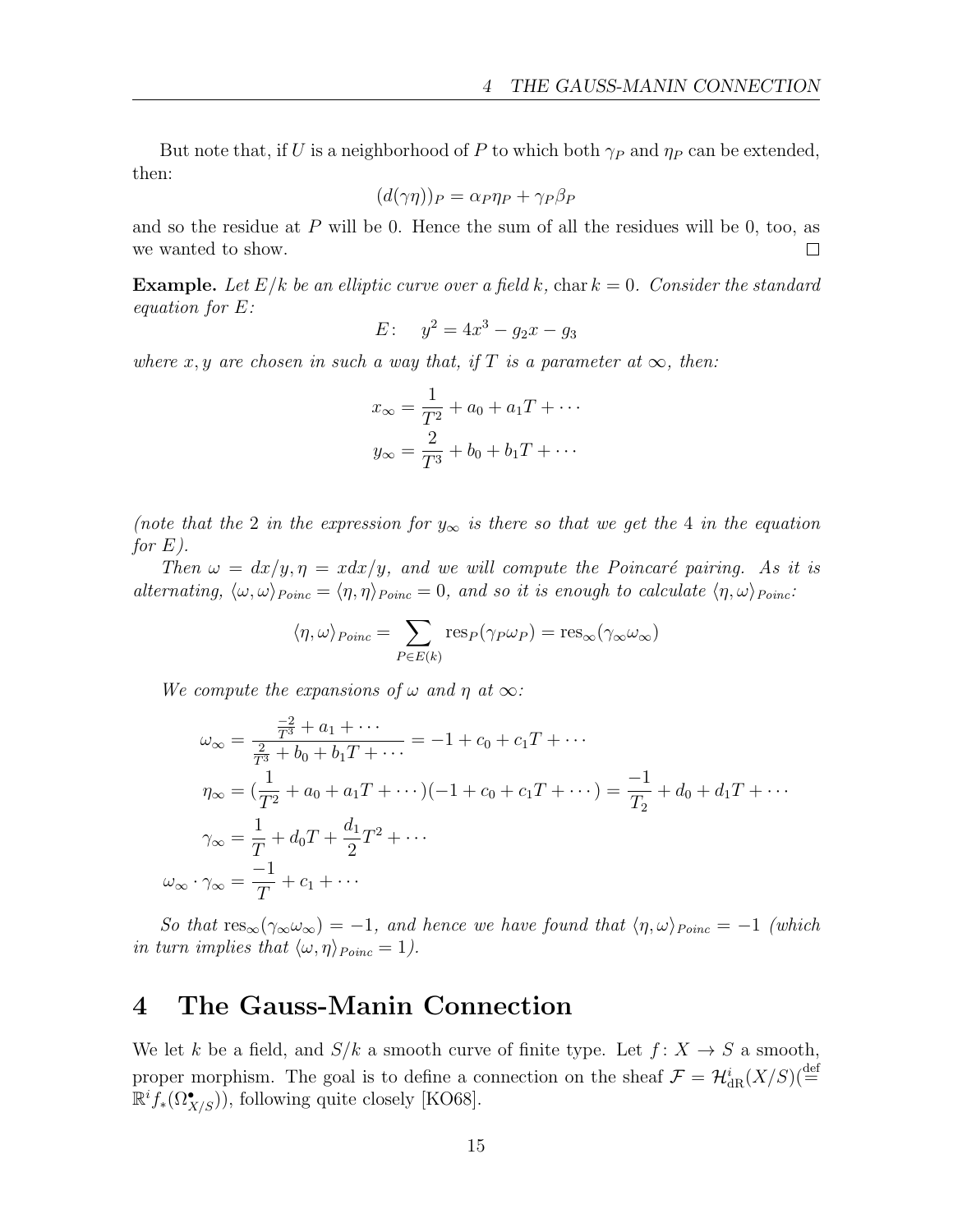If all the involved schemes were affine, say  $X = \text{Spec}(B)$  and  $S = \text{Spec}(R)$ , then we would get one of the fundamental exact sequences of B-modules (see [Har77], chapter  $II)$ :

$$
\Omega^1_{R/k} \otimes_R B \xrightarrow{\qquad} \Omega^1_{B/k} \xrightarrow{\qquad} \Omega^1_{B/R} \xrightarrow{\qquad} 0
$$

In the global situation, we get as well the fundamental exact sequence, where we recall that  $f^* \Omega_{S/k}^1 \stackrel{\text{def}}{=} f^{-1} \Omega_{S/k}^1 \otimes_{f^{-1} \mathcal{O}_S} \mathcal{O}_X$ :

$$
f^*\Omega^1_{S/k} \to \Omega^1_{X/k} \to \Omega^1_{X/S} \to 0
$$

Thanks to  $X \to S$  being smooth, the first map is actually injective (so we get an extra 0 on the left). On the affine level, this can be seen because in that case  $\Omega^1_{B/R}$  is B-flat, so  $Tor_1(\Omega^1_{B/R}, B) = 0$ . The terms in this exact sequence are locally-free, and so we get a canonical filtration of the complex  $\Omega^{\bullet}_{X/k}$ :

$$
\Omega_{X/k}^{\bullet} = F^{0}(\Omega_{X/k}^{\bullet}) \supseteq F^{1}(\Omega_{X/k}^{\bullet}) \supseteq F^{2}(\Omega_{X/k}^{\bullet}) \supseteq \cdots
$$

with

$$
F^i = F^i(\Omega_{X/k}^{\bullet}) = \text{img}[\Omega_{X/k}^{\bullet - i} \otimes_{\mathcal{O}_X} f^* \Omega_{S/k}^i \to \Omega_{X/k}^{\bullet}]
$$

and such that:

$$
\mathrm{gr}^i = \mathrm{gr}^i(\Omega_{X/k}^{\bullet}) \stackrel{\text{def}}{=} F^i / F^{i+1} = f^* \Omega_{S/k}^i \otimes_{\mathcal{O}_X} \Omega_{X/S}^{\bullet - i}
$$

(see [Har77], Exercise  $II.5.16d$ ). We only need the first two terms in this filtration. There is then an obvious exact sequence of complexes:

$$
0 \longrightarrow \text{gr}^{1} \longrightarrow F^{0}/F^{2} \longrightarrow \text{gr}^{0} \longrightarrow 0
$$
  

$$
\parallel \qquad \qquad \parallel \qquad \qquad \parallel
$$
  

$$
0 \longrightarrow f^{*}\Omega_{S/k}^{1} \otimes_{\mathcal{O}_{X}} \Omega_{X/S}^{(\bullet-1)} \longrightarrow F^{0}/F^{2} \longrightarrow \Omega_{X/S}^{\bullet} \longrightarrow 0
$$

which yields a long exact sequence in hypercohomology (that is, taking the hyperderived functors of  $f_*$ ). In particular.

It is enough to define the Gauss-Manin connection on arbitrarily small open affine subsets of S, as the deRham sheaf  $\mathcal{H}^i_{\text{dR}}(X/S)$  is the sheaf associated to the presheaf:

$$
U \mapsto \mathbb{H}^i(U,\Omega_{X/S}^\bullet|_U) \stackrel{\text{def}}{=} (\mathbb{R}^i f_*(\Omega_{X/S}^\bullet)\big)(U)
$$

So from now on we will assume that S is affine, and write  $\mathbb{H}^i(\Omega^\bullet_{X/S})$  instead of  $\mathbb{H}^i(S, \Omega^{\bullet}_{X/S})$ . The long exact sequence in hypercohomology yields boundary maps:

$$
\mathcal{H}^i_{\mathrm{dR}}(X/S) = \mathbb{H}^i(\Omega^\bullet_{X/S}) \stackrel{\delta}{\to} \mathbb{H}^{i+1}\left(f^{-1}\Omega^1_{S/k} \otimes_{f^{-1}\mathcal{O}_S} \Omega^{\bullet-1}_{X/S}\right)
$$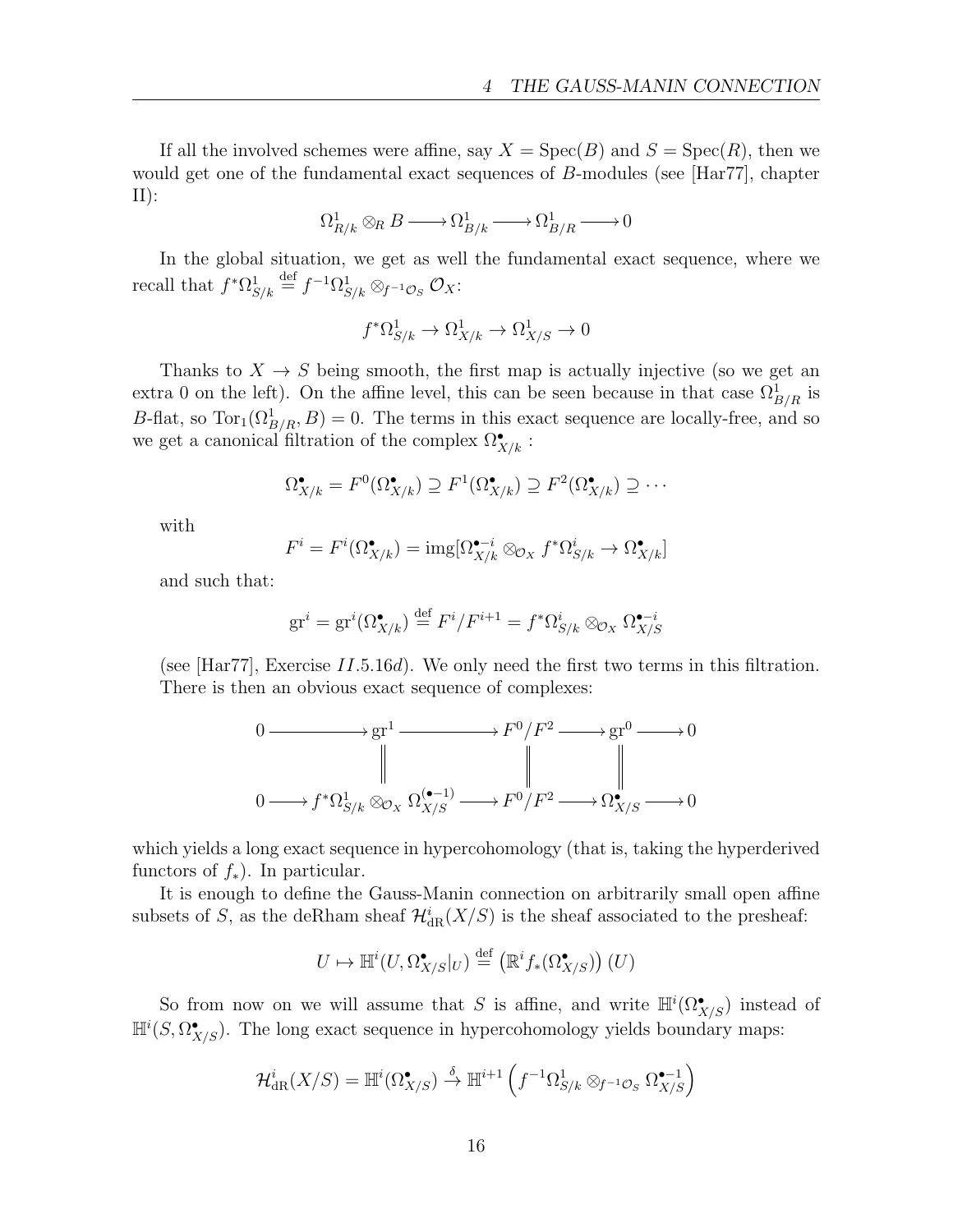Rs  $f^{-1}\Omega_{S/k}^1$  is locally free and the differential of the complex is  $f^{-1}\mathcal{O}_S$ -linear, the term on the right is isomorphic to:

$$
\Omega_{S/k}^1 \otimes_{\mathcal{O}_S} \mathbb{H}^{i+1}(\Omega_{X/S}^{\bullet-1}) = \Omega_{S/k}^1 \otimes_{\mathcal{O}_S} \mathbb{H}^i(\Omega_{X/S}^{\bullet}) = \Omega_{S/k}^1 \otimes_{\mathcal{O}_S} \mathcal{H}_{dR}^i(X/S)
$$

and so the connecting homomorphism can be seen as a morphism:

$$
\nabla_i \colon \mathcal{H}^i_{\mathrm{dR}}(X/S) \to \Omega^1_{S/k} \otimes_{\mathcal{O}_S} \mathcal{H}^i_{\mathrm{dR}}(X/S)
$$

#### Definition 4.1. The Gauss-Manin connection is  $\nabla_i$ .

**Example.** We compute  $\nabla_1: \mathcal{H}^1_{dR}(X/S) \to \Omega^1_{S/k} \otimes_{\mathcal{O}_S} \mathcal{H}^1_{dR}(X/S)$ . Let's assume that S is affine,  $S = \text{Spec } R$ . After localizing, we can even assume that  $\Omega_{S/k}^1 \simeq R \cdot dt$ , for some  $t \in R$ .

Consider an affine cover of X,  $X = \bigcup U_i$ , with  $U_i = \text{Spec } B_i$ .

Let  $x \in \mathcal{H}_{dR}^1(X/S)$ , represented by  $((\omega_i)_{i \in I}, (f_{ij})_{i \leq j}) \in T^1(\Omega_{X/S}^{\bullet})$ , with  $\omega_i \in \Omega_{B_i/R}^1$ and  $f_{ij} \in B_{ij}$  satisfying the conditions for being a 1-hypercocycle (as we have worked out before). To compute  $\nabla_1(x)$ , we just need to follow the definition of the connecting homomorphism, induced by the morphism on the terms in the total complex (we denote by  $Z$  the kernel of the differential on the corresponding complex):

$$
T^2(dt \otimes \Omega^{\bullet\prime\prime}_{X/S})
$$
\n
$$
T^2(dt \otimes \Omega^{\bullet\prime\prime}_{X/S}) \longrightarrow T^2(\Omega^{\bullet}_{X/k})
$$
\n
$$
\downarrow
$$
\n
$$
C^2(dt \otimes \Omega^{\bullet\prime\prime}_{X/S})
$$
\n
$$
\downarrow
$$
\n
$$
C^2(dt \otimes \Omega^{\bullet\prime\prime}_{X/S})
$$

That is, choose lifts  $\overline{\omega_i}$  of  $\omega_i$ , apply D to the element  $((\overline{\omega_i})_i, (f_{ij})_{i\leq j})$ , and we will be able to write:

$$
D\left((\overline{\omega}_i),(f_{ij})\right)=dt\otimes ((\eta_i),(g_{ij})_{i
$$

and then

$$
\nabla_1(x) = dt \otimes [ ((\eta_i), (g_{ij})_{i < j}) ] \in \Omega^1_{S/k} \otimes_{\mathcal{O}_S} \mathcal{H}_{dR}^i(X/S)
$$

# 5 An Example: the Gauss-Manin Connection on the Legendre family

Let k be a field. Let  $S = \text{Spec}(A)$ , where A is the ring  $A \stackrel{\text{def}}{=} k[t][\frac{1}{t(t-1)}]$ . Note that S is a smooth curve over k, obtained from  $\mathbb{P}^1$  by removing the points  $\{0, 1, \infty\}$ . Consider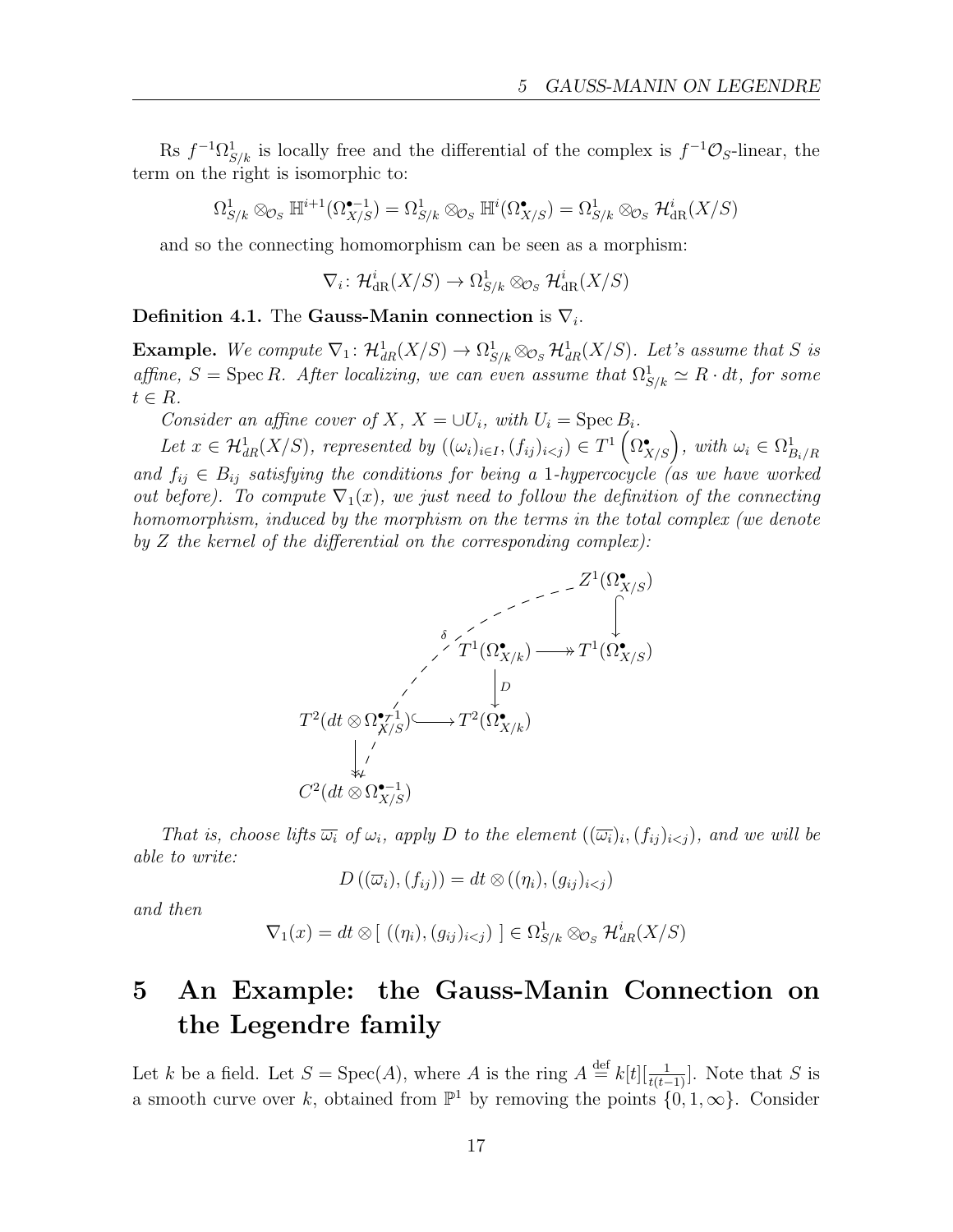the family of elliptic curves X over S defined by (the projectivization of) the equation:

$$
y^2 = P(x, t) = x(x - 1)(x - t)
$$

The ring A has been defined so that X is smooth over S. So X is a smooth projective curve over S, which is known as the **Legendre family**. If we see X as a scheme over Spec  $k$ , then it is a smooth surface, what is called an elliptic surface. Another way of thinking of X is as a *family* of elliptic curves: for each point  $t_0$  of S (which corresponds to an element  $t_0 \in \overline{k}$ ,  $t_0 \neq 0, 1$ , we obtain  $X_{t_0}$ , which is an elliptic curve over  $\overline{k}$ , with equation  $y^2 = P(x, t_0)$ .

Fix the open cover  $\mathcal{U} = \{U_0, U_1\}$ , where:

$$
U_0 \stackrel{\text{def}}{=} X \setminus \{ (0,0)_{t_0} \mid t_0 \in S \}
$$
  

$$
U_1 \stackrel{\text{def}}{=} X \setminus \{ \infty_{t_0} \mid t_0 \in S \}
$$

We choose a basis  $\{\omega, \eta\}$  for the relative deRham cohomology  $\mathcal{H}^1_{\text{dR}}(X/S)$ , represented by the Chech hypercocycles  $\omega$  and  $\eta$ . These are defined as:

$$
\underline{\omega} = ((\omega_0, \omega_1), f_{\omega}) = \left( \left( \frac{dx}{y}, \frac{dx}{y} \right), 0 \right) \tag{1}
$$

$$
\underline{\eta} = ((\eta_0, \eta_1), f_\eta) = \left( \left( \frac{tdx}{xy}, \frac{xdx}{y} \right), \frac{2y}{x} \right) \tag{2}
$$

Remark. Note that

$$
d\left(\frac{2y}{x}\right) = \left(\frac{2dy}{x} - \frac{2ydx}{x^2}\right)dx = \left(\frac{3x^2 - 2(t+1)x + t}{xy} - \frac{2ydx}{x^2}\right)dx = \frac{x^3 - tx}{x^2y}dx = \eta_1 - \eta_0
$$

so that  $\eta$  is effectively a 1-hypercocycle. Also note that  $\eta_1$  has the same form as we used in a previous section. Note however that the equation that we are using now is not the one that we used to compute the Poincaré pairing, so that these forms are not exactly the same (they differ from them by a constant factor).

We will compute the matrix of the Gauss-Manin connection  $\nabla$ , in terms of the basis  $\{\omega, \eta\}$  defined above.

#### 5.1 Image of  $\omega$

Recall that  $\omega$  is represented by the 1-hypercocycle:

$$
\underline{\omega} = ((\omega_0, \omega_1), f_{\omega}) = \left( \left( \frac{dx}{y}, \frac{dx}{y} \right), 0 \right) \in E^{0,1} \oplus E^{1,0} = T^1 \left( \mathcal{U}, \Omega^{\bullet}_{X/S} \right) = T^1_{X/S}
$$

According to the definition of the connection, we lift this to an absolute hypercocycle (that is, in  $T^1(\mathcal{U}, \Omega^{\bullet}_{X/k})$ ). This operation doesn't change anything visually, so we don't write again the same expression.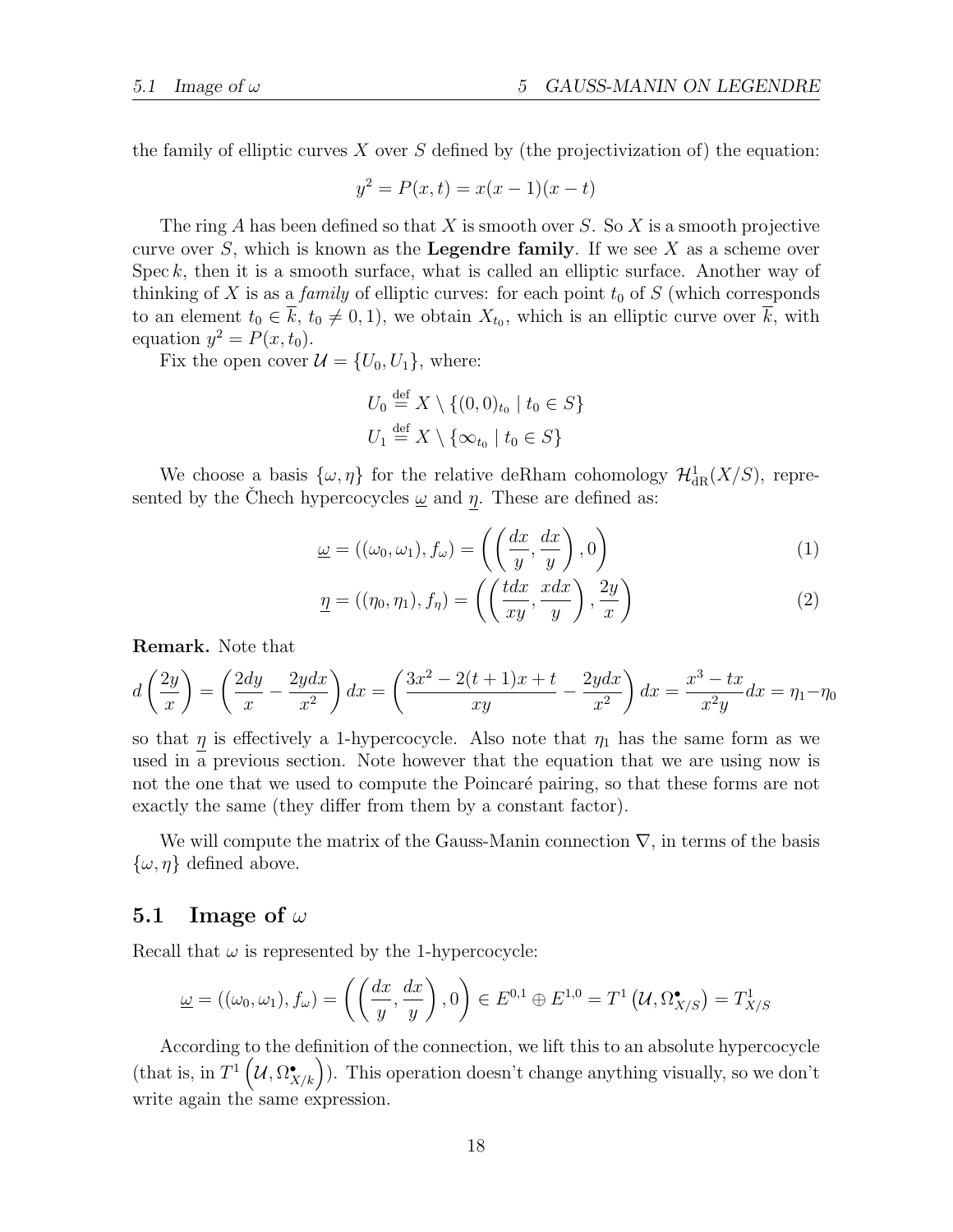Next, we take the D operator, which acts as:



Note that  $E^{2,0} = 0$ , because we are only considering a cover by two opens subsets, so there are no triple intersections. Also, our element on  $E^{1,0}$  is 0, so the two right-most maps don't need to be computed. Also, as the two components on  $E^{0,1}$  are equal, the map  $-d$  has image 0 in our case.

Because of the previous argument, we just need to compute the left-most map. For that, we compute the total differential of the two one-forms. As they have the same expression, we just consider the 0-th component:

$$
d(\omega_0) = d\left(\frac{1}{y}dx\right) = \frac{-1}{y^2}dy \wedge dx
$$

This expression can be simplified by noting that the equation of the *surface*  $X/k$ gives:

$$
2ydy = P_x dx + P_t dt \implies 2ydy \wedge dx = P_t dt \wedge dx
$$

(we write  $P_x$  and  $P_t$  for the corresponding partial derivatives of  $P(x,t) = x(x 1(x-t)$ .

So using the previous equality we obtain:

$$
d(\omega_0) = \frac{-P_t}{2y^3} dt \wedge dx
$$

This is then the 2-hypercocycle that we get after applying  $D$ :

$$
\left( \left( \frac{-P_t}{2y^3} dt \wedge dx, \frac{-P_t}{2y^3} dt \wedge dx \right), 0 \right)
$$

Notice that this effectively is a 1-hypercocycle wedged by dt, as we knew a priori. Hence we can already write the image of the Gauss-Manin connection:

$$
\underline{\nabla(\omega)} = dt \otimes \left( \left( \frac{-P_t}{2y^3} dt \wedge dx, \frac{-P_t}{2y^3} dt \wedge dx \right), 0 \right)
$$

We need to express this hypercocycle in terms of the basis elements. It is not clear a priori how to change the representative we have got by a 1-coboundary so to get a visible combination, but the procedure has been worked out by Tedlaya and can be made into an algorith. We will manage to do it in this case. For this, let  $A = A(x, t)$ and  $B = B(x, t)$  be polynomials such that:

$$
-P_t = AP + BP_x
$$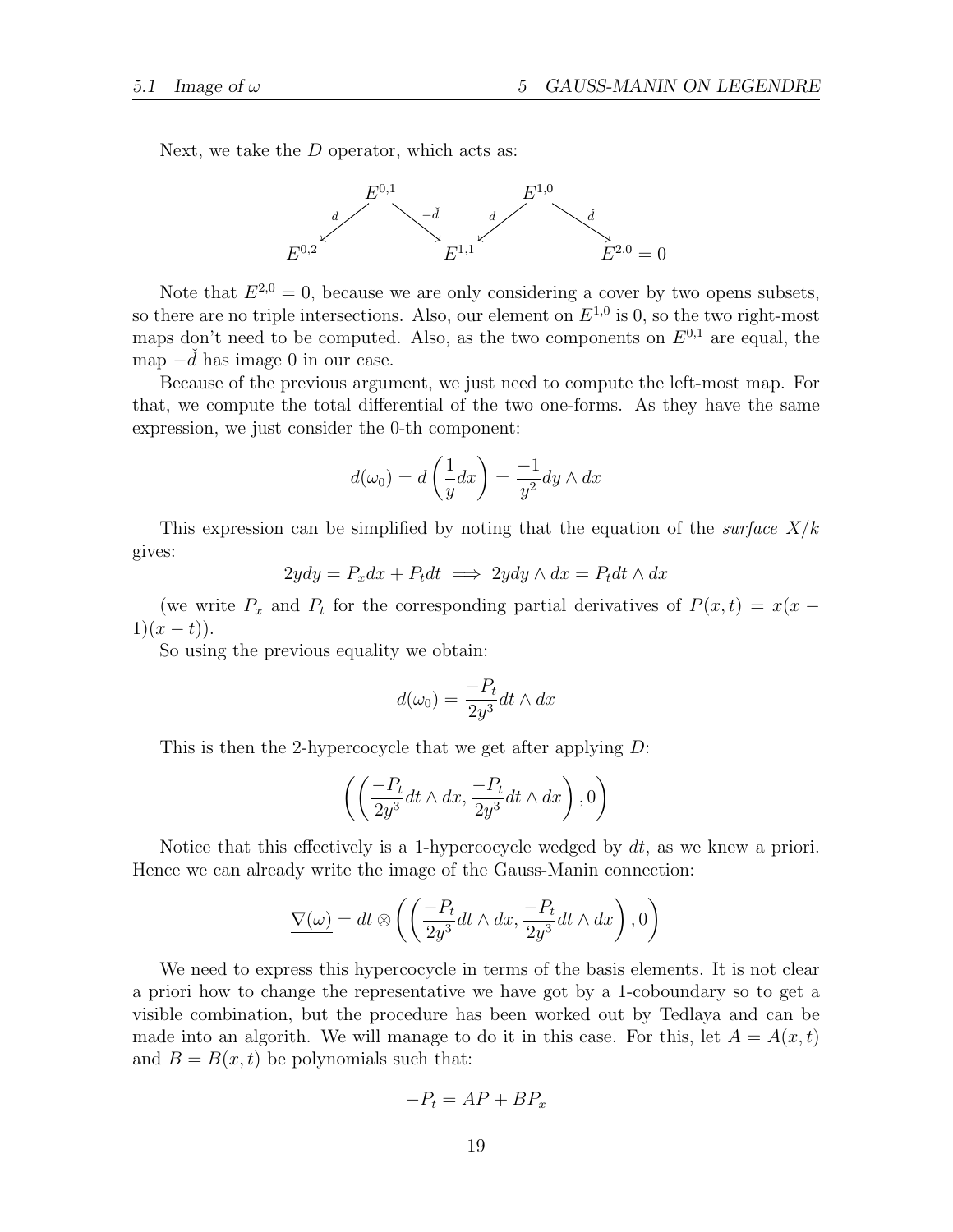(this is possible because  $P$  doesn't have repeated roots, as we know). Then note that:

$$
\frac{-P_t}{2y^3} = \frac{AP + BP_x}{2y^3} = \frac{A}{2y} + \frac{BP_x}{2y^3}
$$

Next, note that:

$$
d\left(\frac{B}{y}\right) = \frac{B_x}{y}dx + \frac{-B}{y^2}dy = \frac{B_x}{y}dx + \frac{-BP_x}{2y^3}dx \implies \frac{BP_x}{2y^3}dx \equiv \frac{B_x}{y}dx
$$

and so:

$$
\frac{-P_t}{2y^3} \equiv \frac{A + 2B_x}{2y} dx
$$

Making the polynomials explicit, we see that  $A$  and  $B$  are:

$$
A(x,t) = \frac{1}{t(t-1)}(-3x+2-t) \qquad B(x,t) = \frac{1}{t(t-1)}x(x-1)
$$

so we get:

$$
\left(\nabla(\omega)\right)_0 = \frac{-P_t}{2y^3} dx \equiv \frac{1}{t(t-1)} \frac{x-t}{2y} dx = \frac{1}{2t(t-1)} \left(-t\omega_0 + \eta_0\right)
$$

# 5.2 Image of  $\eta$

Recall that  $\eta$  is represented by the 1-hypercocycle:

$$
\underline{\eta} = \left( \left( \frac{tdx}{xy}, \frac{xdx}{y} \right), \frac{2y}{x} \right) \in E^{0,1} \oplus E^{1,0} = T^1 \left( \mathcal{U}, \Omega^{\bullet}_{X/S} \right) = T^1_{X/S}
$$

According to the definition of the connection, we lift this to an absolute hypercocycle (that is, in  $T^1(\mathcal{U}, \Omega^{\bullet}_{X/k})$ ). This operation doesn't change anything visually, so we don't write again the same expression.

Next, we take the  $D$  operator, which acts as:



Again,  $E^{2,0} = 0$ , because we are only considering a cover by two opens subsets, so there are no triple intersections.

We start with the left-most map. For that, we need to compute the total differential of the two one-forms:

$$
d(\eta_0) = d\left(\frac{t}{xy}dx\right) = \frac{1}{xy}dt \wedge dx + \frac{-t}{xy^2}dy \wedge dx
$$

$$
d(\eta_1) = d\left(x\frac{dx}{y}\right) = \frac{-x}{y^2}dy \wedge dx
$$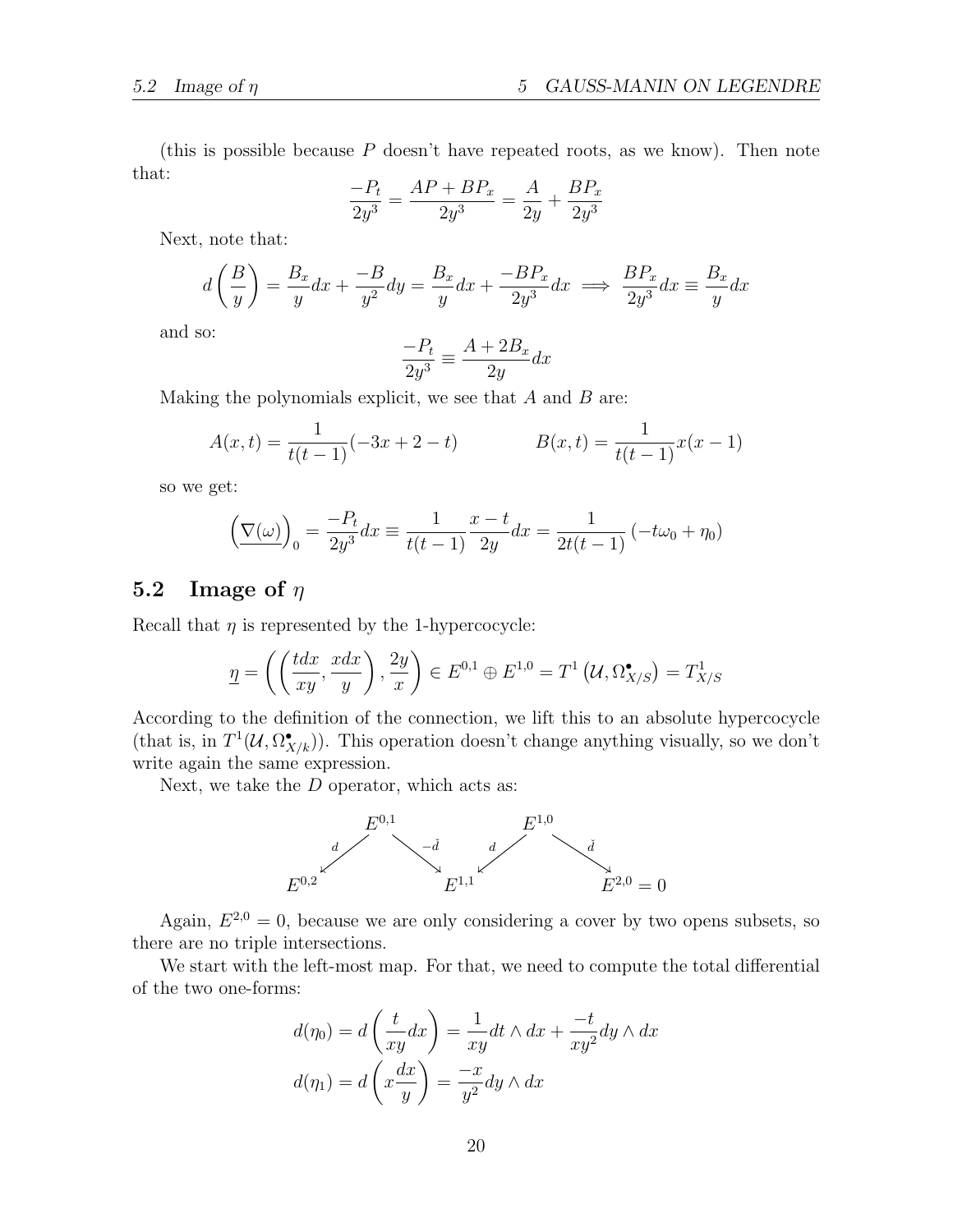We simplify this expressions as before, using the same equation:

$$
2ydy \wedge dx = P_t dt \wedge dx
$$

So using the previous equality we obtain:

$$
d(\eta_0) = \frac{2y^2 - tP_t}{2xy^3} dt \wedge dx
$$

$$
d(\eta_1) = \frac{-xP_t}{2y^3} dt \wedge dx
$$

These expressions will later be simplified, but for now let's keep up with the computation of D. It remains to do the middle maps. Note that:

$$
df_{\eta} = \frac{2}{x}dy + \frac{2y}{x^2}dx
$$

which simplifies to:

$$
df_{\eta} = \frac{xP_x - 2y^2}{x^2y}dx + \frac{P_t}{xy}dt
$$

so that, if we compute:

$$
\eta_0 - \eta_1 + df_\eta = \frac{P_t}{xy} dt
$$

So finally we have obtained the 2-hypercocycle represented by:

$$
\left( \left( \frac{2y^2 - tP_t}{2xy^3} dt \wedge dx, \frac{-xP_t}{2y^3} dt \wedge dx \right), \frac{P_t}{xy} dt \right)
$$

Notice that this effectively is 1-hypercocycle wedged by dt, as we knew a priori. This is the image of the Gauss-Manin connection:

$$
\underline{\nabla(\eta)} = dt \otimes \left( \left( \frac{2y^2 - tP_t}{2xy^3} dx, \frac{-xP_t}{2y^3} dx \right), \frac{P_t}{xy} \right)
$$

We look now at the 0-th component.

$$
\left(\nabla(\eta)\right)_0 = \frac{2y^2 - tP_t}{2xy^3}dx = \frac{1}{xy}dx + \frac{-tP_t}{2xy^3}dx
$$

For this, we repeat the same argument, but now we find  $A, B$  such that:

$$
-tP_t = AP + BP_x
$$

and explicitly,

$$
A(x,t) = \frac{1}{t-1}(-3x+2-t)
$$
 
$$
B(x,t) = \frac{1}{t-1}x(x-1)
$$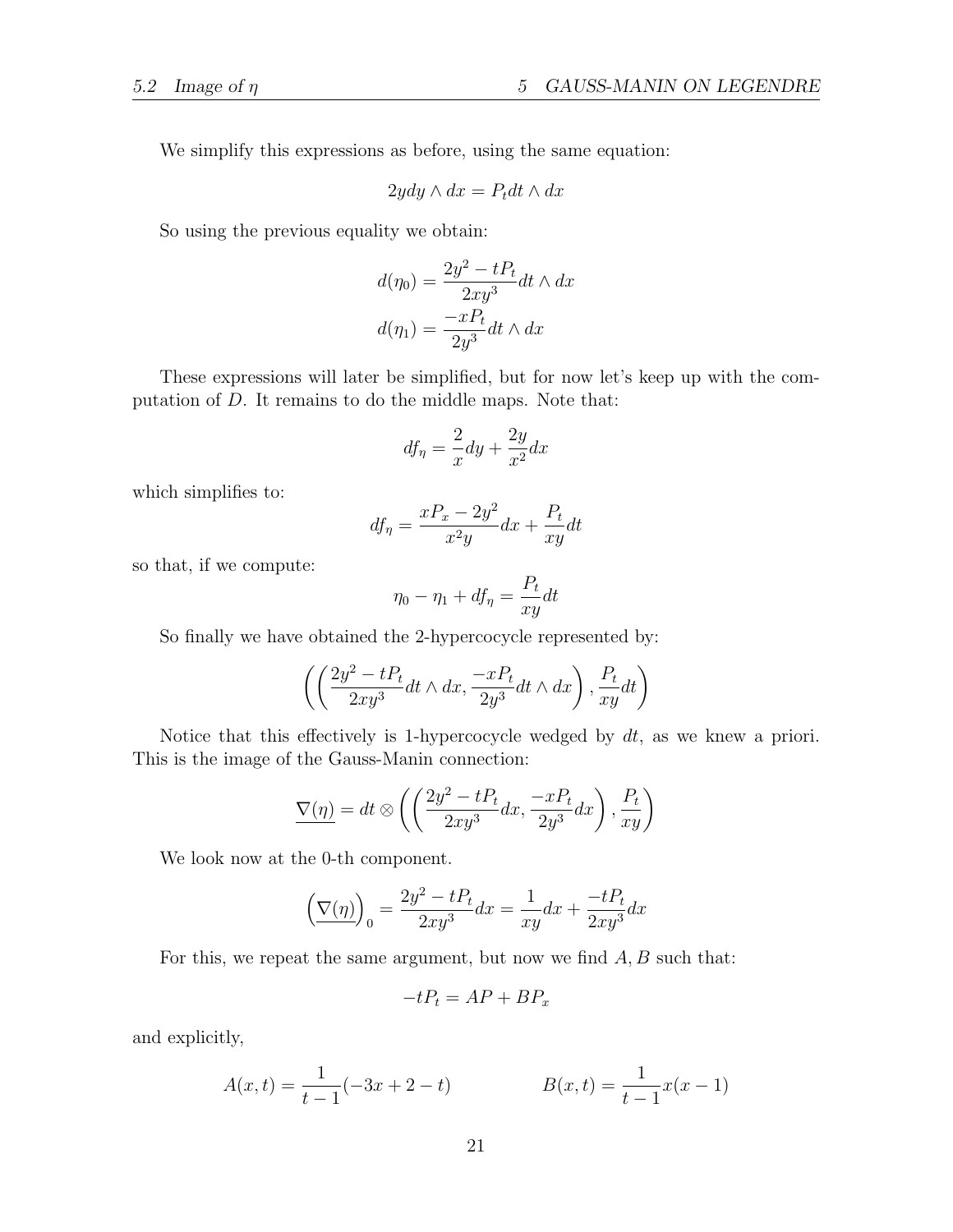The same argument as before yields:

$$
\frac{-tP_t}{2xy^3}dx = \frac{AP + BP_x}{2xy^3}dx = \frac{A}{2xy}dx + \frac{BP_x}{2xy^3}dx
$$

and again, note that:

$$
d\left(\frac{B}{xy}\right) = \frac{xB_x - B}{x^2y}dx + \frac{-BP_x}{2xy^3}dx \implies \frac{BP_x}{2xy^3}dx \equiv \frac{xB_x - B}{x^2y}dx
$$

so we have:

.

$$
\frac{-tP_t}{2xy^3}dx \equiv \frac{A + 2B_x}{2xy}dx - \frac{B}{x^2y}dx = \frac{1}{t-1} \frac{-x+2-t}{2xy}dx
$$

Putting everything together, we get:

$$
\left(\nabla(\eta)\right)_0 = \left(\frac{1}{xy} + \frac{-tP_t}{2xy^3}\right)dx \equiv \left(\frac{1}{xy} + \frac{1}{t-1} \frac{-x+2-t}{2xy}\right)dx = \frac{1}{2(t-1)}\left(-\omega_0 + \eta_0\right)
$$

Let  $A = A(x, t)$  and  $B = B(x, t)$  be polynomials such that:

$$
-xP_t = AP + BP_x
$$

(this is possible because  $P$  doesn't have repeated roots, as we know). Then note that:

$$
\frac{-xP_t}{2y^3} = \frac{AP + BP_x}{2y^3} = \frac{A}{2y} + \frac{BP_x}{2y^3}
$$

Next, note that:

$$
d\left(\frac{B}{y}\right) = \frac{B_x}{y}dx + \frac{-B}{y^2}dy = \frac{B_x}{y}dx + \frac{-BP_x}{2y^3}dx \implies \frac{BP_x}{2y^3}dx \equiv \frac{B_x}{y}dx
$$

and so:

$$
\frac{-xP_t}{2y^3} \equiv \frac{A + 2B_x}{2y} dx
$$

Making this explicit, we see that  $A$  and  $B$  have the form:

$$
A(x,t) = \frac{1}{t-1}(-3x+1)
$$
 
$$
B(x,t) = \frac{1}{t-1}x(x-1)
$$

so we get:

$$
\left(\nabla(\eta)\right)_1 = \frac{-xP_t}{2y^3}dx \equiv \frac{1}{t-1}\frac{x-1}{2y}dx = \frac{1}{2(t-1)}\left(-\omega_1 + \eta_1\right)
$$

which agrees with the computation of the 0-th component.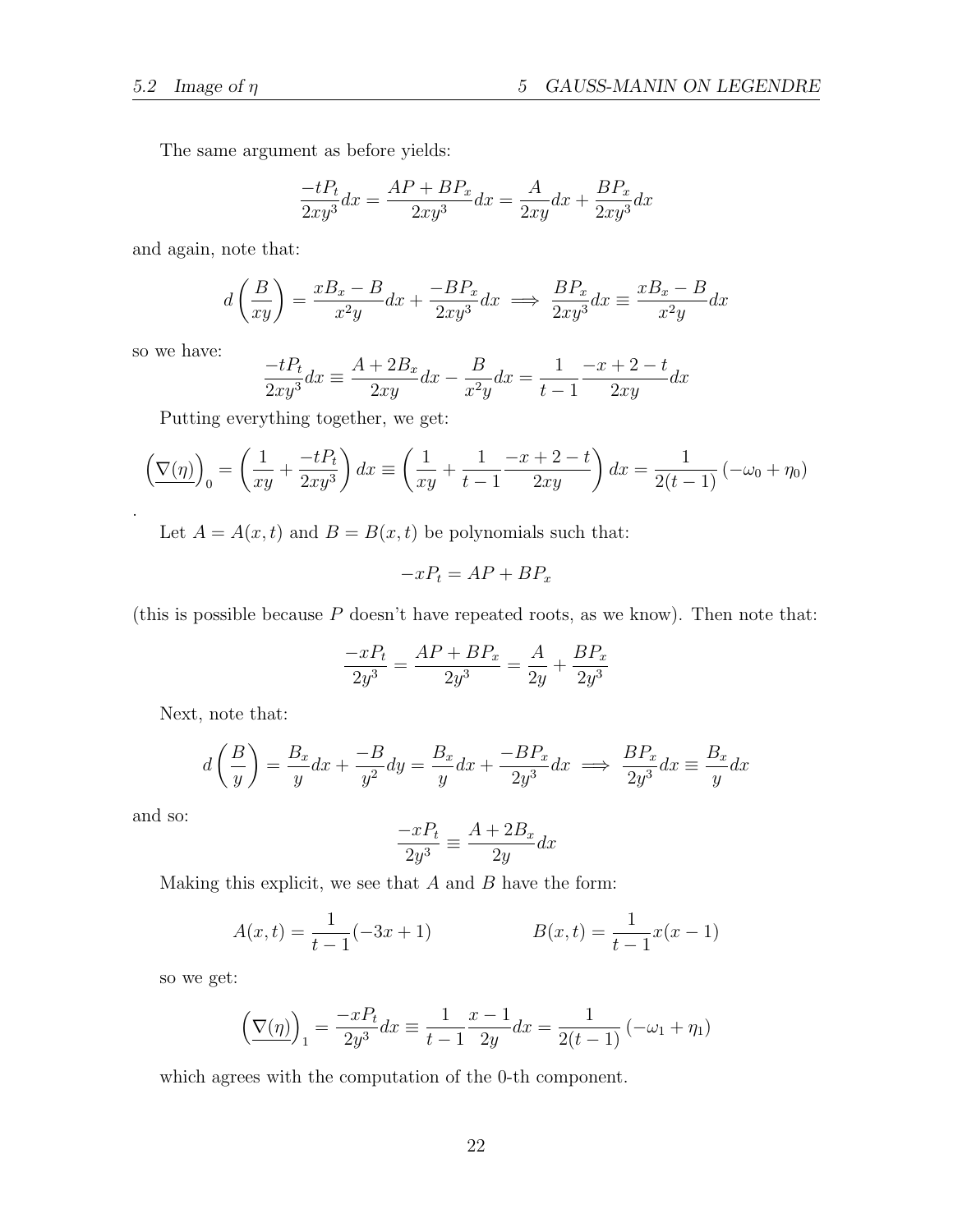#### 5.3 Conclusion

After all the previous calculations, we conclude that the matrix of  $\nabla$  with respect to the basis given by  $\{\omega, \eta\}$  is:

$$
\frac{1}{2t(t-1)} \begin{pmatrix} -t & -t \\ 1 & t \end{pmatrix}
$$

# 6 Reinterpreting Modular Forms

#### 6.1 Classical Modular Forms

Let  $\Gamma = \Gamma(1) = SL_2(\mathbb{Z})$  be the classical modular group, and let H be the upper halfplane. The group  $\Gamma$  acts on  $\mathcal H$  on the left by

$$
\begin{pmatrix} a & b \\ c & d \end{pmatrix} \cdot \tau \stackrel{\text{def}}{=} \frac{a\tau + b}{c\tau + d}
$$

One can quotient out H by Γ, and then compactify (by adding one point) both H and its quotient by Γ. We call  $Y(1) \stackrel{\text{def}}{=} \Gamma(1) \backslash \mathcal{H}$ , and  $X(1) \stackrel{\text{def}}{=} \overline{Y(1)} = \Gamma(1) \backslash \overline{\mathcal{H}}$ . Note then that both  $Y(1)$  and  $X(1)$  are Riemann surfaces (and thus smooth algebraic curves), and that  $X(1)$  is also compact (so a projective curve), while  $Y(1)$  is an affine curve.

Given  $f: \mathcal{H} \to \mathbb{C}$  a modular form of *even* weight k, define:

$$
\omega_f \stackrel{\text{def}}{=} f(\tau) d\tau^{\otimes \frac{k}{2}} \in \left(\Omega^1_{\mathcal{H}/\mathbb{C}}\right)^{\otimes \frac{k}{2}}(\mathcal{H})
$$

If  $\gamma \in \Gamma$ , then we can compute:

$$
\gamma^* \omega_f = f(\gamma \tau) d(\gamma \tau)^{\otimes \frac{k}{2}} = (c\tau + d)^k f(\tau) \left(\frac{d}{d\tau} \frac{a\tau + b}{c\tau + d}\right)^{\frac{k}{2}} (d\tau)^{\otimes \frac{k}{2}} = \omega_f
$$

and hence  $\omega_f$  is Γ-invariant, so it can be seen as a differential on  $Y(1)$ :

$$
\omega_f \in \left(\Omega^1_{Y(1)/\mathbb{C}}\right)^{\otimes \frac{k}{2}} (Y(1))
$$

This module is the algebra of Kähler differentials on  $Y(1)$  (recall that it's an affine curve!).

This is a nice geometric interpretation of modular forms of even weight. Unfortunately, one cannot make sense of modular forms of odd weight in such a simple-minded way. Thankfully, there is a nice geometric way to interpret modular forms of all weights. Moreover, this description makes it possible to define modular forms over rings other than C.

We will reinterpret the classical case to motivate the upcoming definition of a geometric modular form.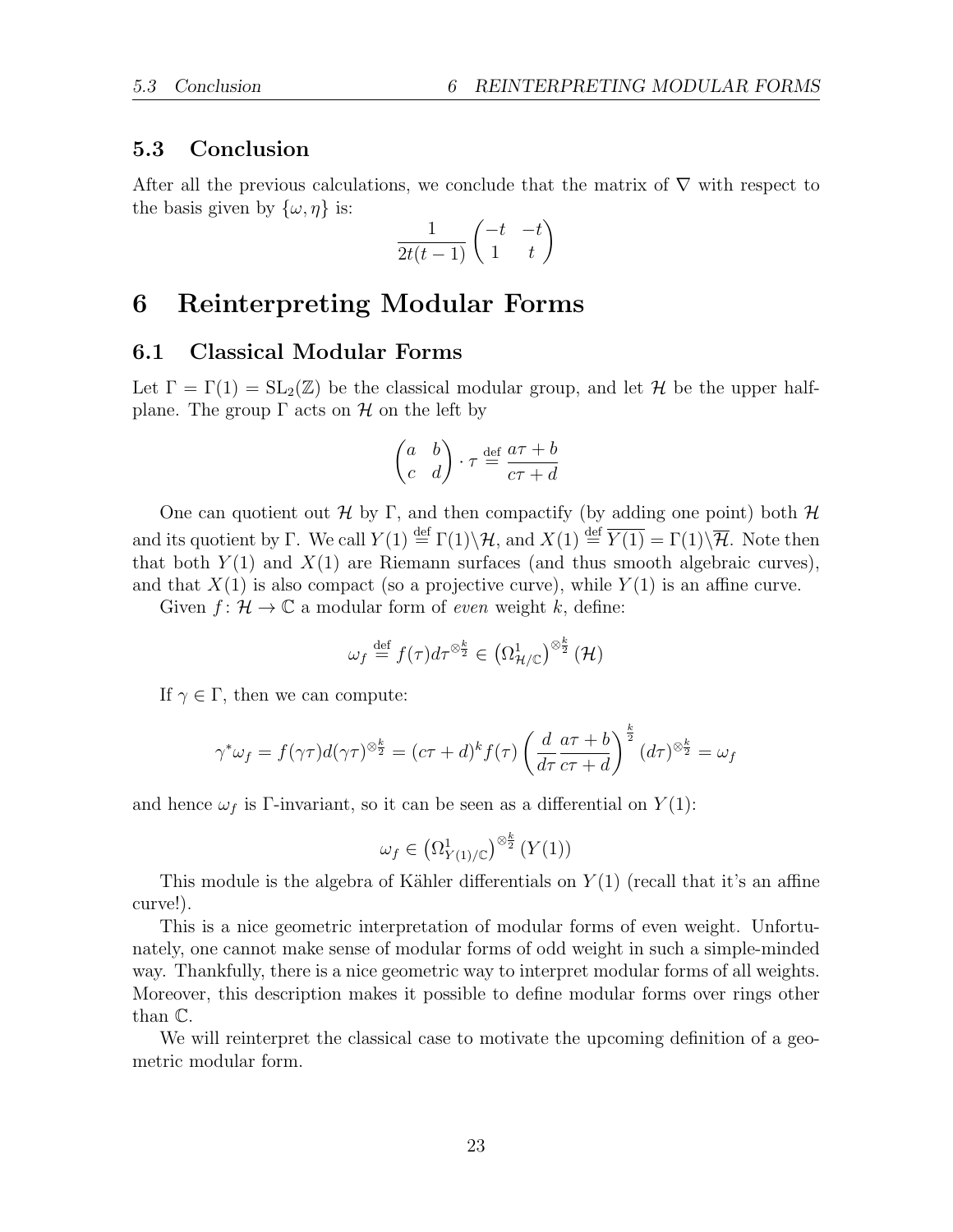#### 6.1.1 Functions on lattices

Let R be the set of lattices in  $\mathbb C$  (recall that a subgroup  $L \subseteq \mathbb C$  is a lattice if it is a free  $\mathbb{Z}\text{-module of rank }2, \text{ such that } L \otimes_{\mathbb{Z}} \mathbb{R} \simeq \mathbb{C}.$ 

If  $L \in \mathcal{R}$  then  $L = \mathbb{Z}\omega_1 \oplus \mathbb{Z}\omega_2$ , with  $\omega_1, \omega_2$  two R-linearly independent complex numbers. Then  $\mathbb{C}/L$  is a compact torus, and it becomes an elliptic curve over  $\mathbb{C}$  by taking  $\mathcal{O} \stackrel{\text{def}}{=} \overline{0} \in \mathbb{C}/L$  as the identity element. The group law on  $\mathbb{C}/L$  is just the natural quotient group structure inherited from C.

Note that  $\mathbb{C}^{\times}$  acts on  $\mathcal R$  by scaling (homothety).

Consider the map  $\beta: \mathcal{H} \to \mathcal{R}$  sending:

$$
\tau \mapsto L_{\tau},
$$

where  $L_{\tau} = \mathbb{Z}\tau \oplus \mathbb{Z}$ .

Next let  $\mathcal E$  denote the set of isomorphism classes of elliptic curves over  $\mathbb C$ . There are maps  $u: \mathcal{R} \to \mathcal{E}$  and  $\beta: \mathcal{H} \to \mathcal{E}$ , which send  $L \mapsto (\mathbb{C}/L, \mathcal{O})$  and  $\tau \mapsto E_{\tau} = (\mathbb{C}/L_{\tau}, \mathcal{O})$ .

**Proposition 6.1.** The map  $u: \mathcal{R} \to \mathcal{E}$  factors through  $\mathbb{C}^{\times}$  and induces an isomorphism  $\mathcal{R}/\overline{\mathbb{C}}^{\times} \simeq \mathcal{E}.$ 

*Proof.* Surjectivity follows from the fact that for each elliptic curve  $E/\mathbb{C}$ , there is an isomorphism  $E(\mathbb{C}) \simeq \mathbb{C}/L$  for some lattice L. This lattice can be computed by fixing an invariant differential  $\omega$  on E, and then:

$$
L = \left\{ \int_{\gamma} \omega \mid \gamma \in H_1(E, \mathbb{Z}) \right\} \subseteq \mathbb{C}
$$

For injectivity, suppose that  $L_1, L_2 \in \mathcal{R}$  are two lattices such that

$$
\mathbb{C}/L_1\stackrel{\varphi}{\simeq}\mathbb{C}/L_2
$$

As  $\mathbb C$  is the universal covering space for  $\mathbb C/L_i$ , the isomorphism  $\varphi$  can be lifted to a holomorphic map  $\phi: \mathbb{C} \to \mathbb{C}$ , such that  $\phi(0) = 0$ . This lift satisfies:

$$
\phi(z + l_1) - \phi(z) \in L_2,
$$

for each  $z \in \mathbb{C}$  and  $l_1 \in L_1$ . Since  $L_2$  is discrete, this implies:

$$
\phi(z + l_1) - \phi(z) = c
$$
 (a constant).

Taking a derivative shows  $\phi'$  is invariant under  $L_1$  and that it is holomorphic; the maximum modulus principle thus implies then that  $\phi' = b \in \mathbb{C}$  is a constant. Hence  $\phi(z) = bz + c$  for some  $b, c \in \mathbb{C}$ . But we know that  $\phi(0) = 0$ , so we must have  $c = 0$ . Hence  $\phi(z) = bz$ , and  $L_2 = bL_1$ , as we wanted to show.  $\Box$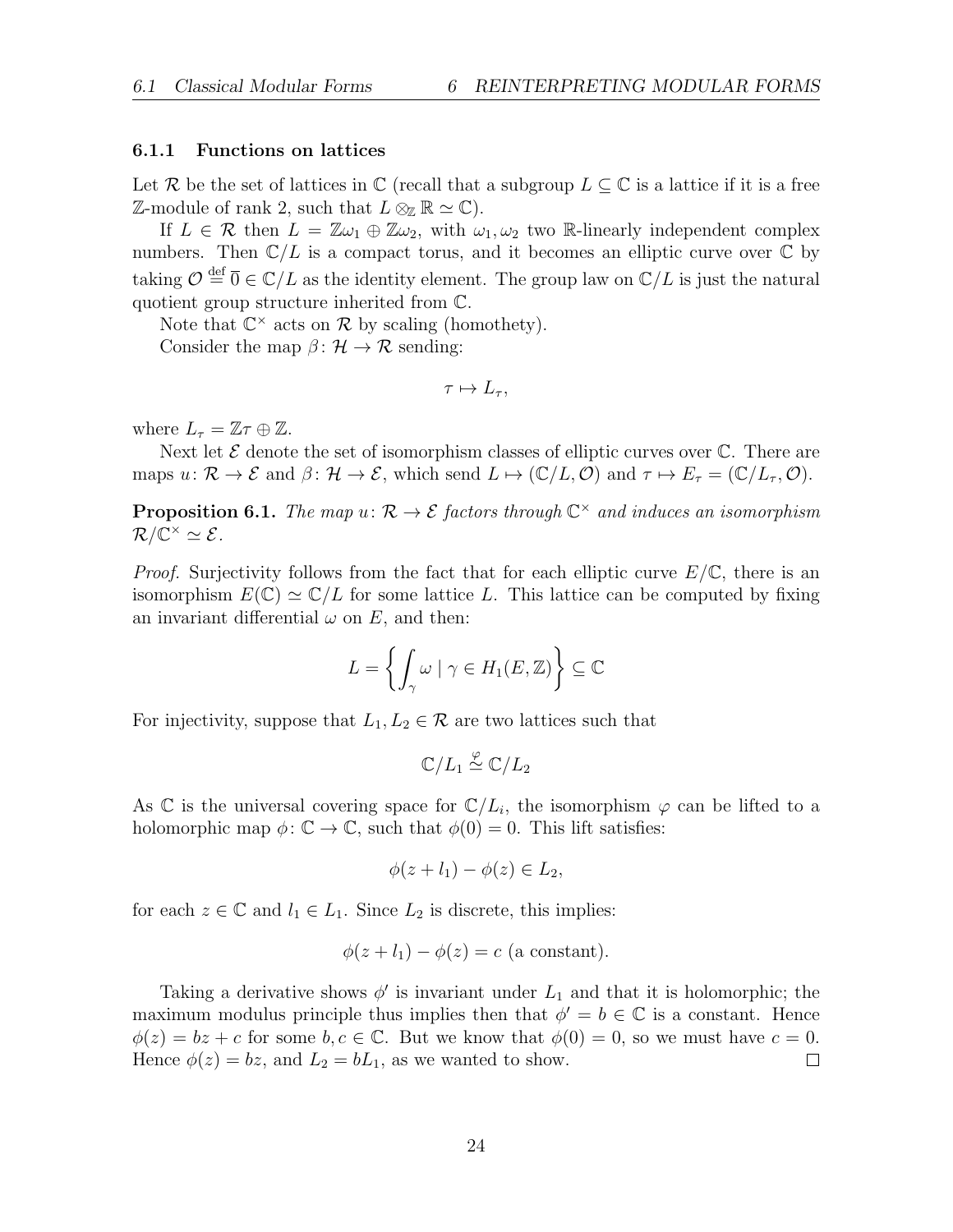The map  $\beta$  induces an isomorphism  $\mathcal{R}/\mathbb{C}^{\times} \simeq \Gamma \backslash \mathcal{H}$ , since two lattices  $L_{\tau}$  and  $L_{\tau'}$ are homothetic if and only if  $\tau' = \frac{a\tau+b}{c\tau+d}$  $\frac{a\tau+b}{c\tau+d}$  for some  $\begin{pmatrix} a & b \\ c & d \end{pmatrix} \in SL_2(\mathbb{Z}) = \Gamma$ . Giving the appropriate complex-analytic structure on  $\mathcal{R}/\mathbb{C}^{\times}$  makes  $\beta$  an analytic isomorphism.

Consider now a function  $F: \mathcal{R} \to \mathbb{C}$  such that

$$
F(\lambda L) = \lambda^{-k} F(L)
$$

for  $\lambda \in \mathbb{C}^{\times}$ . Given such a "homogeneous" function, define  $f: \mathcal{H} \to \mathbb{C}$  by

$$
f(\tau) \stackrel{\text{def}}{=} F(L_{\tau}) = F(\tau \mathbb{Z} \oplus \mathbb{Z})
$$

Note that if  $\gamma =$  $\begin{pmatrix} a & b \\ c & d \end{pmatrix} \in \Gamma$  we have:

$$
f(\gamma \tau) = F(L_{\gamma \tau}) = F\left(\mathbb{Z}\left(\frac{a\tau + b}{c\tau + d}\right) \oplus \mathbb{Z}\right) =
$$
  
= 
$$
F\left(\frac{1}{c\tau + d}(\mathbb{Z}(a\tau + b) \oplus \mathbb{Z}(c\tau + d))\right) = F((c\tau + d)^{-1}L_{\tau}) =
$$
  
= 
$$
(c\tau + d)^{k}F(L_{\tau}) = (c\tau + d)^{k}f(\tau)
$$

so that if, in addition, f satisfies holomorphicity on H and at  $\infty$ , then f is a weight-k modular form for Γ.

#### 6.1.2 Functions on Elliptic Curves

The set of lattices R of the previous subsection is a fibration over  $\mathcal{R}/\mathbb{C}^{\times}$ . We would like to describe a fibration  $\mathcal{E}'$  over  $\mathcal{E}$ , and a map  $\mathcal{R} \to \mathcal{E}'$  such that:

$$
\mathcal{R} \rightarrow - \rightarrow \mathcal{E}'
$$
  

$$
\downarrow \qquad \qquad \downarrow
$$
  

$$
\mathcal{R}/\mathbb{C}^{\times} \xrightarrow{\simeq} \mathcal{E}
$$

commutes. Then we can reinterpret modular forms as functions on  $\mathcal{E}'$ , analogously to viewing them as functions on  $\mathcal{R}$ .

Let  $\mathcal{E}'$  be the set of isomorphism classes of pairs  $(E, \omega)$ , where  $E/\mathbb{C}$  is an elliptic curve, and  $\omega$  is a basis for  $H^0(E, \Omega^1_{E/\mathbb{C}})$  (note that this has dimension 1, so one can take any globally holomorphic differential for  $\omega$ ). The isomorphism condition for such pairs is:

 $(E, \omega) \simeq (E', \omega') \iff \exists$  an isomorphism  $\varphi : E \to E'$  such that  $\varphi^* \omega' = \omega$ 

There is an obvious map  $\mathcal{E}' \to \mathcal{E}$  which forgets  $\omega$ , and another map  $\mathcal{R} \to \mathcal{E}'$  which takes a lattice L to the pair  $(\mathbb{C}/L, dz)$  (where z is the natural coordinate function induced from  $\mathbb{C}$ ). Note that if  $\lambda \in \mathbb{C}^{\times}$ , then  $\lambda L$  is mapped to:

$$
[(\mathbb{C}/(\lambda L), dz)] = [(\mathbb{C}/L, \lambda dz)]
$$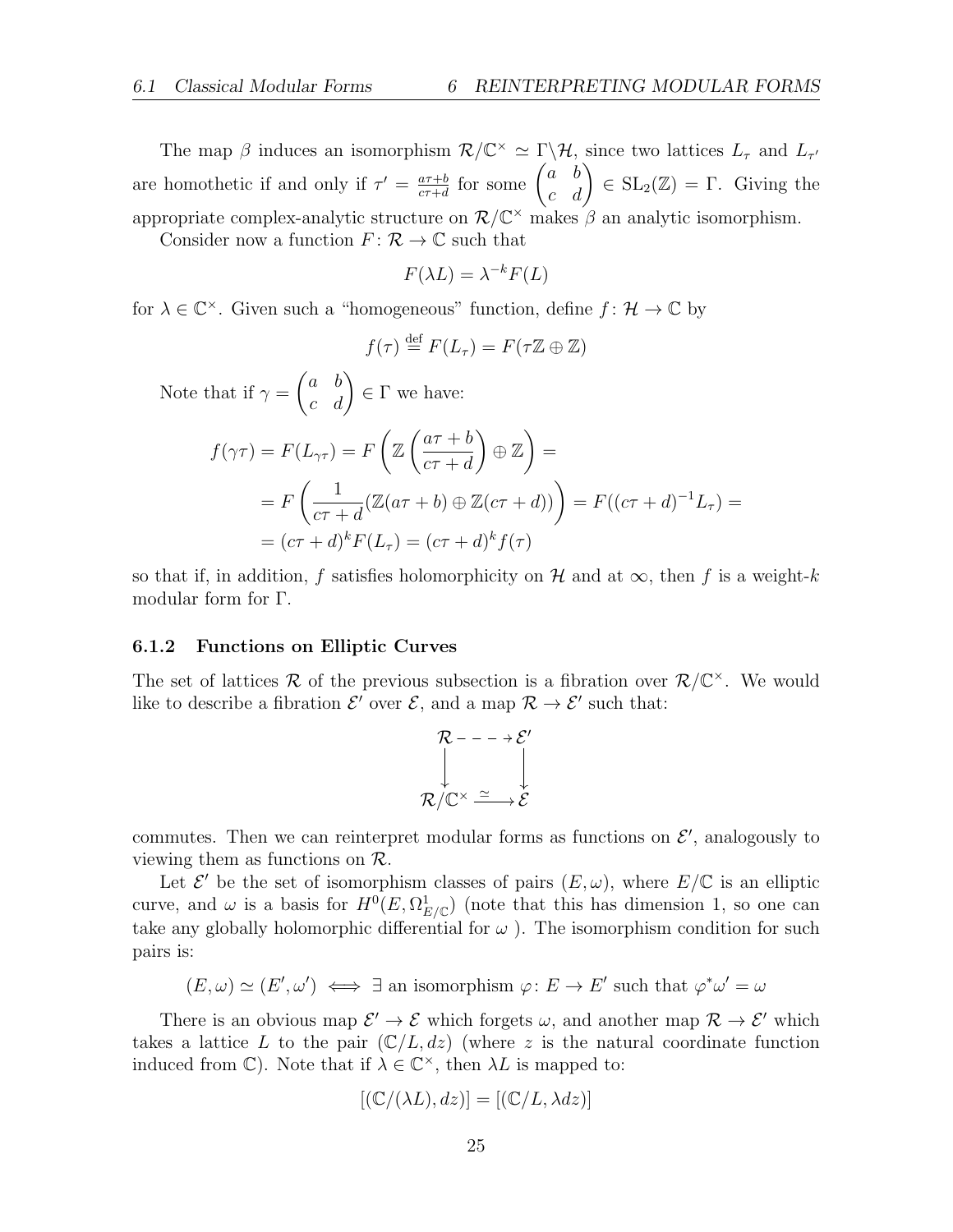We thus can let  $\mathbb{C}^{\times}$  act on  $\mathcal{E}'$  compatibly by setting

$$
\lambda[(E,\omega)] \stackrel{\text{def}}{=} [(E,\lambda\omega)].
$$

Again, for k an integer, consider a function  $G: \mathcal{E}' \to \mathbb{C}$  such that  $G(E, \lambda \omega) =$  $\lambda^{-k}G(E,\omega)$  for all  $\lambda \in \mathbb{C}^{\times}$ . A similar computation as before yields that the function  $q: \mathcal{H} \to \mathbb{C}$  defined by

$$
g(\tau) \stackrel{\text{def}}{=} G([(\mathbb{C}/L_{\tau}, dz)])
$$

satisfies a modular transformation, and so it is a weight-k modular form (assuming it satisfies the necessary holomorphicity conditions). This shows that we can think of modular forms as functions of pairs  $(E, \omega)$  of elliptic curves and holomorphic differentials.

In the next subsection, we introduce the tool that will allow us impose holomorphicity conditions at  $\infty$ .

#### 6.2 The Tate Curve

Let  $\tau \in \mathcal{H}$ , and consider its associated elliptic curve  $E_{\tau} \stackrel{\text{def}}{=} \mathbb{C}/(\tau \mathbb{Z} \oplus \mathbb{Z})$ . We have an (analytic) isomorphism:

$$
E_{\tau} \xrightarrow{\simeq} \mathbb{C}^{\times} / q_{\tau}^{\mathbb{Z}} \stackrel{\text{def}}{=} \text{Tate}_{\mathbb{C}}(q)
$$

$$
z \longmapsto e^{2\pi i z}
$$

where  $q_{\tau} \stackrel{\text{def}}{=} e^{2\pi i \tau}$ , and  $q_{\tau}^{\mathbb{Z}}$  $\frac{\mathbb{Z}}{\tau}$  is defined to be the multiplicative subgroup of  $\mathbb{C}^{\times}$  generated by  $q_{\tau}$ .

We want to derive equations for Tate $\mathcal{C}(q)$ . For this, let

$$
L \stackrel{\text{def}}{=} L_{\tau} \stackrel{\text{def}}{=} 2\pi i (\tau \mathbb{Z} \oplus \mathbb{Z})
$$

and let  $X$  and  $Y$  be:

$$
X \stackrel{\text{def}}{=} \wp(2\pi i z, L), \quad Y \stackrel{\text{def}}{=} \wp'(2\pi i z, L)
$$

We get the equations:

$$
Y^{2} = 4X^{3} - g_{2}(L)X - g_{3}(L) = 4X^{3} - \frac{E_{4}(q)}{12}X - \frac{E_{6}(q)}{216}
$$

where:

$$
E_4(q) = 12(2\pi i)^4 g_4(\tau) = 12g_2(L) = 1 + 240 \sum \sigma_3(n) q^n
$$
  

$$
E_6(q) = 216(2\pi i)^6 g_6(\tau) = 216g_3(L) = 1 - 504 \sum \sigma_5(n) q^n
$$

(note that the q-expansions are in  $\mathbb{Z}[q]$ , and hence the equation for Tate<sub>C</sub>(q) is defined over  $\mathbb{Z}[1/6]((q))$ . We want to remove also these denominators. So replace  $X = x + 12$ , and  $Y = x + 2y$ , and we obtain:

$$
y^2 + xy = x^3 + B(q)x + C(q)
$$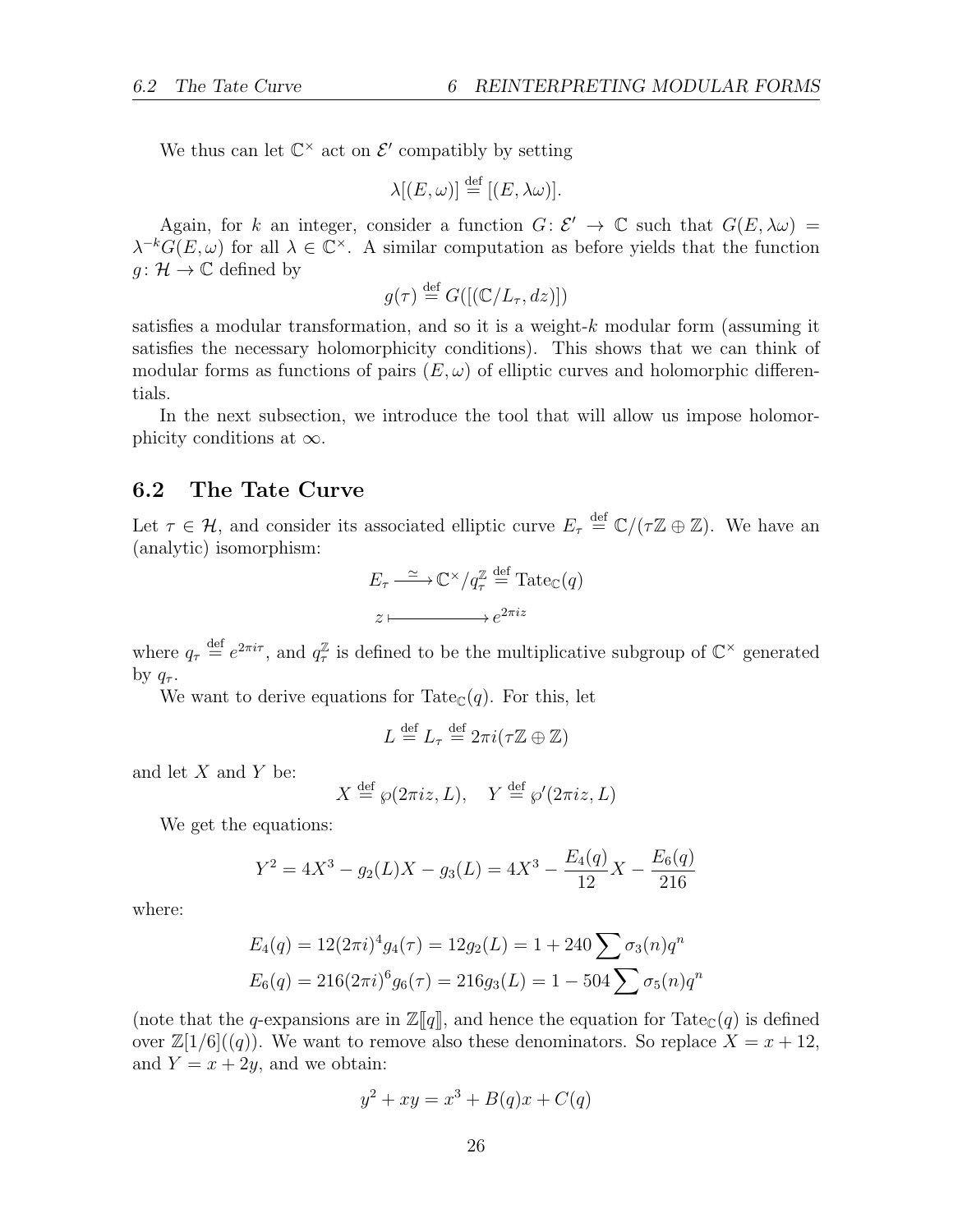where:

$$
B(q) = -5\frac{E_4(q) - 1}{240} = -5\sum \sigma_3(n)q^n
$$
  

$$
C(q) = \frac{1}{12}\left(-5\frac{E_4(q) - 1}{240} - 7\frac{E_6(q) - 1}{504}\right) = -\sum \frac{5\sigma_3(n) + 7\sigma_5(n)}{12}q^n
$$

It's an elementary number theoretic calculation to show that  $C(q)$  has coefficients in  $\mathbb Z$  as well.

So we arrive at the definition of the Tate curve:

**Definition 6.2.** The **Tate curve** is the elliptic curve over  $\mathbb{Z}((q))$  given by the equation  $y^2 + xy = x^3 + B(q)x + C(q)$ , together with the canonical differential  $\omega_{\text{can}} \stackrel{\text{def}}{=} \frac{dx}{x+2}$  $\frac{dx}{x+2y}$ .

**Definition 6.3.** Given any ring  $R$ , the **Tate curve over**  $R$  is defined as

$$
\operatorname{Tate}_R(q) \stackrel{\text{def}}{=} \operatorname{Tate}(q) \times_{\operatorname{Spec} \mathbb{Z}} R,
$$

which is an elliptic curve over  $R \otimes_{\mathbb{Z}} \mathbb{Z}((q)).$ 

**Remark.** Note that there is a canonical map  $R \otimes_{\mathbb{Z}} \mathbb{Z}((q)) \to R((q))$  but it need not be surjective. For concreteness take  $R = \mathbb{Q}$ . Then  $\sum_{n\geq 0} 2^{-n} q^n$  is not in the image of this map.

The Tate curve will be used to impose holomorphicity conditions on the modular forms, once we reinterpret them in a more geometric way.

#### 6.3 Geometric Modular Forms

We give now the definition of modular forms that can be found in [Kat73]. Given a ring R and an elliptic curve E defined over  $Spec(R)$ , consider the sheaf on E of regular differentials  $\Omega_{E/R}^1$ , and let  $\omega_{E/R} \stackrel{\text{def}}{=} p_*(\Omega_{E/R}^1)$ . This invertible sheaf is called **Katz** canonical sheaf.

**Definition 6.4** (due to N.Katz). Fix an integer k, and let  $R_0$  be a (commutative, unital) ring. A (geometric) modular form of weight k and level 1, defined over  $R_0$ , is a rule f which assigns to every  $R_0$ -algebra R and elliptic curve  $E/R$  defined over  $Spec(R)$ , a section

$$
f(E/R) \in \underline{\omega}_{E/R}^{\otimes k},
$$

in such a way that:

- 1.  $f(E/R)$  depends only on the isomorphism class of  $E/R$ .
- 2. f commutes with arbitrary base change. That is, if  $\varphi: R \to R'$  is an  $R_0$ -algebra homomorphism, and  $E/R$  is a pair over R, then we can consider the curve  $E'/R' \stackrel{\text{def}}{=}$  $E \times_{\text{Spec}(R)} \text{Spec}(R') \stackrel{p}{\to} E$ . We require then that:

$$
f(E'/R') = \varphi\left(f(E/R)\right)
$$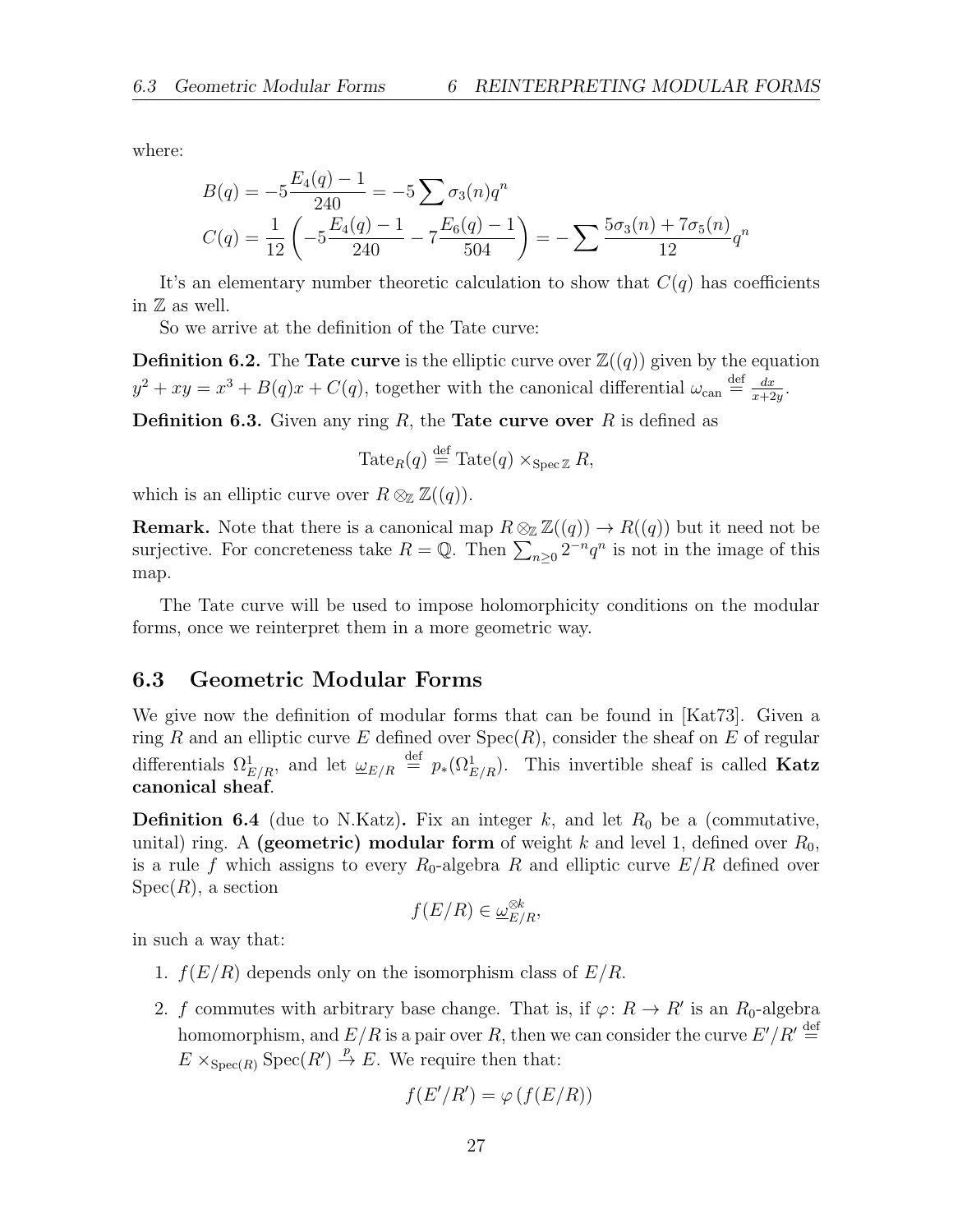This definition is equivalent to:

**Definition 6.5.** Fix an integer k, and let  $R_0$  be a (commutative, unital) ring. A (geometric) modular form of weight k and level 1, defined over  $R_0$ , is a rule g which assigns to every pair  $(E/R, \omega)$  a value

$$
g(E/R, \omega) \in R,
$$

where R is an  $R_0$ -algebra,  $E/R$  is an elliptic curve over R, and  $\omega$  is a basis for  $H^0(E, \Omega^1_{E/R})$ , in such a way that:

- 1.  $g(E/R, \omega)$  depends only on the isomorphism class of  $(E/R, \omega)$ .
- 2.  $g(E/R, \lambda \omega) = \lambda^{-k} f(E/R, \omega)$  for all  $\lambda \in R^{\times}$ .
- 3. g commutes with arbitrary base change. That is, if  $\varphi: R \to R'$  is an  $R_0$ -algebra homomorphism, and  $(E/R, \omega)$  is a pair over R, then we can consider the pair  $E'/R' \stackrel{\text{def}}{=} E \times_{\text{Spec}(R)} \text{Spec}(R') \stackrel{p}{\to} E$  and  $\omega' \stackrel{\text{def}}{=} p^*\omega$ . We require then that:

$$
g(E'/R',\omega') = \varphi(g(E/R,\omega))
$$

To convert from one to the other note that given  $g$ , one can define  $f$  as in the first definition:

$$
f(E/R) \stackrel{\text{def}}{=} g(E/R, \omega)\omega^k,
$$

where  $\omega \in \underline{\omega}_{E/R}$  is any basis. The weight-k modularity of g ensures that this definition does not depend on the choice of  $\omega$ .

Conversely, given a rule  $f$  as in the first definition, one can define  $g$ :

$$
g(E/R,\omega) \stackrel{\text{def}}{=} f(E/R)/\omega^k,
$$

where the notation means the unique element x of  $R^{\times}$  such that  $f(E/R) = x\omega^{k}$ .

**Remark.** The last condition ensures meromorphicity at  $\infty$ , at least.

**Definition 6.6.** The q-expansion of f at  $\infty$  is:

$$
f(\text{Tate}_{R_0}(q), \omega_{\text{can}}) \in \mathbb{Z}((q)) \otimes_{\mathbb{Z}} R_0
$$

**Definition 6.7.** We say that f is a (geometric) holomorphic modular form if its q-expansion at  $\infty$  actually belongs to  $\mathbb{Z}[q] \otimes_{\mathbb{Z}} R_0$ . We say that f is a (geometric) cusp form if its q-expansion at  $\infty$  belongs to  $q\mathbb{Z}\llbracket q \rrbracket \otimes_{\mathbb{Z}} R_0$ .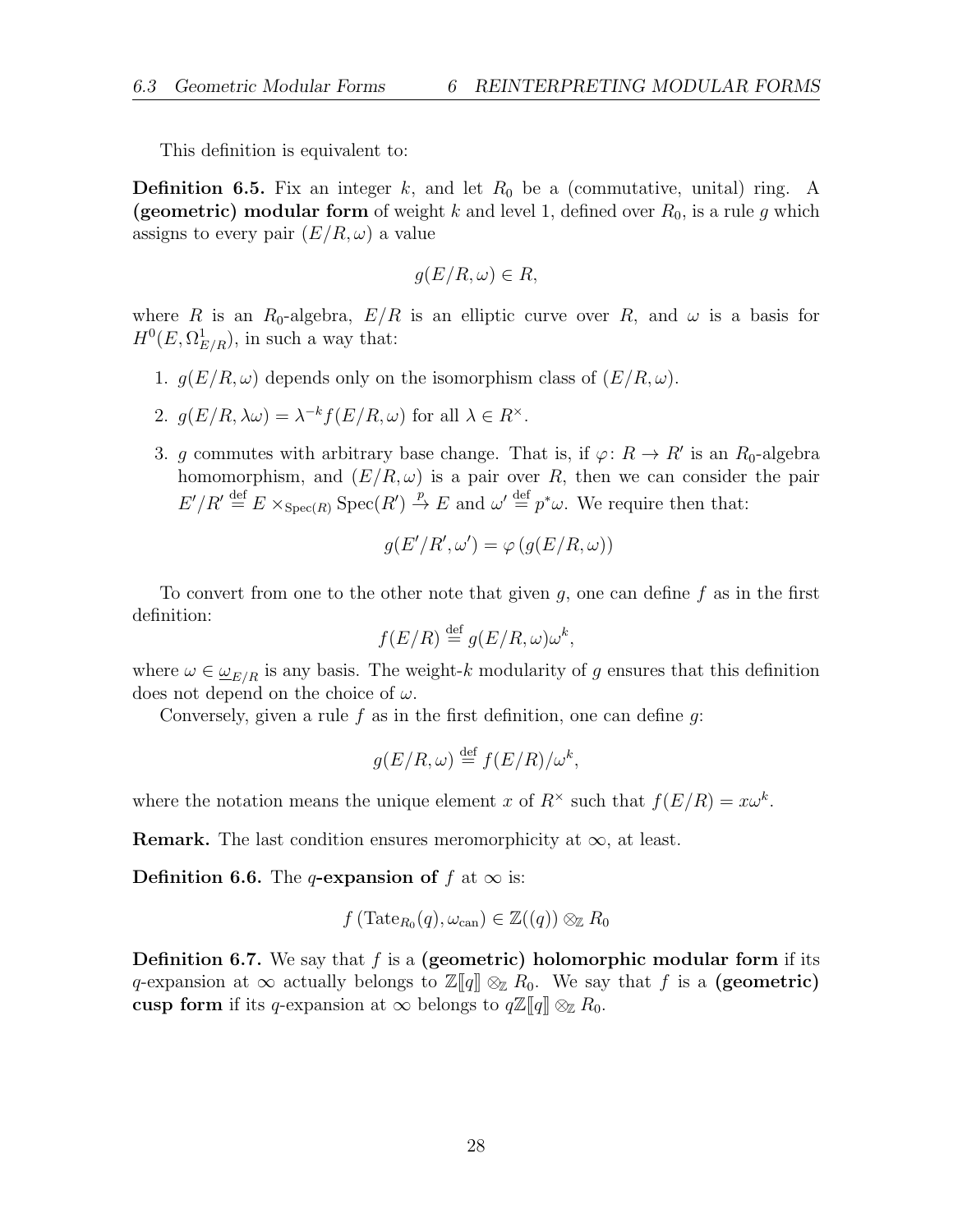### 6.4 Comparing Katz's and Classical Modular Forms

Consider now the set  $\mathcal{H} \times \mathbb{C}$ , with its canonical projection  $p_1$  onto  $\mathcal{H}$ . Then  $\Gamma$  and  $\mathbb{Z}^2$ both act on  $\mathcal{H} \times \mathbb{C}$  via the rules:

$$
(\tau, v) \cdot (\alpha, \beta) \stackrel{\text{def}}{=} (\tau, v + \alpha \tau + \beta)
$$

$$
\begin{pmatrix} a & b \\ c & d \end{pmatrix} (\tau, v) \stackrel{\text{def}}{=} \left( \begin{pmatrix} a & b \\ c & d \end{pmatrix} \tau, (c\tau + d)^{-1} v \right)
$$

With these actions, the projection  $p_1$  is Γ-equivariant (and also  $\mathbb{Z}^2$ -equivariant, with the trivial action on H). Consider the quotient  $\mathbb{E} \stackrel{\text{def}}{=} (\mathcal{H} \times \mathbb{C})/\mathbb{Z}^2$ , together with the induced map  $p: \mathbb{E} \to \mathcal{H}$ . For any  $\tau \in \mathcal{H}$ , the fiber  $p^{-1}(\tau)$  above it is isomorphic to  $E_{\tau}$ .

By regarding  $E$  as a fibration over  $H$ , we are thinking of  $E$  complex analytically. One should replace H by  $Y(1) = \text{Spec}(R)$ , where  $R = \mathbb{C}[j]$  is the j-line, in order to work algebraically. In this light we have:

$$
\mathbb{E} = \underline{\text{Proj}} (R[X, Y, Z]/(Y^2 Z = 4X^3 - g_2(\tau)XZ^2 - g_3(\tau)Z^3))
$$

where  $g_2(\tau), g_3(\tau) \in R$  are the classical Eisenstein series. Note that the maximal ideals of R correspond bijectively to the points of H. If  $\tau \in \mathcal{H}$  then the corresponding maximal ideal is:

$$
\mathfrak{m}_{\tau} = \{ f \in R \mid f(\tau) = 0 \}.
$$

Thus  $E$  is an elliptic curve over R.

We will now show that any geometric modular form F over  $R_0 = \mathbb{C}$  gives a classical modular form  $f$ , by the rule

$$
f(\tau) \stackrel{\text{def}}{=} F(E_{\tau}, dz), \quad \tau \in \mathcal{H}.
$$

For each  $\tau \in \mathcal{H}$  there is a natural C-algebra map:

$$
\mathrm{ev}_\tau\colon R\to\mathbb{C},
$$

given by evaluating functions at  $\tau$ . Geometrically we have the following picture:

$$
E_{\tau} \longrightarrow \mathbb{E}
$$
  
\n
$$
\downarrow \qquad \qquad \downarrow
$$
  
\n
$$
\text{Spec } \mathbb{C} \longrightarrow \text{Spec } R
$$

This diagram is cartesian, realising  $E_{\tau}$  as the fiber of the map  $\mathbb{E} \to \text{Spec}(R)$  over the maximal ideal  $\mathfrak{m}_{\tau}$  of R. Thus, property (3) of a geometric modular form gives:

$$
\mathrm{ev}_{\tau}(F(\mathbb{E},dz)) = F(E_{\tau},dz) = f(\tau).
$$

But  $F(\mathbb{E}, dz) \in R$ , and so this equality says precisely that  $f = F(\mathbb{E}, dz)$  is holomorphic on  $\mathcal{H}$ .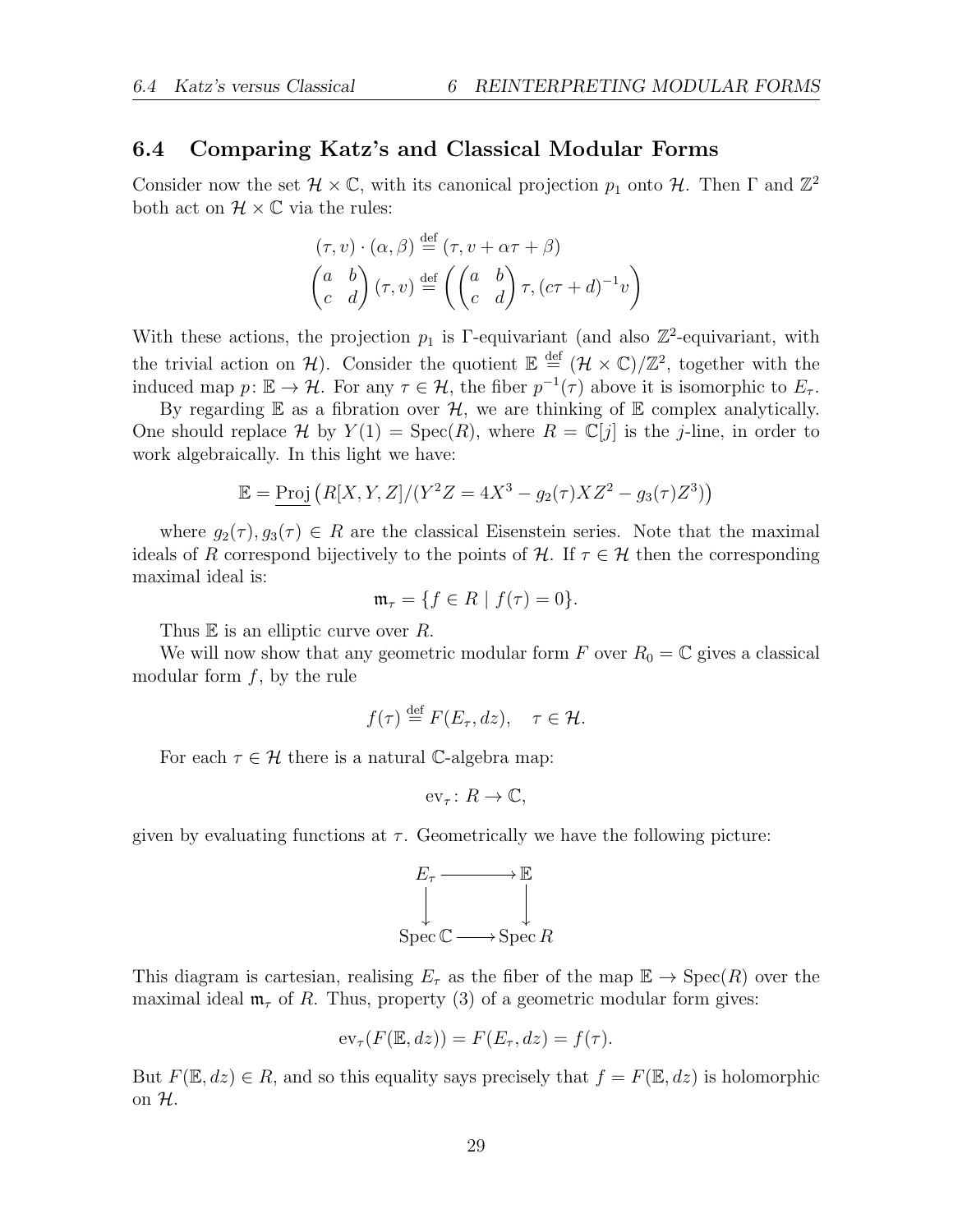Next we show that f is weight k-invariant. For  $\tau \in \mathcal{H}$  and:

$$
\gamma = \begin{pmatrix} a & b \\ c & d \end{pmatrix} \in SL_2(\mathbb{Z}),
$$

note that:

$$
(E_{\gamma\tau}, dz) \simeq (E_{\tau}, (c\tau + d)^{-1} dz).
$$

Properties (1) and (2) for a geometric modular form thus give:

$$
f(\gamma \tau) = F(E_{\gamma \tau}, dz) = F(E_{\tau}, (c\tau + d)^{-1} dz) = (c\tau + d)^k F(E_{\tau}, dz) = (c\tau + d)^k f(\tau),
$$

which is the weight  $k$ -invariance property for  $f$ .

The final thing to check is that  $f$  as defined is holomorphic at infinity. But the Tate curve and the holomorphicity of a geometric modular form at infinity are cooked up precisely so that this is true. Indeed, consider the map  $\varphi$  which takes a 1-periodic function f to its associated Fourier series:

$$
\varphi: R \to \mathbb{C}((q))
$$
  

$$
f \mapsto \sum_{n \ge n_0} a_n q^n, \qquad q = e^{2\pi i \tau}
$$

This gives a diagram



and so, by the compatibility under base change, we have

 $\varphi(F(\mathbb{E}, dz)) = F(\text{Tate}(q), dz) \in \mathbb{C}[[q]],$ 

since F is holomorphic at  $\infty$  as a geometric modular form.

Thus, f as defined is a holomorphic modular form in the classical sense. In fact, if one begins with a classical modular form, one can also construct a geometric holomorphic modular form. In this way one sees that geometric modular forms over C are the same as classical modular forms. We will henceforth drop the appelations "geometric" and often even "holomorphic" without confusion.

### 6.5 The Final Interpretation

In this section we will sacrifice some rigour in favour of ease of exposition. Basically, we will assume that there exists a univeral elliptic curve  $\mathcal E$  over  $Y(1)$ , parametrising isomorphism classes of elliptic curves over  $\mathbb C$  (as a fine moduli scheme). This is true for higher levels, but not for levels 1 or 2.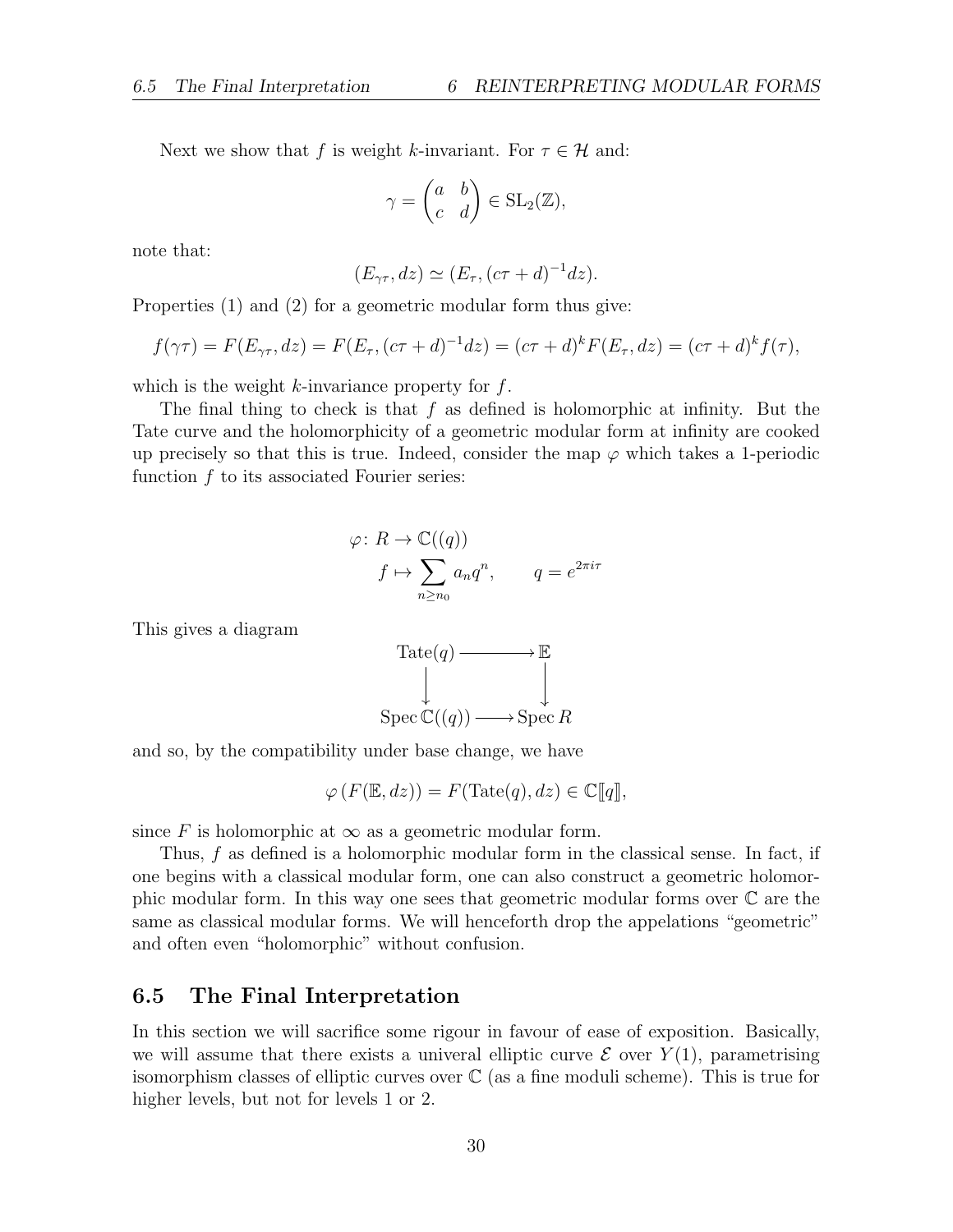Recall that  $Y(1)$ , the *j*-line, is an affine scheme over  $\mathbb{Z}$ . Consider the Katz canonical sheaf  $\omega$  on  $Y(1)$  obtained by viewing  $\mathcal{E}/Y(1)$  as an elliptic curve. In this case, a modular form of weight k over a Z-algebra  $R_0$  is just a global section of  $\underline{\omega}^{\otimes k}$  on  $Y(1)$ . Also, if one considers the compactification  $X(1)$  of  $Y(1)$ , and extend  $\omega^{\otimes k}$  to  $X(1)$ , a holomorphic modular form of weight k over  $R_0$  is a global section of  $\underline{\omega}^{\otimes k}$  on  $X(1)$ .

Remark. The authors experienced some confusion distinguishing when to work with symmetric powers and when to work with tensor powers. We have tried to keep our notation consistent by using either  $\text{Symm}^k(.)$  or  $(\cdot)^{\otimes k}$ . Note however that, for one dimensional locally-free sheaves or modules, the two concepts agree (they are both still 1-dimensional). In the following section we will need to consistently work with Symm<sup>k</sup>(.) because we will be dealing with the two-dimensional module  $H^1_{\text{dR}}(\mathcal{E}/Y(1))$ .

# 7 The Kodaira-Spencer Map

Given an elliptic curve  $E/R$  with structure morphism p (where R is a ring which is one-dimensional and smooth over a base ring  $R_0$ ), we have defined so far:

- The Hodge filtration:  $0 \longrightarrow H^0(E, \Omega^1_{E/R}) \longrightarrow H^1_{dR}(E/R) \stackrel{\beta}{\longrightarrow} H^1(E, \mathcal{O}_E) \longrightarrow 0.$
- The Poincaré pairing  $\langle \cdot, \cdot \rangle_{\text{Poinc}}$ :  $H^1_{\text{dR}}(E/R) \times H^1_{\text{dR}}(E/R) \to R$ .
- The Gauss-Manin connection  $\nabla: H^1_{\text{dR}}(E/R) \to \Omega^1_{R/R_0} \otimes_R H^1_{\text{dR}}(E/R)$ .

Consider the sheaf of regular differentials  $\Omega_{E/R}^1$ , and let

$$
\underline{\omega}=\underline{\omega}_{E/R}\stackrel{\text{def}}{=}\pi_*\Omega^1_{E/R}
$$

be the Katz canonical sheaf.

Definition 7.1. The Kodaira-Spencer map is the sheaf homomorphism:

$$
\varphi_{KS}
$$
:  $\underline{\omega}^{\otimes 2}$   $\longrightarrow \Omega^1_{R/R_0}$   
 $\omega_1 \otimes \omega_2 \longmapsto \langle \omega_1, \nabla \omega_2 \rangle_{\text{Poinc}}$ 

where  $\omega_1, \omega_2$  are differentials on some open subset  $U \subseteq \text{Spec}(R)$ , and we pair  $\omega_1$  with the deRham part of  $\nabla \omega_2$ , getting an element in  $\Omega^1_{R/R_0}(U)$ .

We say that  $E/R$  is almost modular if  $\varphi_{\rm KS}$  is an isomorphism.<sup>1</sup>

<sup>&</sup>lt;sup>1</sup>This notation is due to N.Katz (see [Kat73, A1.3.17]). The reason for it is that in this case the classifying map from R to the modular stack is étale. Therefore Spec R locally looks like a modular curve, and  $E/R$  like the universal elliptic curve over it.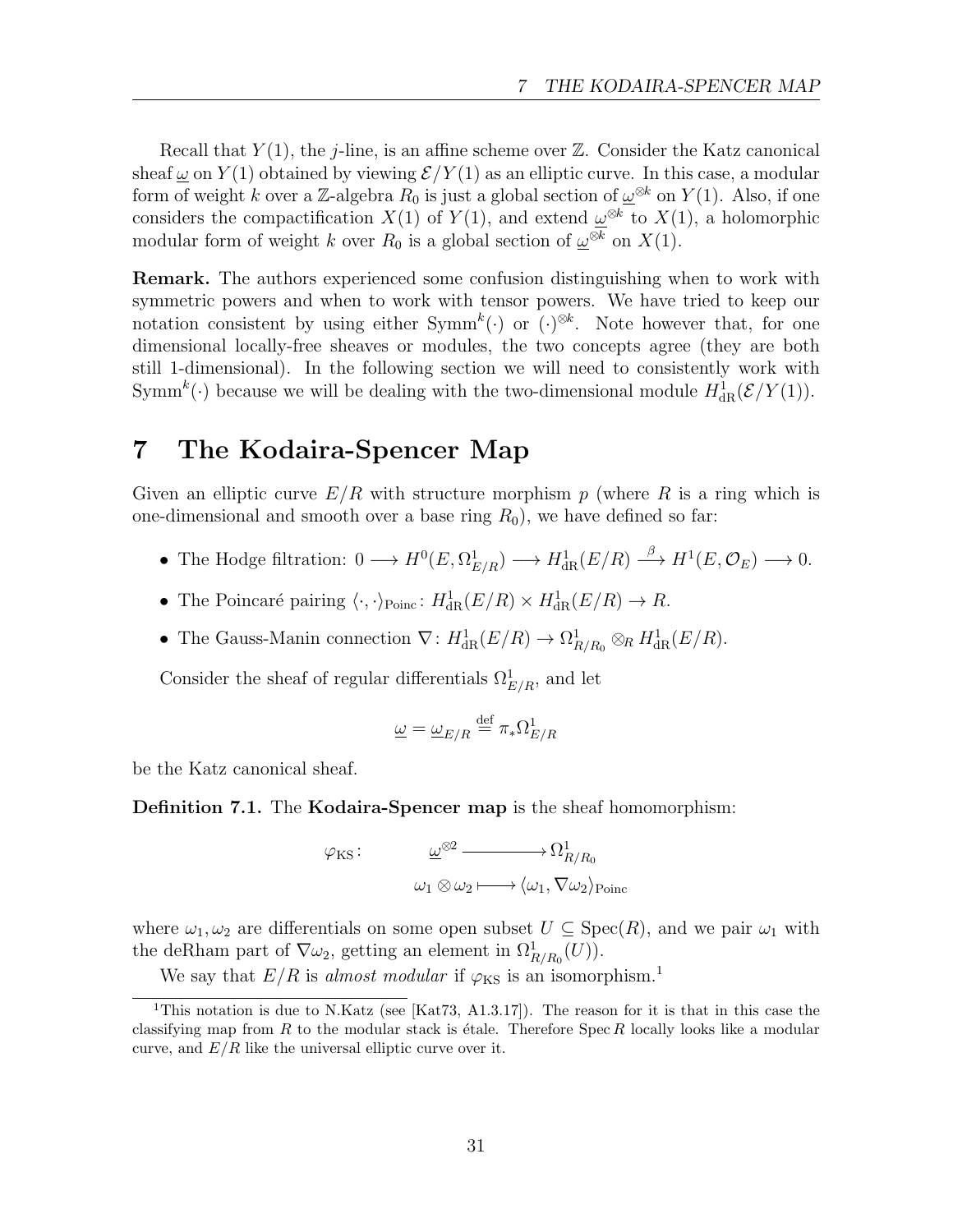**Example.** Consider the Tate curve  $(\text{Tate}(q), \omega_{can})$  over  $\mathbb{C}((q))$  (that is, analytically). We compute the image of the Kodaira-Spencer map on  $\omega_{can}$ . Recall that  $\omega_{can}$  is  $dt/t$ , and that  $\eta_{can}$  is the differential of the second kind which is dual to  $\omega_{can}$  with respect to the Poincaré pairing. Set  $\theta \stackrel{def}{=} q \frac{d}{dq} \in \Omega^1_{\mathbb{C}((q))/\mathbb{C}}$ . Then we can compute the Gauss-Manin connection on  $H^1_{dR}(\text{Tate}(q), \mathbb{C}((q)))$ , which has matrix:

$$
\nabla(\theta) \begin{pmatrix} \omega_{can} \\ \eta_{can} \end{pmatrix} = \begin{pmatrix} \frac{-P}{12} & 1 \\ \frac{P^2 - 12\theta P}{144} & \frac{P}{12} \end{pmatrix} \begin{pmatrix} \omega_{can} \\ \eta_{can} \end{pmatrix}
$$

where P is defined as:

$$
P(q) \stackrel{\text{def}}{=} 1 - 24 \sum_{n \ge 1} \sigma_1(n) q^n, \quad \sigma_1(n) \stackrel{\text{def}}{=} \sum_{d|n} d.
$$

This shows that

 $\varphi_{KS}(\omega_{can}\otimes \omega_{can})(\theta)=\langle \omega_{can}, \nabla(\theta)(\omega_{can})\rangle_{Poinc}=1$ 

because  $\langle \omega_{can}, \omega_{can} \rangle_{Poinc} = 0$  and  $\langle \omega_{can}, \eta_{can} \rangle_{Poinc} = 1$ . From this we obtain

$$
\left(\varphi_{KS}(\omega_{can}\otimes\omega_{can})\right)(\theta)=1
$$

and hence:

$$
\varphi_{KS}(\omega_{can}\otimes\omega_{can})=\frac{dq}{q}.
$$

# 8 Derivations of Modular Forms

We would like to use all this machinery to define differential operators on spaces of modular forms. For this, assume that  $\mathcal{E}/Y(1)$  is almost modular (this is in fact true, although we ommit any proof). We have identified the modular forms of weight  $k$  over  $R_0$  with

$$
H^{0}\left(Y(1),\underline{\omega}_{\mathcal{E}/Y(1)}\right)^{\otimes k}=H^{0}\left(\mathcal{E},(\Omega_{\mathcal{E}/Y(1)}^{1})^{\otimes k}\right)
$$

so let  $R = \Gamma(Y(1), \mathcal{O}_{Y(1)})$  be the *j*-line. Also, notice that, as  $\Omega_{\mathcal{E}/R}^1$  is locally-free of rank 1, the symmetric power commutes with taking global sections, so that we can identify modular forms of weight k over  $R_0$  with

$$
H^{0}\left(\mathcal{E},\Omega_{\mathcal{E}/R}^{1}\right)^{\otimes k}=\operatorname{Symm}^{k} H^{0}\left(\mathcal{E},\Omega_{\mathcal{E}/R}^{1}\right)\overset{\iota}{\hookrightarrow} \operatorname{Symm}^{k} H^{1}_{\mathrm{dR}}(\mathcal{E}/R).
$$

The k-th tensor power of the connection  $\nabla$  is a connection

$$
\nabla\colon \operatorname{Symm}^k(H^1_{\operatorname{dR}}(\mathcal{E}/R))\to \Omega^1_{R/R_0}\otimes \operatorname{Symm}^k(H^1_{\operatorname{dR}}(\mathcal{E}/R)),
$$

and, since R is affine, we can think of  $\nabla$  as taking values actually in

 $R \otimes \text{Symm}^k(H^1_{\text{dR}}(\mathcal{E}/R))$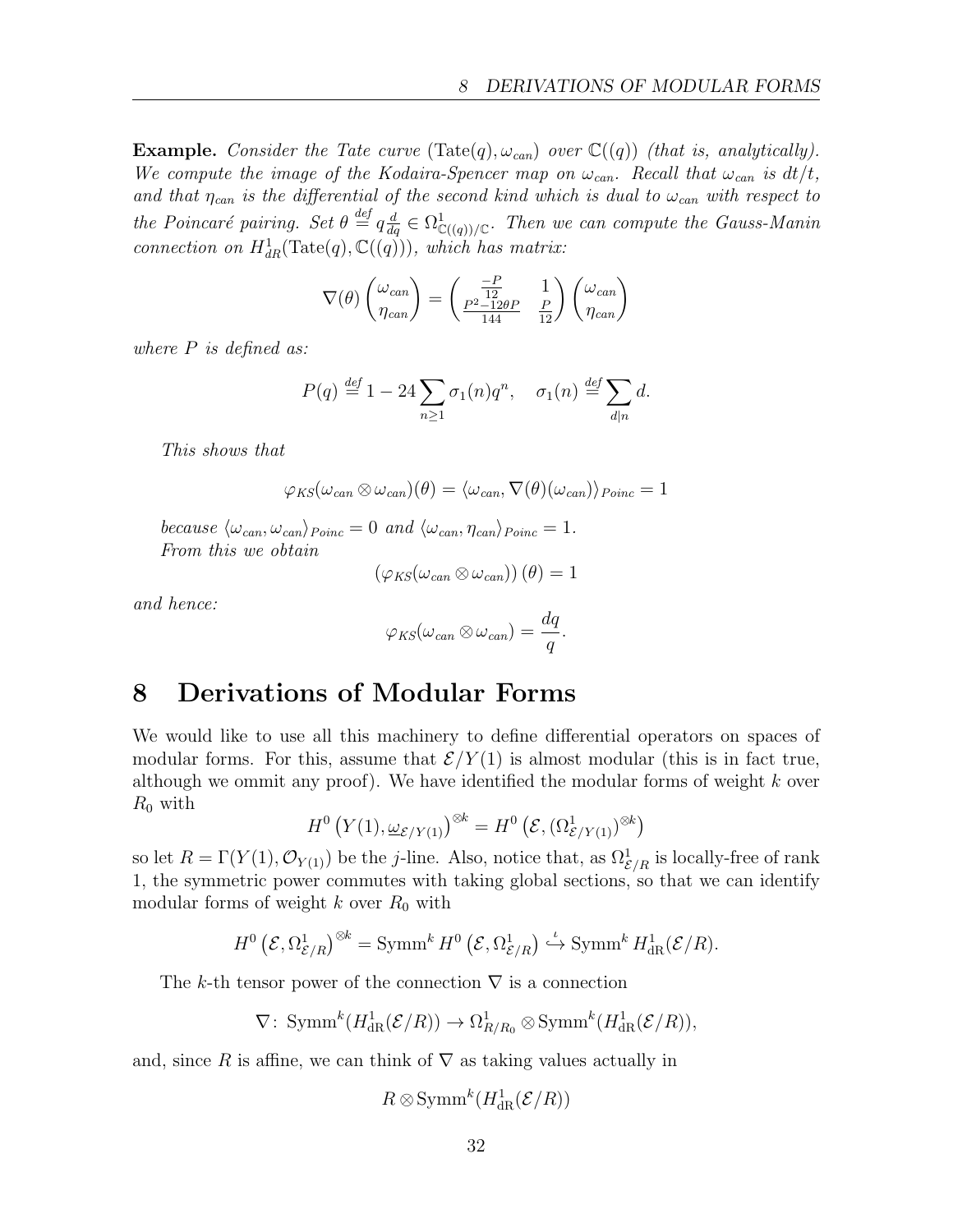Suppose now we had a retraction

$$
r\colon H^1_{\text{dR}}(\mathcal{E}/R)\to H^0\left(\mathcal{E},\Omega^1_{\mathcal{E}/R}\right)=H^0\left(Y(1),\underline{\omega}\right)
$$

to the first map in the Hodge filtration. This induces a map

$$
r\colon \operatorname{Symm}^k(H^1_{\operatorname{dR}}(\mathcal{E}/R))\to \operatorname{Symm}^k H^0(Y(1),\underline{\omega})\,.
$$

The composition

$$
\partial \stackrel{\text{def}}{=} (\varphi_{\text{KS}}^{-1} \otimes r) \circ \nabla \circ \iota
$$

(where  $\varphi_{\rm KS}^{-1}$  is thought as a map on global sections) gives a map

$$
\partial\colon H^0(\mathcal{E},\Omega_{\mathcal{E}/R}^1)^{\otimes k}\to H^0(\mathcal{E},\Omega_{\mathcal{E}/R}^1)^{\otimes (k+2)}
$$

Since the flanking maps in the definition of  $\partial$  respect the Hodge filtration, the Leibniz rule satisfied by  $\nabla$  makes  $\partial$  a weight-2 derivation on

$$
M \stackrel{\text{def}}{=} \bigoplus_{k \in \mathbb{Z}} H^0(\mathcal{E}, \Omega^1_{\mathcal{E}/R})^{\otimes k}.
$$

**Remark.** We will require that the retraction  $r$  preserves any extra structure that the objects in the Hodge filtration may have. In this way, the derivation  $\partial$  will respect this structure as well.

# 9 The Unit Root Splitting and Serre's Operator

### 9.1 The Canonical Subgroup

Let's assume (for simplicity) that  $R_0$  is a complete DVR, with residue characteristic  $p > 3$ , and generic characteristic 0. Set ord $(p) \stackrel{\text{def}}{=} 1$ . Recall that an elliptic  $E/R$ , where R is a  $R_0$ -algebra, is said to be **ordinary** if its special fiber has invertible Hasse invariant.

**Theorem 9.1** (Lubin, ordinary case). There is one and only one way to attach to every ordinary elliptic curve  $E/R$  (where R is a p-adically complete  $R_0$ -algebra) a finite flat rank-p subgroup scheme  $H \subseteq E$  (the **canonical subgroup** of  $E/R$ ) such that:

- 1. H depends only on the isomorphism class of  $E/R$ ;
- 2. The formation of H commutes with arbitrary base-change  $R \to R'$ ;
- 3. For  $R_N \stackrel{\text{def}}{=} R_0/p^N R_0$ ,  $R \stackrel{\text{def}}{=} R_N((q))$ , and  $E/R$  the (base change of the) Tate curve  $Tate_{R_N}(q)$  over  $R_N((q))$ , then H is the subgroup  $\mu_p$  of  $Tate_{R_N}(q)$ .

Moreover, the elliptic curve  $E' \stackrel{\text{def}}{=} E/H$  is also ordinary.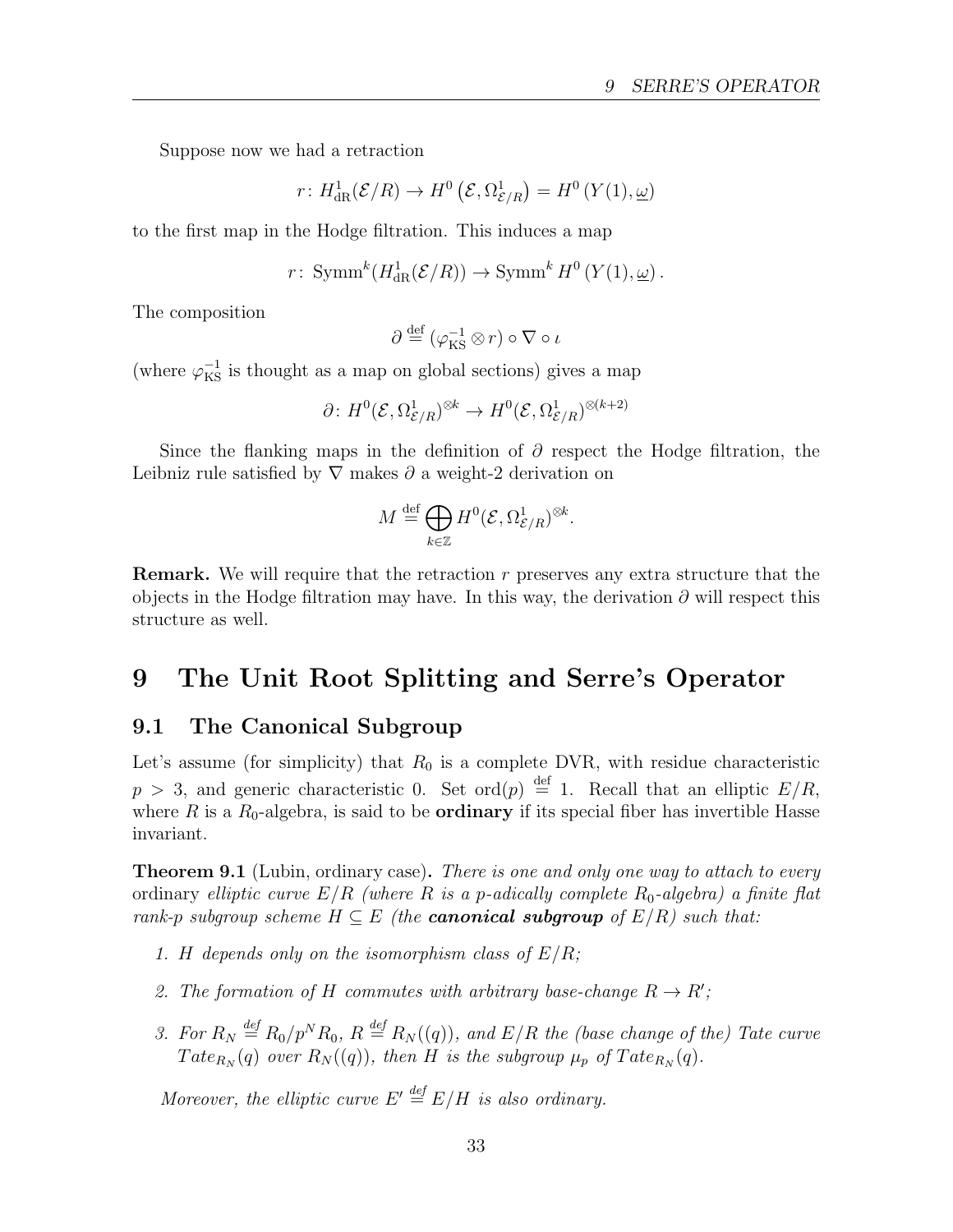Proof. Consider the Frobenius morphism

$$
F\colon \tilde E\to \tilde E^{(p)},
$$

where  $\tilde{E}^{(p)}$  is obtained from  $\tilde{E}$  by applying the Frobenius endomorphism  $\sigma_p$  to the equation defining  $E$ .

Let H be the kernel of F. Since E is ordinary at p, the subgroup H is a finite cyclic group of order  $p$ . The dual isogeny to  $F$ , called the Verschiebung  $V$ , is separable (see [Sil86]) and, since R is p-adically complete, we can uniquely lift V to an isogeny  $V^{\uparrow}$ :  $E^{(p)} \to E$ . Here,  $E^{(p)}$  is a lift to R of  $\tilde{E}^{(p)}$ . Finally, we let H be the kernel of the dual isogeny to  $V^{\uparrow}$ . This subgroup H is the *canonical subgroup*, and it lifts  $\tilde{H}$  to R. More details may be found in [Col05].

We need to check the case of the Tate curve. So let  $R_N$  and R be as in (3), and let E be the Tate curve over  $R_N(q)$ . Reducing modulo p, the Frobenius map has kernel  $\mu_p$ , which is the reduction of  $\mu_p$  as a subgroup scheme of Tate $_{R_N}(q)$ . Hence, by uniqueness,  $H = \mu_p$  in this case. □

## 9.2 The action of Frobenius

.

Let R be a p-adically complete ring, and let  $E/R$  be an *ordinary* elliptic curve. Let  $H \subseteq E$  be its canonical subgroup, and  $E' \stackrel{\text{def}}{=} E/H$ , with  $\pi: E \to E'$  the projection. By functoriality, we get an  $R$ -morphism:

$$
\pi^*: H^1_{\rm dR}(E'/R) \to H^1_{\rm dR}(E/R)
$$

Let now choose a power q of p such that  $q \equiv 1 \pmod{n}$ , and choose for R the ring of p-adic modular functions of level n, defined over  $W(\mathbb{F}_q)$  (the Witt vectors over  $\mathbb{F}_q$ ), which we write:

$$
R \stackrel{\text{def}}{=} M(W(\mathbb{F}_q), 1, n, 0)
$$

(the 1 in the parameter list refers to the growth 1).

Let  $E/R$  be the *universal* elliptic curve with level-n structure, such that it has invertible Hasse invariant modulo  $p$ . By universality, there is a unique homomorphism  $\varphi: R \to R$  such that

$$
E'=E^{(\varphi)}
$$

and the morphism  $\varphi$  is precisely the Frobenius morphism on  $M(W(\mathbb{F}_q), 1, n, 0)$  (a lifting to char 0 called the "Deligne-Tate map"). As we mentioned above, this induces a homomorphism

$$
\pi^* \colon H^1_{\text{dR}}(E'/R) = H^1_{\text{dR}}(E^{(\varphi)}/R) = (H^1_{\text{dR}}(E/R))^{(\varphi)} \to H^1_{\text{dR}}(E/R)
$$

By composition, we get a  $\varphi$ -linear endomorphism on  $H^1_{\text{dR}}(E/R)$ ,  $F(\varphi) \stackrel{\text{def}}{=} \pi^* \circ \varphi^{-1}$ . As  $\pi^*$  is induced by an R-morphism, the action  $F(\varphi)$  respects the Hodge filtration:

$$
0 \to H^0(\mathcal{E}, \Omega^1_{\mathcal{E}/R}) \to H^1_{\text{dR}}(\mathcal{E}/R) \to H^1(\mathcal{E}, \mathcal{O}_{\mathcal{E}}) \to 0
$$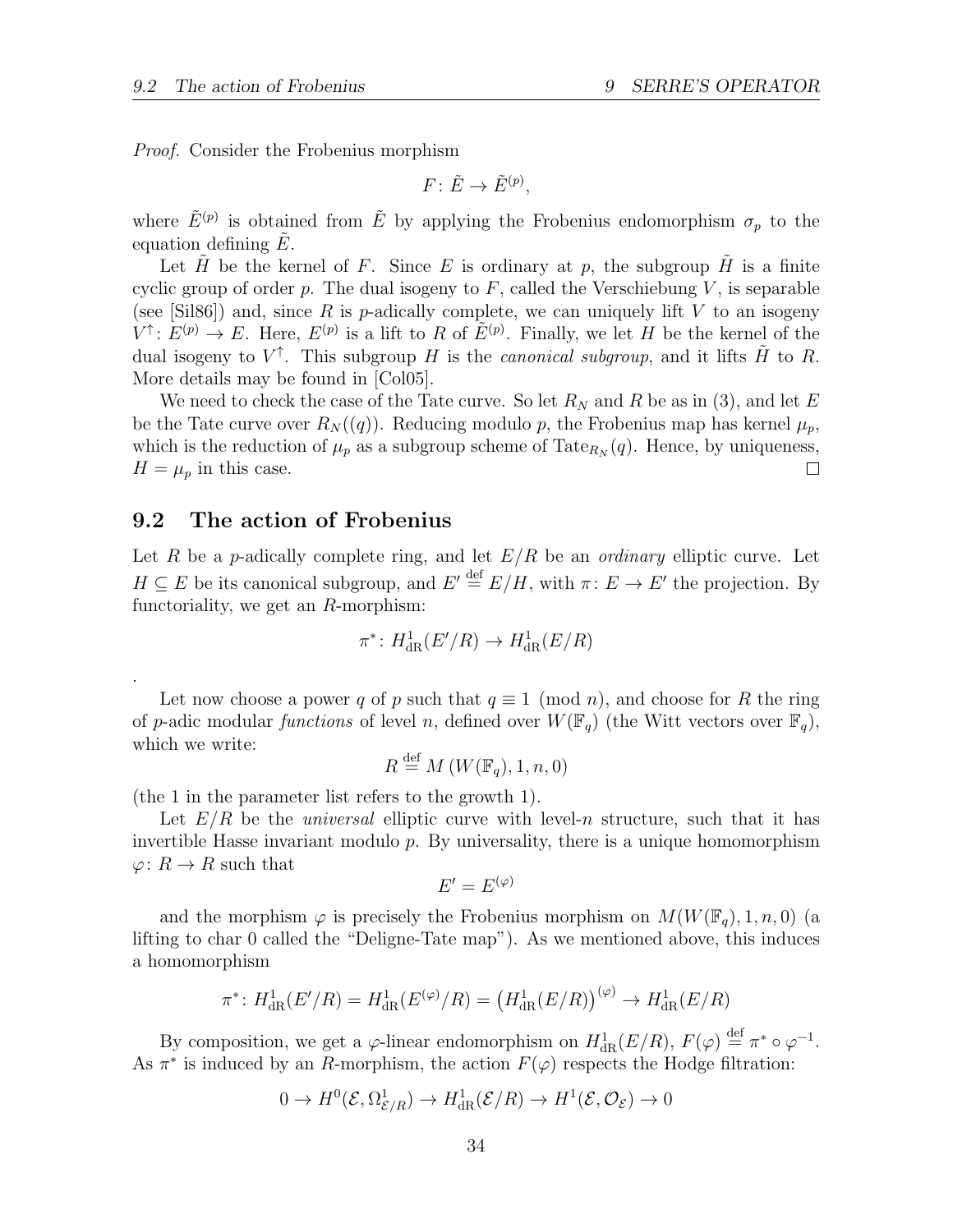and so it induces actions on  $H^0(\mathcal{E}, \Omega^1_{\mathcal{E}/R})$  and  $H^1(\mathcal{E}, \mathcal{O}_\mathcal{E})$ . We want to compute these actions, in terms of  $\varphi$ :

**Lemma 9.2.** On  $H^0(\mathcal{E}, \Omega^1_{\mathcal{E}/R})$ ,  $F(\varphi) = p\varphi$  and, on  $H^1(\mathcal{E}, \mathcal{O}_{\mathcal{E}})$ ,  $F(\varphi) = \varphi$ .

Proof.

If we take the basis  $\omega, \eta$  adapted to the Hodge filtration, then the matrix of  $F(\varphi)$ is:

$$
\begin{pmatrix} p/\lambda & 0 \\ C & \lambda \end{pmatrix}
$$

with  $\lambda \in R$  invertible, and  $C \in R$ .

We want to construct a splitting of the Hodge filtration. As the map  $H^1_{\text{dR}}(E/R) \to$  $H^1(\mathcal{E}, \mathcal{O}_{\mathcal{E}})$  is of the form  $a\omega + b\eta \mapsto b\eta$ , this amounts to finding  $f \in R$  such that  $\eta \mapsto f \omega + \eta$ . To make it canonical in some way, we impose that it is  $F(\varphi)$ -linear. This is the same as imposing that:

$$
F(\varphi)(f\omega + \eta) \in R \cdot (f\omega + \eta)
$$

Using the fact that R is closed with respect to the p-adic topology, we can find such an f. It is given as:

$$
f \stackrel{\text{def}}{=} \frac{c}{\lambda} + \sum_{n \ge 1} p^n \frac{\varphi^{\frac{n(n-1)}{2}}(1/\lambda) \cdot \varphi^n(c)}{\varphi^{\frac{n(n+1)}{2}}(\lambda)}
$$

Now, recall that the giving of a splitting is equivalent to the giving of a retraction  $r: H^1_{\text{dR}}(\mathcal{E}/R) \to H^0(\mathcal{E}, \Omega^1_{\mathcal{E}/R})$ . This retraction will yield, as we have seen, a weight-2 derivation on the algebra of modular forms.

## 9.3 Serre's  $\theta$  operator

Let now  $f(q)$  be the q-expansion of a modular form of weight k, and let  $f \cdot \omega^{\otimes k}$  be the corresponding global section in  $\underline{\omega}^k$ . Recall the differential operator

$$
\theta = q \frac{d}{dq}.
$$

We compute  $\partial f$ . For that, we think of  $f \cdot \omega^{\otimes k}$  as an element of Symm<sup>k</sup>  $H^1_{\text{dR}}(\mathcal{E}/R)$ , and apply  $\nabla$  to it:

$$
\nabla (f \cdot \omega^{\otimes k}) = df \cdot \omega^{\otimes k} + kf \omega^{\otimes (k-1)} \nabla (\omega) = df \cdot \omega^{\otimes k} + kf \omega^{\otimes (k-1)} \left( -\frac{P}{12} + \eta \right).
$$

Next, note that

$$
\begin{array}{c}\ndf = \frac{df}{dq} dq = \theta(f) \frac{dq}{q} \\
\varphi_{\rm KS}(\omega^{\otimes 2}) = \frac{dq}{q}\n\end{array}\n\right\} \implies \varphi_{\rm KS}^{-1}(df) = \theta(f) \cdot \omega^{\otimes 2}
$$

 $\Box$